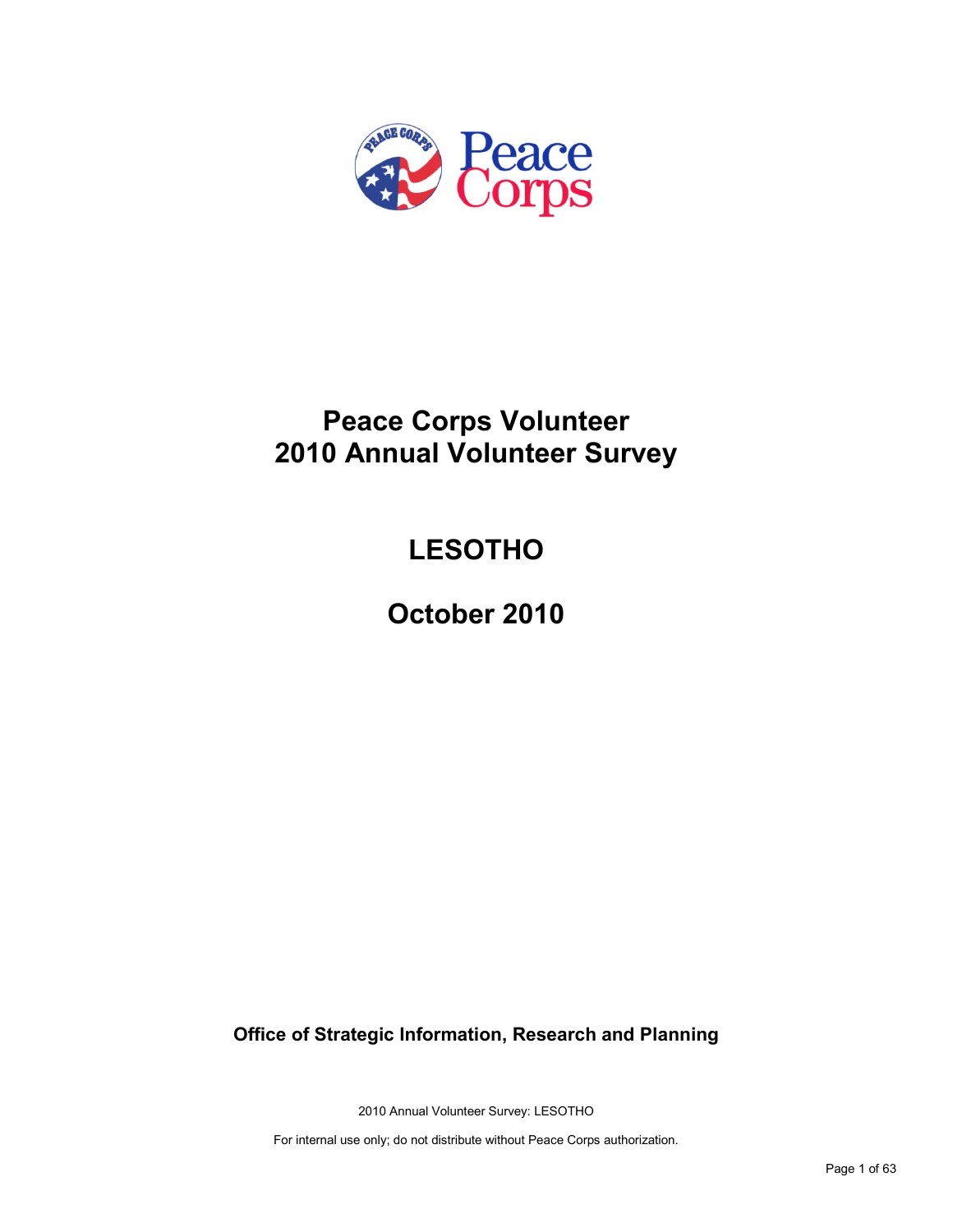# **Table of Contents**

| A.           |                                                   |     |
|--------------|---------------------------------------------------|-----|
| В.           |                                                   |     |
| C.           |                                                   |     |
| D.           |                                                   |     |
| Е.           |                                                   |     |
| F.           |                                                   | .21 |
| G.           |                                                   |     |
| Η.           |                                                   |     |
| $\mathbf{L}$ |                                                   | .50 |
| J.           | Overall Assessment of Your Peace Corps Service 58 |     |
| Κ.           | Demographics and Factors Affecting Extensions59   |     |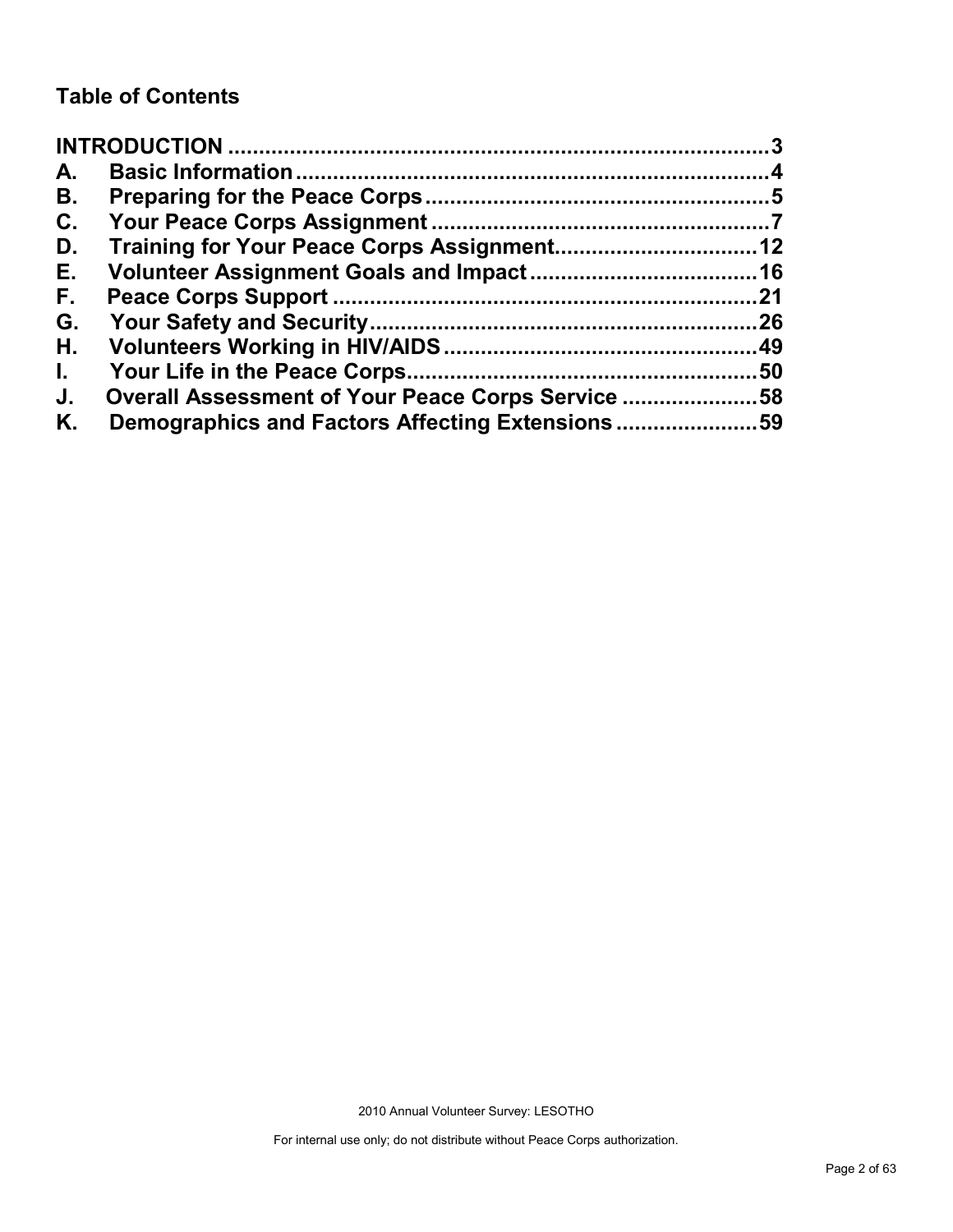# <span id="page-2-0"></span>**INTRODUCTION**

The Annual Volunteer Survey was conducted from June – August 2010 and 81 percent of the Volunteers (5, 239) responded, the highest number in the 35-year history of the survey. Most Volunteers (89 percent) completed the online version of the survey, and another 11 percent completed a paper version of the survey.

This report conveys the responses to the survey from Volunteers serving in one particular country. The report contains the tables and short narrative responses from the questions offering a finite set of possible responses. The results provide a picture of the activities, experiences and views of Peace Corps Volunteers in 2010, including areas where Volunteers confirm that their needs are being well met and where improvements may be needed.

A second report contains the Volunteers' extensive narrative responses to eight open-ended questions on the survey. The report, *2010 Annual Volunteer Survey Open Ended Responses,* is being distributed separately to the Regional and Country Directors.

# **ORGANIZATION OF THE REPORT**

The country report contains eleven sections, corresponding to the major sections of the survey questionnaire.

The tabular results are presented in the order in which the questions appeared in the 2010 AVS, which corresponds roughly to the phases of Volunteer service. Initial questions asked about preparing for Peace Corps. These were followed by questions about assignment activities and training. The final set of questions asked about extending service beyond two years.

The tables show the percent of post respondents that selected each choice and the total number of post respondents that answered the question. Most survey questions asked respondents to select one answer from a set of choices. The percentages for the "select one" responses add up to 100 percent. Questions that allowed Volunteers to "mark all that apply" result in percentages that total to more than 100 percent. This is because each percentage equals the number of respondents selecting that choice divided by the number of respondents who answered the question.

The 2010 AVS included most questions from earlier annual and biennial surveys. A dozen open-ended questions were excluded this year to reduce the reporting burden and internet connection costs to Volunteers.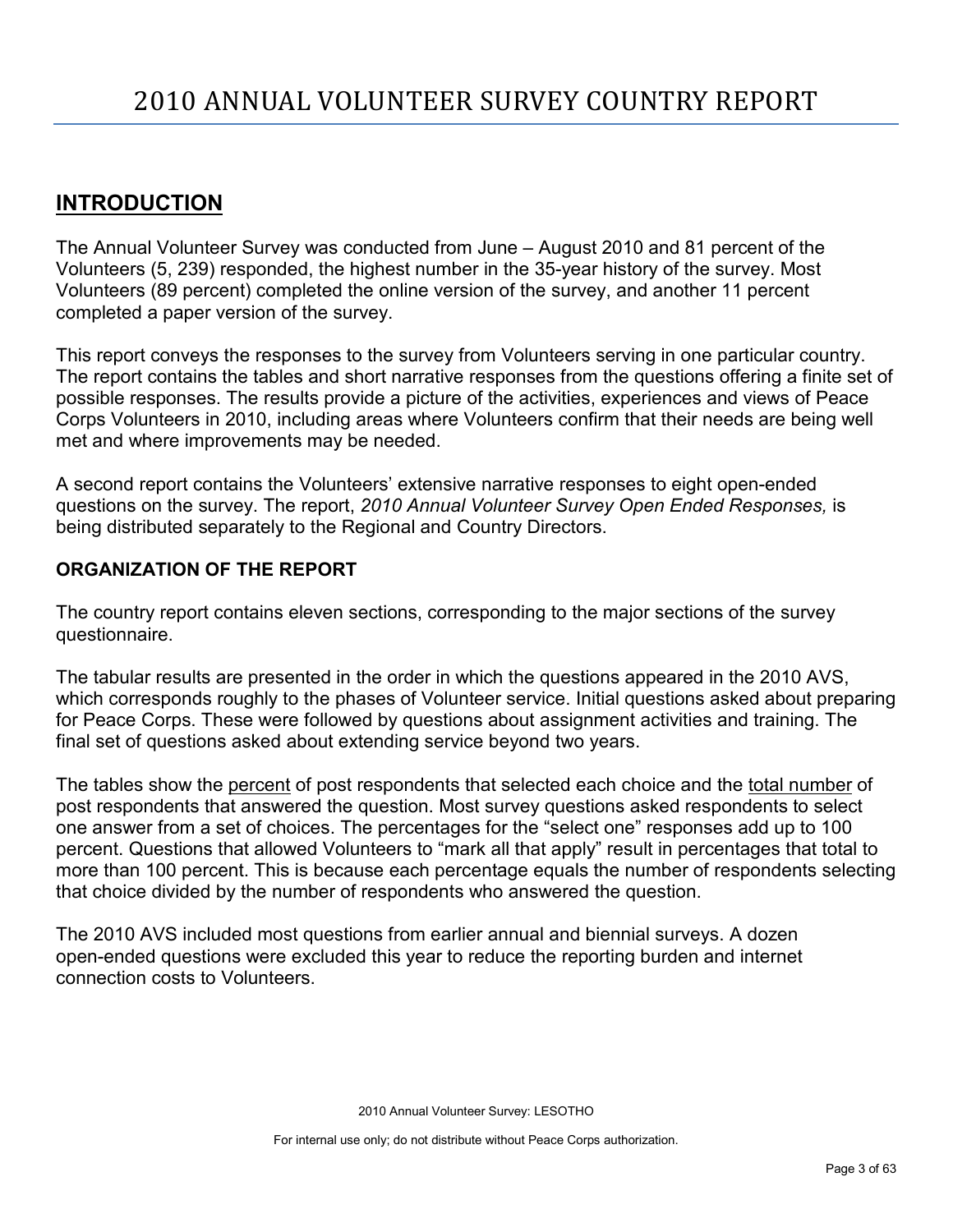Key questions were added to gather more information about:

- Experiences with insensitive comments and behavior based on race, ethnicity, age, gender, or sexual orientation
- Observations or comments about harassment/discrimination experiences (added to the online 2010 AVS after the survey began)
- Reasons that might influence whether or not to extend Volunteer service beyond two years

A crosswalk between the 2009 and 2010 questions is posted on the OSIRP intranet under 2010 AVS Reports "Reference Documents." Earlier surveys and global, regional and post reports are also on the OSIRP Intranet.

# **HOW TO USE THE INFORMATION**

Posts are encouraged to share the results with staff and Volunteers. These reports are an excellent way to initiate a dialogue with staff and Volunteers at post about what is working well and areas for improvement. In the past, posts have found it useful to share the results with their Volunteers, via the VAC, monthly newsletters, summary bulletins, and presentations at PST and IST.

Please consider comparing these 2010 results with your 2006, 2008 and 2009 survey results to identify trends and changes over time. You may also want to compare your country's results with the regional and global numbers.

# <span id="page-3-0"></span>**A. Basic Information**

This section reports on the overall response rate and percentages of online and paper surveys completed, as well as the Volunteers' descriptions of their project and site. Results are more representative of all Volunteers at post when the response rate is above 50 percent.

The 2010 Annual Volunteer Survey response rate for LESOTHO was 85%.

| Completed Online and Paper Surveys |         |        |  |  |
|------------------------------------|---------|--------|--|--|
|                                    | Percent | Number |  |  |
| Online                             | 100%    | 61     |  |  |
| Paper                              |         |        |  |  |
| Total                              | 100%    | 61     |  |  |

**Completed Online and Paper Surveys**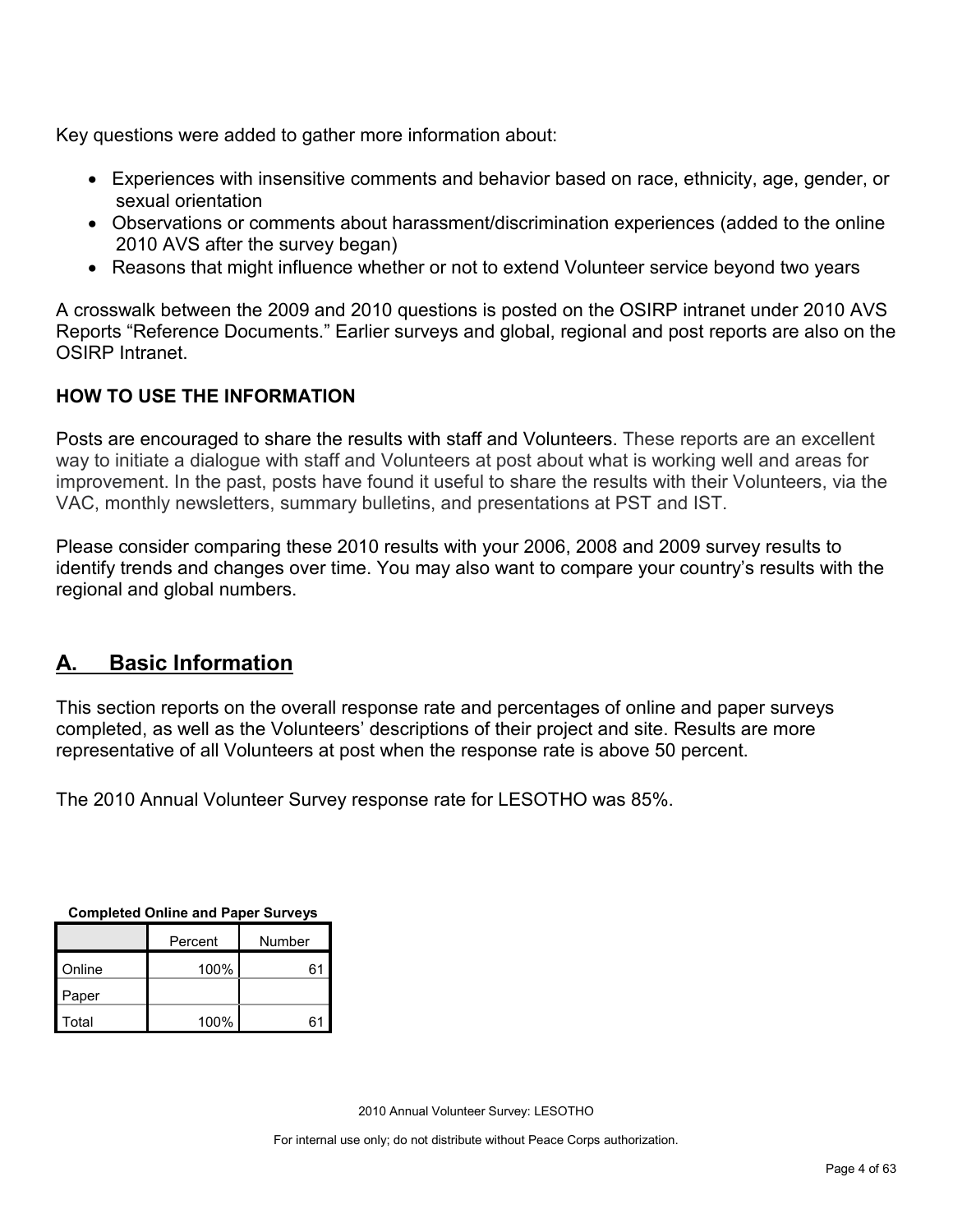|                   | Percent | Number |
|-------------------|---------|--------|
| 6 months or less  |         |        |
| 7 to 12 months    | 41%     | 25     |
| 13 to 20 months   | 26%     | 16     |
| 21 to 27 months   | 31%     | 19     |
| 28 months or more | 2%      |        |
| otal              | 100%    |        |

## **A3: Please select your project.**

|                                                   | Percent | Number |
|---------------------------------------------------|---------|--------|
| Community Health and Economic Development Project | 39%     | 24     |
| Education Project                                 | 61%     | 37     |
| Other. Please specify                             |         |        |
| Total                                             | 100%    | o.     |

# **A3. Description of "other" project**

|       | Percent     | Number |  |
|-------|-------------|--------|--|
|       | 100%<br>. 6 |        |  |
| Total | 100%        | 6٬     |  |

#### **A4: Please choose the best description of your assigned site.**

|                                           | Percent | Number |
|-------------------------------------------|---------|--------|
| Village/rural area (pop. under 2,000)     | 66%     | 40     |
| Rural town (pop. 2,000 + 25,000)          | 30%     | 18     |
| Capital of the country                    | 3%      |        |
| City (pop. over 25,000) - not the capital | 2%      |        |
| Outer island (regardless of size)         |         |        |
| Total                                     | 100%    | 61     |

# <span id="page-4-0"></span>**B. Preparing for the Peace Corps**

2010 Annual Volunteer Survey: LESOTHO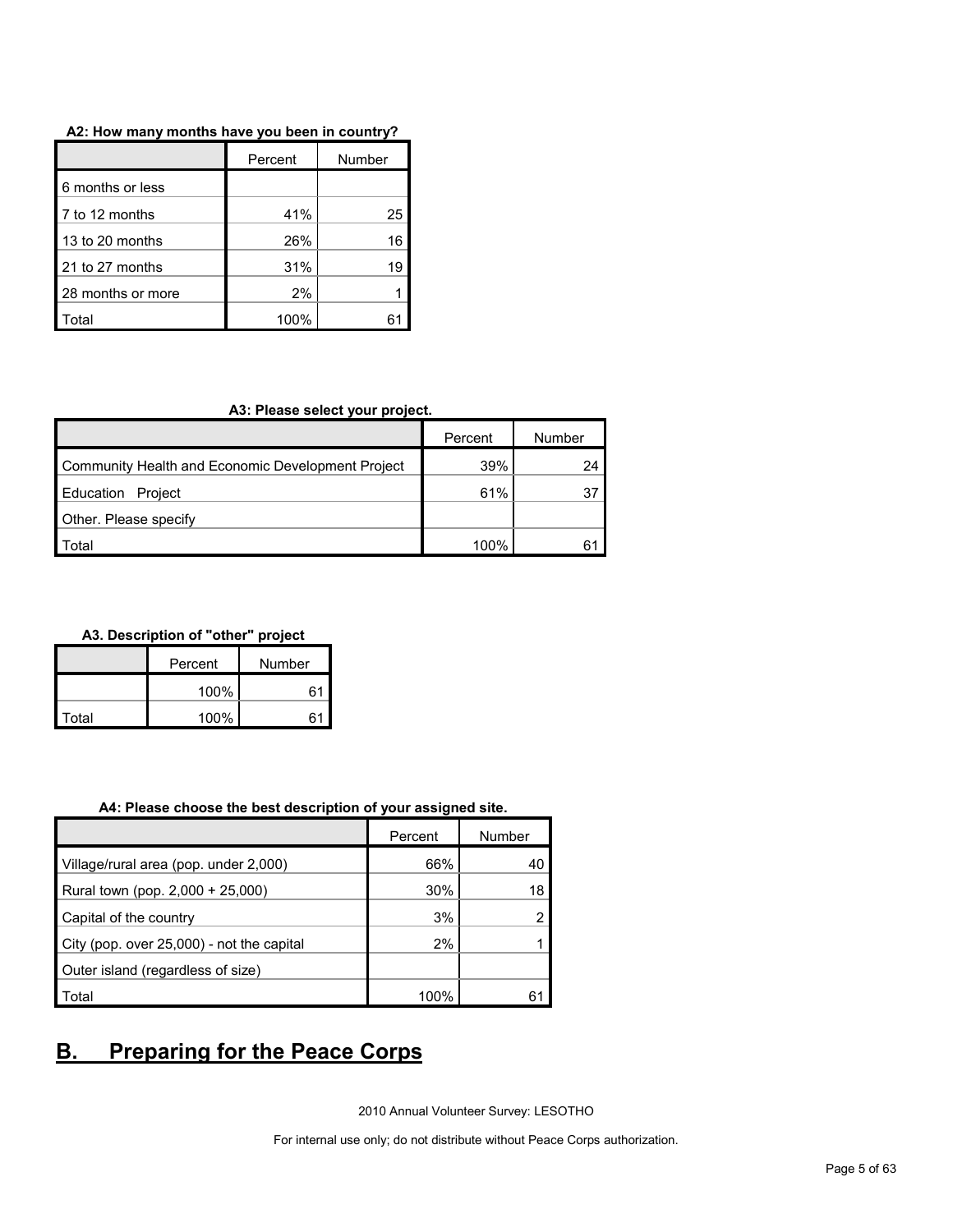This section reports Volunteers' motivations in applying and accepting a Peace Corps assignment, as well as how prepared they are currently to meet the challenges of service.

|                                                     |                      | % Selected This | <b>Total PCVs</b> |
|-----------------------------------------------------|----------------------|-----------------|-------------------|
|                                                     | <b>PCV Responses</b> | Choice          | Responding        |
| Personal interest in the Peace Corps                | 46                   | 75%             |                   |
| Peace Corps campus or community information session | 14                   | 23%             |                   |
| Returned Peace Corps Volunteer whom you met or      | 14                   | 23%             |                   |
| know personally                                     |                      |                 |                   |
| Peace Corps recruiter                               | 11                   | 18%             |                   |
| Peace Corps website                                 | 10                   | 16%             |                   |
| Article or book about the Peace Corps               | 8                    | 13%             |                   |
| Other: Please specify                               | 6                    | 10%             |                   |
| Americorps service                                  | 5                    | 8%              |                   |
| Family member/s who served in the Peace Corps       | 5                    | 8%              |                   |
| Returned Peace Corps Volunteer who spoke to your    | 4                    | 7%              |                   |
| school or group about the Peace Corps               |                      |                 |                   |
| Peace Corps material in the mail                    | 2                    | 3%              |                   |
| Radio, TV, or print advertisement                   | 2                    | 3%              |                   |
| Social media (Facebook, Twitter, etc.               |                      | 2%              |                   |
| Total                                               |                      |                 | 61                |

## **B1: What prompted you to apply to the PC? Mark all that apply.**

Percents may total to more than 100% since Volunteers were asked to "Mark all that apply."

# **B1.OTHER: Description of other reasons for applying to Peace Corps**

|                                                | PERCENT | <b>NUMBER</b> |  |
|------------------------------------------------|---------|---------------|--|
| Open-ended results. Not responsive to request. |         |               |  |
|                                                |         |               |  |
|                                                |         |               |  |
|                                                |         |               |  |
|                                                |         |               |  |
|                                                |         |               |  |
| Total                                          | 100%    | 61            |  |

2010 Annual Volunteer Survey: LESOTHO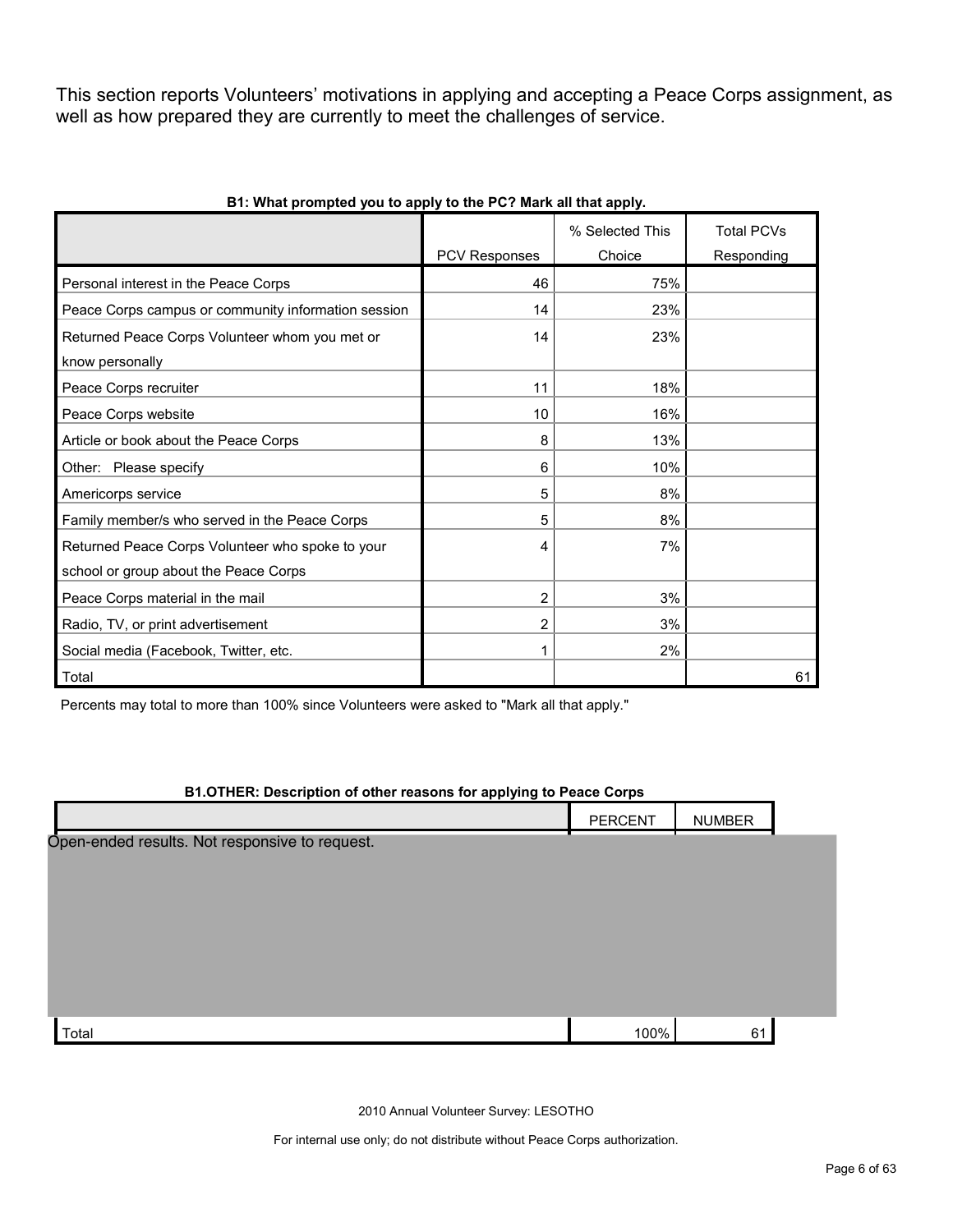|                                |               | Somewhat  |           |       |
|--------------------------------|---------------|-----------|-----------|-------|
|                                | Not Important | important | Important | Total |
| Different culture              | 2%            | 7%        | 92%       | 60    |
| Work experience                | 9%            | 33%       | 59%       | 58    |
| Help others                    |               | 5%        | 95%       | 60    |
| International experience       | 2%            | 17%       | 82%       | 60    |
| Language                       | 27%           | 50%       | 23%       | 60    |
| Personal growth                | 7%            | 18%       | 75%       | 61    |
| U. S. job market               | 56%           | 17%       | 27%       | 59    |
| Serve my country               | 25%           | 46%       | 30%       | 57    |
| Travel/adventure               | 2%            | 25%       | 74%       | 61    |
| Please specify below<br>Other: | 29%           | 14%       | 57%       | 7     |

# **B2: How important were the following factors in accepting a PC assignment?**

| B2.OTHER: Description of other factor/s in accepting a PC assignment |                |               |  |  |
|----------------------------------------------------------------------|----------------|---------------|--|--|
|                                                                      | <b>PERCENT</b> | <b>NUMBER</b> |  |  |
| Open-ended results. Not responsive to request.                       |                |               |  |  |
|                                                                      |                |               |  |  |
|                                                                      |                |               |  |  |
|                                                                      |                |               |  |  |
|                                                                      |                |               |  |  |
|                                                                      |                |               |  |  |
|                                                                      |                |               |  |  |
|                                                                      |                |               |  |  |
| Total                                                                | 100%           | 61            |  |  |

**B3: How prepared do you feel today to meet the challenges of PC service?**

|      | Not at all | Minimally | Adeauatelv | :onsiderablv | Exceptionally | Total |
|------|------------|-----------|------------|--------------|---------------|-------|
| l B3 |            | 3%        | 36%        | 46%          | 15%           | c.    |

# <span id="page-6-0"></span>**C. Your Peace Corps Assignment**

This section reports Volunteers' work on their primary assignment and their secondary activities. The term "primary assignment" refers to the Volunteers' assignment which is part of an overall project plan designed by the host country partners and in-country Peace Corps staff.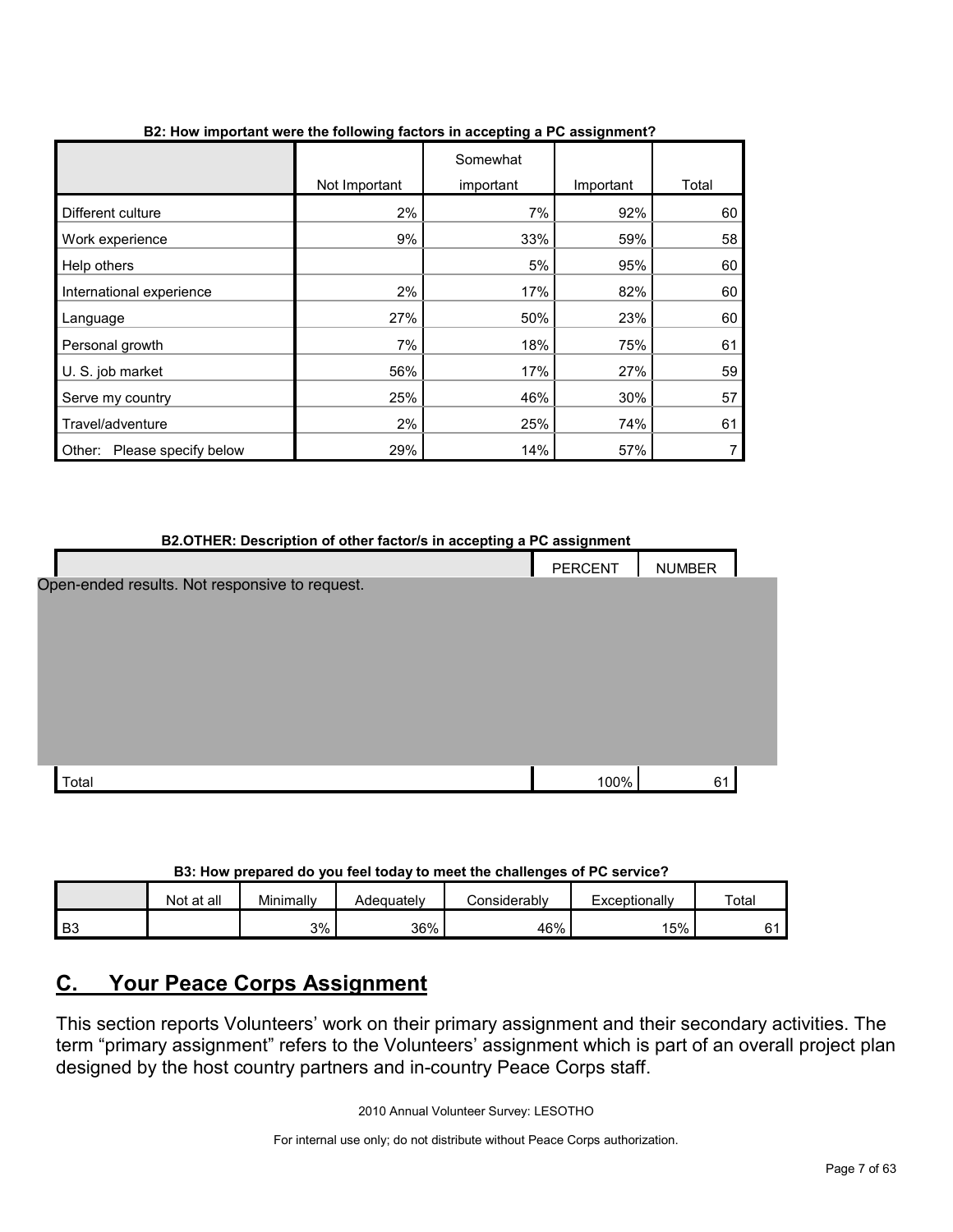|                                                 | Percent | Number         |
|-------------------------------------------------|---------|----------------|
| Teacher training                                | 26%     | 16             |
| Math/science teaching                           | 23%     | 14             |
| Youth development                               | 10%     | 6              |
| <b>HIV/AIDS</b>                                 | 10%     | 6              |
| English teaching                                | 10%     | 6              |
| Business education/advising                     | 5%      | 3              |
| Community development                           | 5%      | 3              |
| Other: Please specify                           | 3%      | $\overline{c}$ |
| NGO development                                 | 3%      | 2              |
| Environmental education                         | 2%      | 1              |
| Other education                                 | 2%      | 1              |
| Information & communications technology (ICT)   | 2%      | 1              |
| Urban & regional planning/municipal development |         |                |
| Water sanitation                                |         |                |
| Health extension                                |         |                |
| Forestry/parks                                  |         |                |
| Agroforestry                                    |         |                |
| Agriculture/fish/livestock                      |         |                |
| Total                                           | 100%    | 61             |

**C1: Which best describes the focus of your primary assignment/work?**

# **C1.OTHER: Description of "other" primary assignment/work focus**

|                                                | <b>PERCENT</b> | <b>NUMBER</b> |  |
|------------------------------------------------|----------------|---------------|--|
| Open-ended results. Not responsive to request. |                |               |  |
|                                                |                |               |  |
|                                                |                |               |  |
| Total                                          | 100%           | 61            |  |

# **C2: Are you a Masters International**

| student? |         |        |  |  |
|----------|---------|--------|--|--|
|          | Percent | Number |  |  |

2010 Annual Volunteer Survey: LESOTHO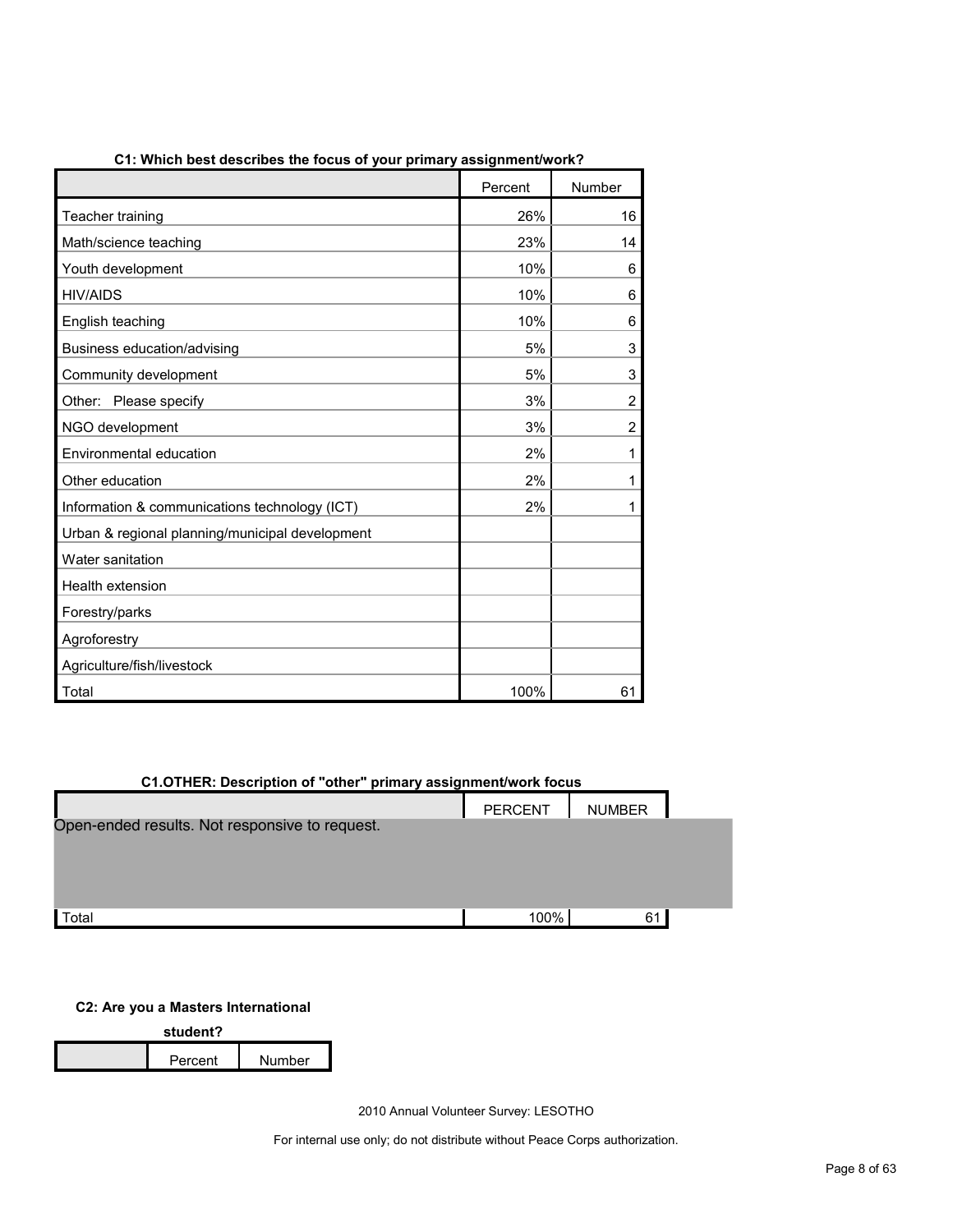| No           | 100% | 61 |
|--------------|------|----|
| Yes          |      |    |
| <b>Total</b> | 100% | հ′ |

| שיייטייט וטוער איט ויטו<br><b>ANDILIAN ANDI</b>       | yur printur y           | www.g         |                   |
|-------------------------------------------------------|-------------------------|---------------|-------------------|
|                                                       |                         | % Involved in | <b>Total PCVs</b> |
|                                                       | <b>PCV Responses</b>    | Activity      | Responding        |
| Working with youth                                    | 39                      | 64%           |                   |
| <b>HIV/AIDS</b>                                       | 38                      | 62%           |                   |
| Girls' education                                      | 22                      | 36%           |                   |
| Nutrition education                                   | 22                      | 36%           |                   |
| Literacy                                              | 21                      | 34%           |                   |
| English teaching                                      | 17                      | 28%           |                   |
| Library development                                   | 17                      | 28%           |                   |
| Income generation                                     | 14                      | 23%           |                   |
| World Wise Schools/ Correspondence Match              | 13                      | 21%           |                   |
| <b>Business advertising</b>                           | 12                      | 20%           |                   |
| Working with special groups (e.g., disabled, elderly, | 12                      | 20%           |                   |
| ethnic minorities, orphans)                           |                         |               |                   |
| Working with NGO(s)                                   | 9                       | 15%           |                   |
| Arts                                                  | 8                       | 13%           |                   |
| Information and communications technology (ICT)       | 8                       | 13%           |                   |
| Sports/fitness                                        | 8                       | 13%           |                   |
| Rural development                                     | 8                       | 13%           |                   |
| WID/GAD                                               | 8                       | 13%           |                   |
| Child survival                                        | 7                       | 11%           |                   |
| Community food security (production/marketing)        | 6                       | 10%           |                   |
| Household food security                               | 6                       | 10%           |                   |
| Other: Please specify                                 | 6                       | 10%           |                   |
| Mobilize host country nationals (HCNs) to volunteer   | 5                       | 8%            |                   |
| Microenterprise development                           | 4                       | 7%            |                   |
| Natural resources management                          | 3                       | 5%            |                   |
| Water and sanitation                                  | 3                       | 5%            |                   |
| Biodiversity conservation                             | 2                       | 3%            |                   |
| Environment work                                      | 2                       | $3%$          |                   |
| Urban development/municipal development               | $\overline{\mathbf{c}}$ | 3%            |                   |

# **C3: Which of the following activities does your primary assignment/work include?**

2010 Annual Volunteer Survey: LESOTHO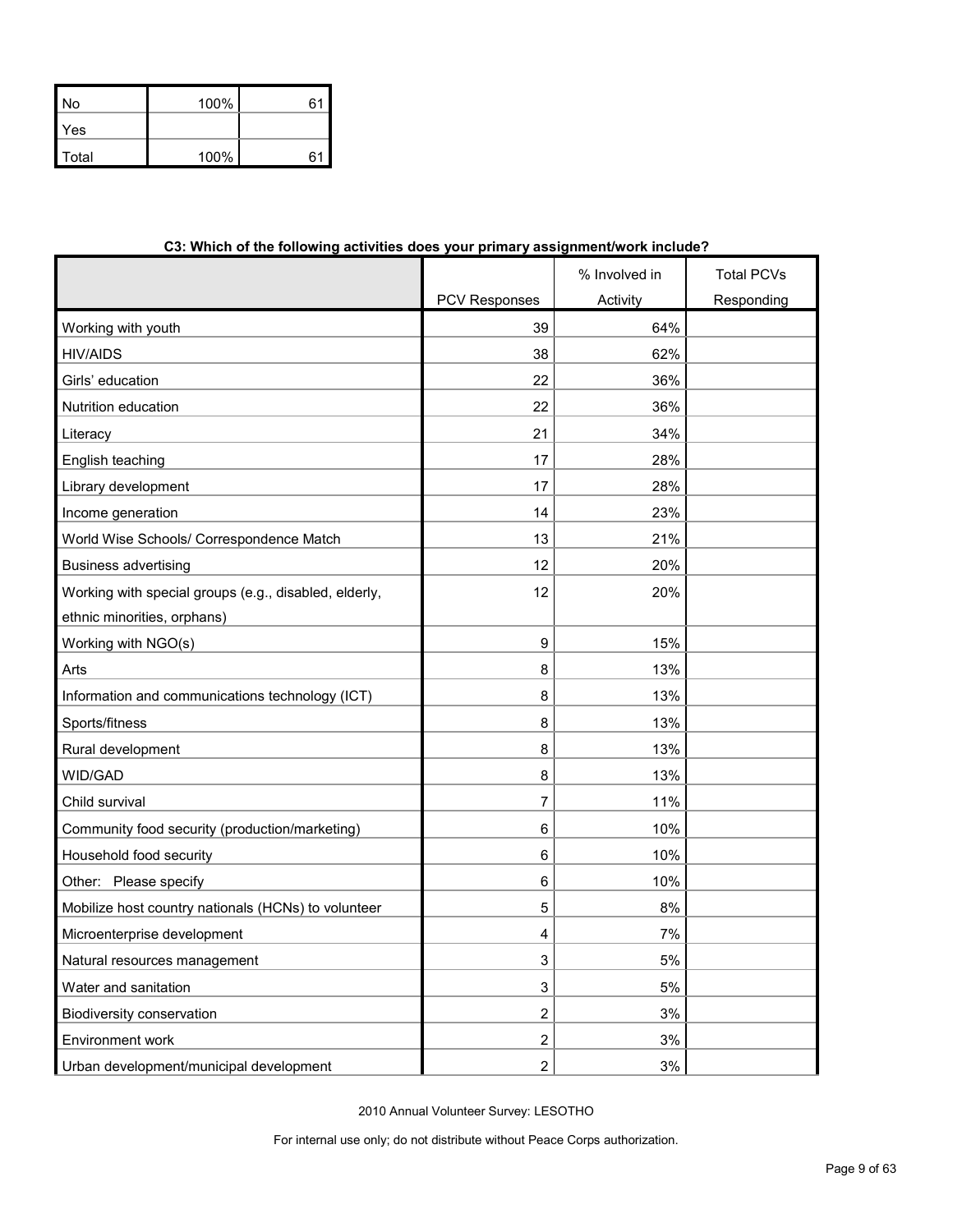| Total |  |  |
|-------|--|--|
|       |  |  |

Percents may total to more than 100% since Volunteers were asked to "Mark all that apply."

#### **C3.OTHER: Description of other primary assignment/work**

| activities                                     |                |               |  |  |
|------------------------------------------------|----------------|---------------|--|--|
|                                                | <b>PERCENT</b> | <b>NUMBER</b> |  |  |
| Open-ended results. Not responsive to request. |                |               |  |  |
|                                                |                |               |  |  |
|                                                |                |               |  |  |
|                                                |                |               |  |  |
|                                                |                |               |  |  |
|                                                |                |               |  |  |
| otal <sup>.</sup>                              | 100%           | 61            |  |  |

## **C4: Hours Spent on Primary Assignment During Average Work Week**

|           | None | $1-10$ hrs | 1-20 hrs<br>44 | 21-30 hrs | 31-40 hrs | More than 40 hrs | Total |
|-----------|------|------------|----------------|-----------|-----------|------------------|-------|
| C4Hrs6grp |      | 10%        | 20%            | 25%       | 28%       | 18%              | 61    |

# **C4: How many hours do you spend on your primary assignment during an average work week?**

| ail<br>Volunteers | Average                 | Lowest reported | Highest reported | Did not answer |
|-------------------|-------------------------|-----------------|------------------|----------------|
|                   | 0.4<br>$\sim$<br>ن. ا ب |                 | 65               |                |

# **C5: Which of the following do your secondary activities (other than your primary assignment work) include?**

|                     |               | % Involved in | <b>Total PCVs</b> |
|---------------------|---------------|---------------|-------------------|
|                     | PCV Responses | Activity      | Responding        |
| Library development | 41            | 68%           |                   |
| <b>HIV/AIDS</b>     | 39            | 65%           |                   |
| Working with youth  | 30            | 50%           |                   |
| English teaching    | 22            | 37%           |                   |
| Arts                | 21            | 35%           |                   |
| Girls' education    | 21            | 35%           |                   |
| Literacy            | 16            | 27%           |                   |

2010 Annual Volunteer Survey: LESOTHO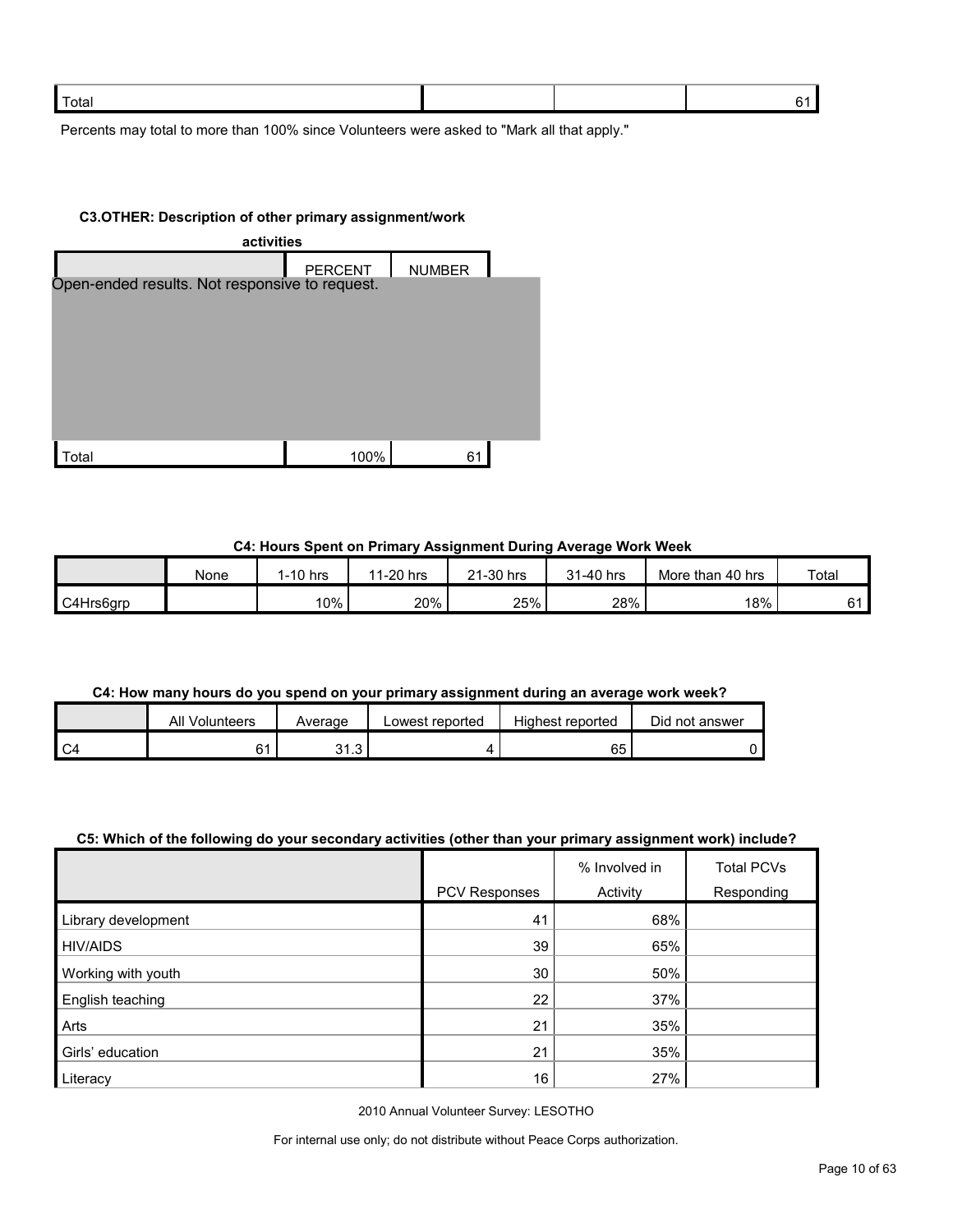| Income generation                                     | 15             | 25% |    |
|-------------------------------------------------------|----------------|-----|----|
| Nutrition education                                   | 14             | 23% |    |
| Sports/fitness                                        | 14             | 23% |    |
| Working with special groups (e.g., disabled, elderly, | 11             | 18% |    |
| ethnic minorities, orphans)                           |                |     |    |
| World Wise Schools/ Correspondence Match              | 11             | 18% |    |
| Environment work                                      | 10             | 17% |    |
| <b>Business advertising</b>                           | 7              | 12% |    |
| Community food security (production/marketing)        | 7              | 12% |    |
| Working with NGO(s)                                   | 7              | 12% |    |
| Child survival                                        | 6              | 10% |    |
| Rural development                                     | 6              | 10% |    |
| Information and communications technology (ICT)       | 5              | 8%  |    |
| WID/GAD                                               | 5              | 8%  |    |
| Other: Please specify                                 | 5              | 8%  |    |
| Household food security                               | 4              | 7%  |    |
| Natural resources management                          | 3              | 5%  |    |
| Biodiversity conservation                             | 2              | 3%  |    |
| Microenterprise development                           | $\overline{2}$ | 3%  |    |
| Mobilize host country nationals (HCNs) to volunteer   | 2              | 3%  |    |
| Urban development/municipal development               | 1              | 2%  |    |
| Water and sanitation                                  | 1              | 2%  |    |
| Total                                                 |                |     | 60 |

Percents may total to more than 100% since Volunteers were asked to "Mark all that apply."

# **C5.OTHER: Description of other secondary activities**

|                                                | Column N % | Count |  |
|------------------------------------------------|------------|-------|--|
| Open-ended results. Not responsive to request. |            |       |  |
|                                                |            |       |  |
|                                                |            |       |  |
| Total                                          | 100%       | 61    |  |

2010 Annual Volunteer Survey: LESOTHO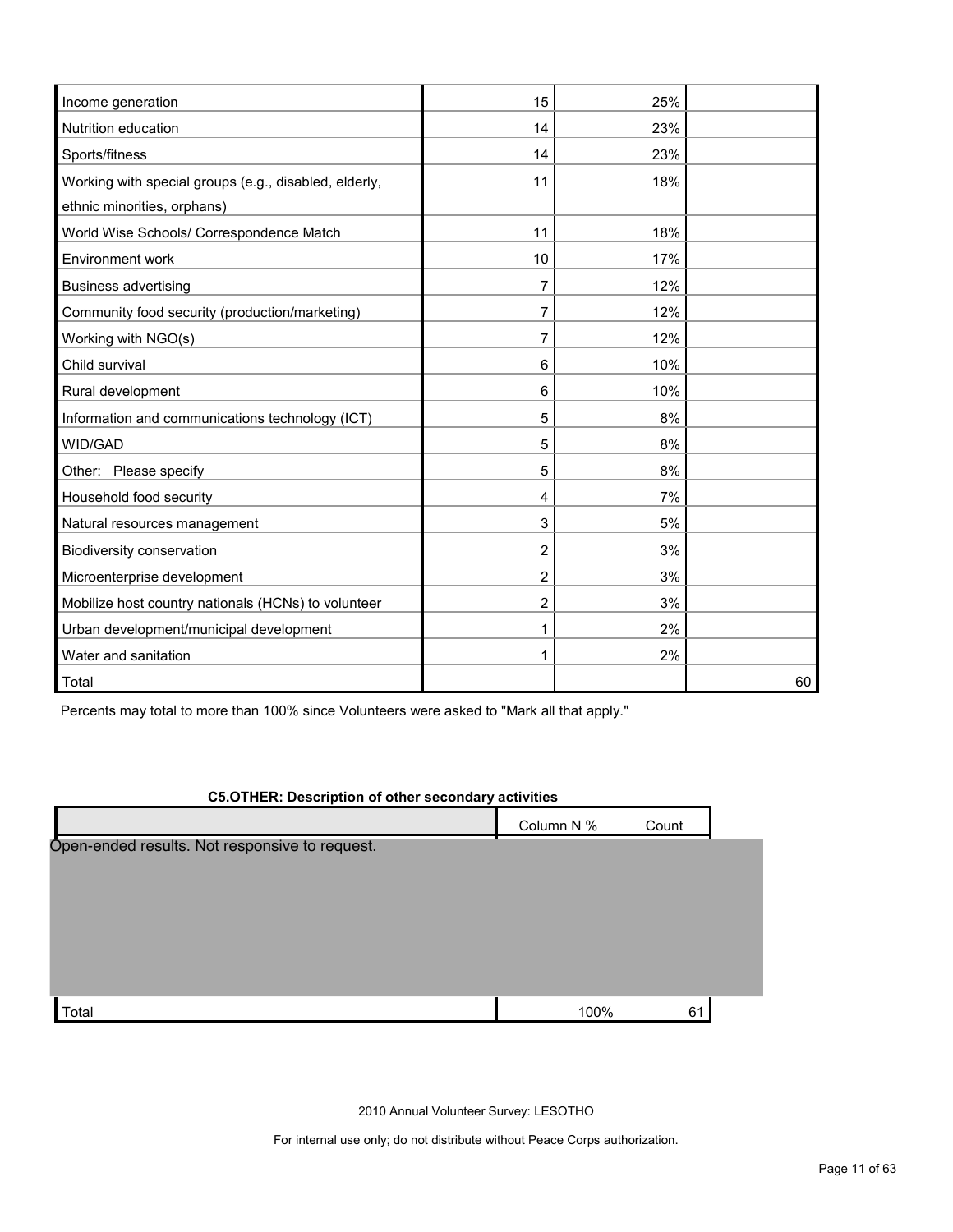# **C5: No Secondary Activities**

|                         | Percent | Number |
|-------------------------|---------|--------|
| I NA                    | 98%     |        |
| No secondary activities | 2%      |        |
| l Total                 | 100%    |        |

# **C6: Hours Spent on Secondary Activities During Average Work Week**

|           | None | 1-10 hrs | 1-20 hrs<br>44 | 21-30 hrs | 31-40 hrs | More than<br>. 40 hrs | Total |
|-----------|------|----------|----------------|-----------|-----------|-----------------------|-------|
| C6Hrs6grp |      | 58%      | 29%            | 7%.       | 5%        | 2%                    | 59    |

# **C6. How many hours do you spend on secondary activities during an average work week?**

|    | ΑIΙ<br>Volunteers | Average | Lowest reported | <b>Highest reported</b> | Did not answer |
|----|-------------------|---------|-----------------|-------------------------|----------------|
| C6 | 4 -               | 14.0    |                 | 60                      |                |

# **C7: How personally satisfying is your--?**

|                              | Not at all | Minimally | Adeauatelv | Considerablv | Exceptionally | Total |
|------------------------------|------------|-----------|------------|--------------|---------------|-------|
| Primary assignment           | 3%         | 33%       | 28%        | 23%          | 13%           | C 1   |
| Secondary project activities | 2%         | '4%       | 32%        | 25%          | 27%           | 59 I  |

NOTE: See the Open-Ended Responses report for Volunteer comments (C8) about their satisfaction with the work they do

# <span id="page-11-0"></span>**D. Training for Your Peace Corps Assignment**

This section reports Volunteers' assessment of the effectiveness of Pre-Service Training (PST) and In-Service Training at post. In-Service Training (IST) includes: Reconnect, Technical IST, Mid-Service and Close of Service Conferences, project management/leadership conferences, and other post-sponsored training sessions.

## **D1: How many weeks of PST did you have before you were sworn in?**

|                   | ∟ess than 8 |       |         |          |       |          | More than 12 |       |
|-------------------|-------------|-------|---------|----------|-------|----------|--------------|-------|
|                   | weeks       | weeks | 9 weeks | 10 weeks | weeks | 12 weeks | weeks        | Total |
| D <sub>1GRP</sub> | 11%         | 43%   | 36%     | ו 7% –   |       | 4%       |              | 56    |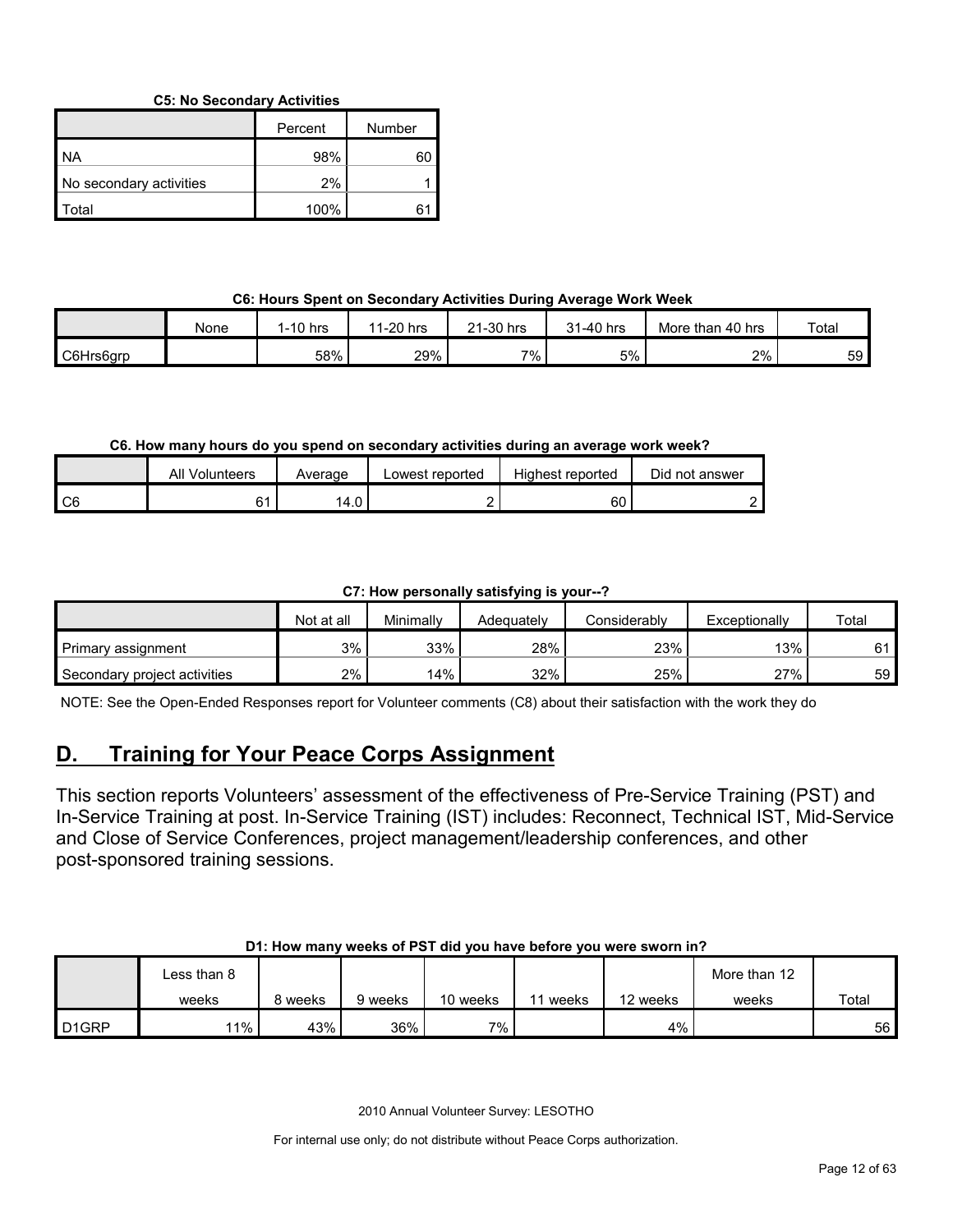|                                                     | Not effective | Poor | Adequate | Effective | Very effective |
|-----------------------------------------------------|---------------|------|----------|-----------|----------------|
| Manage cultural differences                         | 2%            | 7%   | 36%      | 39%       | 15%            |
| Deal with adjustment issues                         | 2%            | 7%   | 48%      | 36%       | 8%             |
| Work with counterparts/community partners           | 7%            | 30%  | 36%      | 23%       | 5%             |
| Use language needed in work and social interactions |               | 7%   | 38%      | 35%       | 20%            |
| Perform technical aspects of your work              | 2%            | 20%  | 38%      | 36%       | 5%             |
| Work on your project goals and objectives           | 2%            | 23%  | 41%      | 28%       | 7%             |
| Conduct a participatory community needs             | 11%           | 38%  | 36%      | 10%       | 5%             |
| assessment (e.g., PACA)                             |               |      |          |           |                |
| Monitor your project goals and outcomes             | 3%            | 30%  | 36%      | 30%       | $2\%$          |
| Maintain your physical health                       |               | 3%   | 38%      | 26%       | 31%            |
| Maintain your mental/emotional health               |               | 7%   | 30%      | 39%       | 25%            |
| Maintain your personal safety and security          |               | 2%   | 23%      | 34%       | 41%            |

**D2: How effective was your Pre-Service Training (PST) in preparing you to--**

**D2: How effective was your Pre-Service Training (PST) in preparing you to--**

|                                                     | NA/No training | Total |
|-----------------------------------------------------|----------------|-------|
| Manage cultural differences                         | 2%             | 61    |
| Deal with adjustment issues                         |                | 61    |
| Work with counterparts/community partners           |                | 61    |
| Use language needed in work and social interactions |                | 60    |
| Perform technical aspects of your work              |                | 61    |
| Work on your project goals and objectives           |                | 61    |
| Conduct a participatory community needs assessment  |                | 61    |
| (e.g., PACA)                                        |                |       |
| Monitor your project goals and outcomes             |                | 61    |
| Maintain your physical health                       | 2%             | 61    |
| Maintain your mental/emotional health               |                | 61    |
| Maintain your personal safety and security          |                | 61    |

# **D2: How effective was your Pre-Service Training (PST) in preparing you to-- (excluding "NA/No training" responses)**

|                                           | Not effective | Poor  | Adequate | Effective | Very effective | Total |
|-------------------------------------------|---------------|-------|----------|-----------|----------------|-------|
| Manage cultural differences               | 2%            | $7\%$ | 37%      | 40%       | 15%            | 60 l  |
| Deal with adjustment issues               | 2%            | 7%    | 48%      | 36%       | 8%             | 61    |
| Work with counterparts/community partners | 7%            | 30%   | 36%      | 23%       | 5%             | 611   |

2010 Annual Volunteer Survey: LESOTHO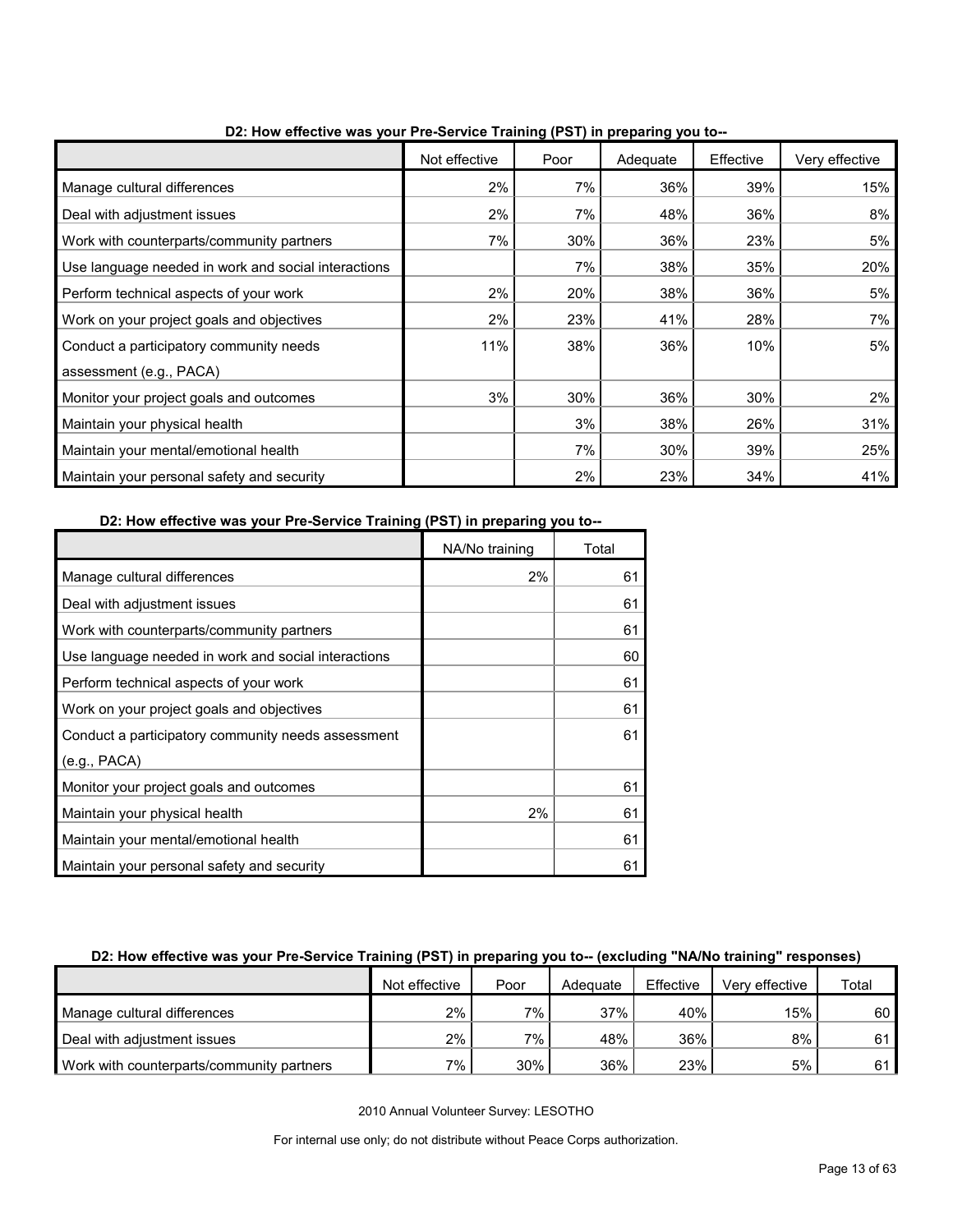| Use language needed in work and social     |     | 7%  | 38% | 35% | 20% | 60 |
|--------------------------------------------|-----|-----|-----|-----|-----|----|
| interactions                               |     |     |     |     |     |    |
| Perform technical aspects of your work     | 2%  | 20% | 38% | 36% | 5%  | 61 |
| Work on your project goals and objectives  | 2%  | 23% | 41% | 28% | 7%  | 61 |
| Conduct a participatory community needs    | 11% | 38% | 36% | 10% | 5%  | 61 |
| assessment (e.g., PACA)                    |     |     |     |     |     |    |
| Monitor your project goals and outcomes    | 3%  | 30% | 36% | 30% | 2%  | 61 |
| Maintain your physical health              |     | 3%  | 38% | 27% | 32% | 60 |
| Maintain your mental/emotional health      |     | 7%  | 30% | 39% | 25% | 61 |
| Maintain your personal safety and security |     | 2%  | 23% | 34% | 41% | 61 |

**D3: How many days of PC-sponsored training have you had since you were sworn in?**

|       | None  | 5 davs | $6-10$ davs | 1-15 davs | 16-20 days | 21-39 days | 40+<br>davs | Total |
|-------|-------|--------|-------------|-----------|------------|------------|-------------|-------|
| D3GRP | $2\%$ | 16%    | 38%         | 31%       | 7%         | 5%         | 2%          | r 1   |

| $3$ ()  p. op a $3$ job to                          |               |      |          |           |                |  |  |  |  |
|-----------------------------------------------------|---------------|------|----------|-----------|----------------|--|--|--|--|
|                                                     | Not effective | Poor | Adequate | Effective | Very effective |  |  |  |  |
| Manage cultural differences                         | 3%            | 8%   | 41%      | 25%       | 10%            |  |  |  |  |
| Deal with adjustment issues                         | 3%            | 11%  | 43%      | 21%       | 11%            |  |  |  |  |
| Build and strengthen working relationships with     | 3%            | 25%  | 34%      | 25%       | 8%             |  |  |  |  |
| counterparts/community partners                     |               |      |          |           |                |  |  |  |  |
| Use language needed in work and social interactions | 5%            | 10%  | 52%      | 16%       | 10%            |  |  |  |  |
| Perform technical aspects of your work              | 7%            | 15%  | 46%      | 20%       | 8%             |  |  |  |  |
| Work on your project goals and objectives           | 5%            | 11%  | 44%      | 28%       | 8%             |  |  |  |  |
| Conduct a participatory community needs             | 8%            | 26%  | 31%      | 11%       | 5%             |  |  |  |  |
| assessment (e.g., PACA)                             |               |      |          |           |                |  |  |  |  |
| Monitor project goals and outcomes                  | 5%            | 18%  | 43%      | 20%       | 10%            |  |  |  |  |
| Maintain your physical health                       | 2%            | 8%   | 48%      | 12%       | 17%            |  |  |  |  |
| Maintain your mental/emotional health               | 3%            | 8%   | 50%      | 10%       | 18%            |  |  |  |  |
| Maintain your personal safety and security          | 2%            | 8%   | 46%      | 16%       | 20%            |  |  |  |  |

**D4: How effective was your In-Service Training (IST) in preparing you to--**

# **D4: How effective was your In-Service Training (IST) in preparing you to--**

|                             | NA/No training | $\tau$ otal |
|-----------------------------|----------------|-------------|
| Manage cultural differences | 13%            |             |
| Deal with adjustment issues | 10%            |             |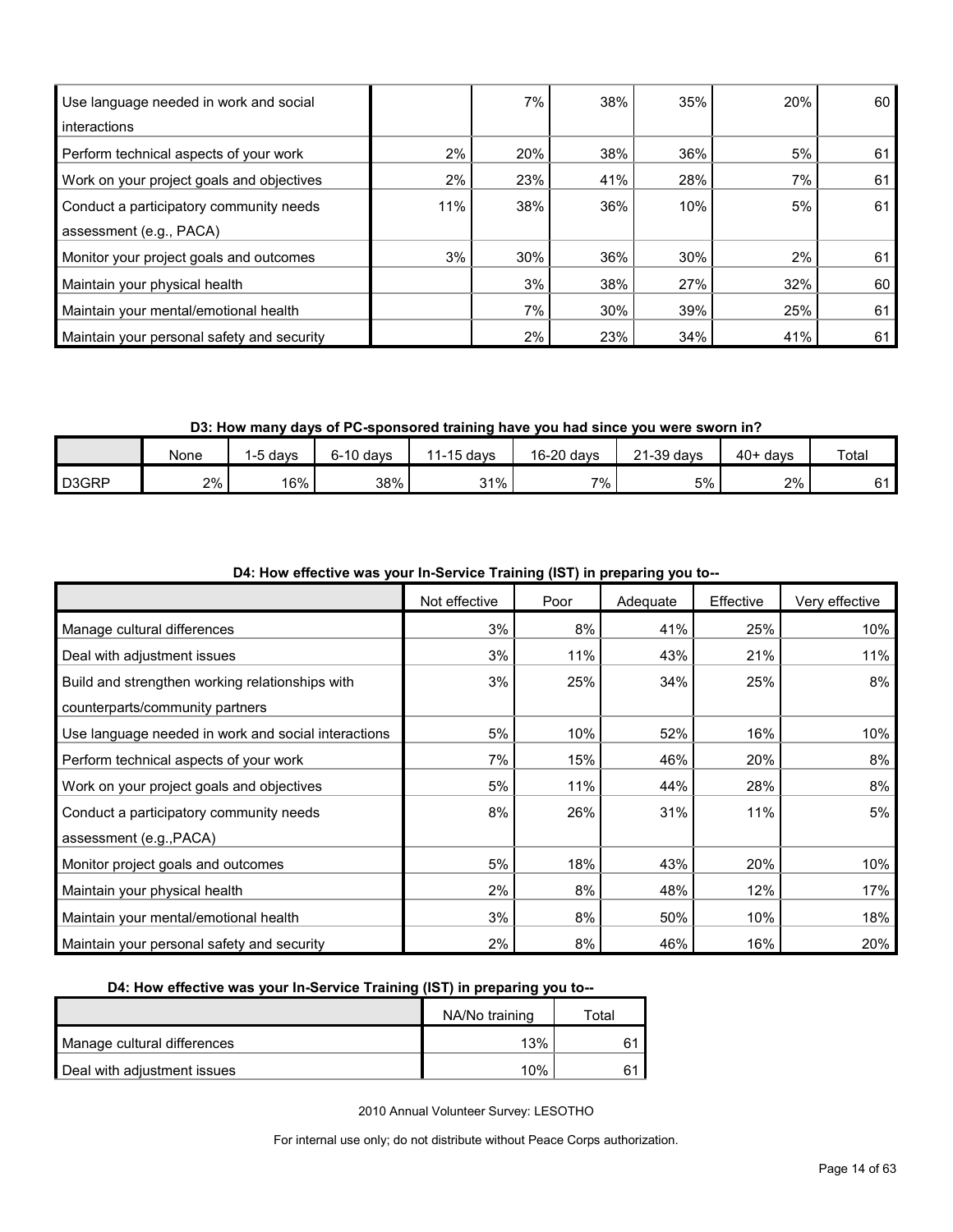| Build and strengthen working relationships with     | 5%  | 61 |
|-----------------------------------------------------|-----|----|
| counterparts/community partners                     |     |    |
| Use language needed in work and social interactions | 7%  | 61 |
| Perform technical aspects of your work              | 5%  | 61 |
| Work on your project goals and objectives           | 3%  | 61 |
| Conduct a participatory community needs assessment  | 18% | 61 |
| (e.g., PACA)                                        |     |    |
| Monitor project goals and outcomes                  | 3%  | 60 |
| Maintain your physical health                       | 13% | 60 |
| Maintain your mental/emotional health               | 10% | 60 |
| Maintain your personal safety and security          | 8%  | 61 |

# **D4: How effective was your In-Service Training (IST) in preparing you to-- (excluding "NA/No training" responses)**

|                                                 | Not effective | Poor | Adequate | Effective | Very effective | Total |
|-------------------------------------------------|---------------|------|----------|-----------|----------------|-------|
| Manage cultural differences                     | 4%            | 9%   | 47%      | 28%       | 11%            | 53    |
| Deal with adjustment issues                     | 4%            | 13%  | 47%      | 24%       | 13%            | 55    |
| Build and strengthen working relationships with | 3%            | 26%  | 36%      | 26%       | 9%             | 58    |
| counterparts/community partners                 |               |      |          |           |                |       |
| Use language needed in work and social          | 5%            | 11%  | 56%      | 18%       | 11%            | 57    |
| interactions                                    |               |      |          |           |                |       |
| Perform technical aspects of your work          | 7%            | 16%  | 48%      | 21%       | 9%             | 58    |
| Work on your project goals and objectives       | 5%            | 12%  | 46%      | 29%       | 8%             | 59    |
| Conduct a participatory community needs         | 10%           | 32%  | 38%      | 14%       | 6%             | 50    |
| assessment (e.g., PACA)                         |               |      |          |           |                |       |
| Monitor project goals and outcomes              | 5%            | 19%  | 45%      | 21%       | 10%            | 58    |
| Maintain your physical health                   | 2%            | 10%  | 56%      | 13%       | 19%            | 52    |
| Maintain your mental/emotional health           | 4%            | 9%   | 56%      | 11%       | 20%            | 54    |
| Maintain your personal safety and security      | 2%            | 9%   | 50%      | 18%       | 21%            | 56    |

# **D5: Please list other types of training you have had that were sponsored by someone other than PC**

|                                                | Percent | Number |
|------------------------------------------------|---------|--------|
| Open-ended results. Not responsive to request. |         |        |
|                                                |         |        |
|                                                |         |        |
|                                                |         |        |
|                                                |         |        |

2010 Annual Volunteer Survey: LESOTHO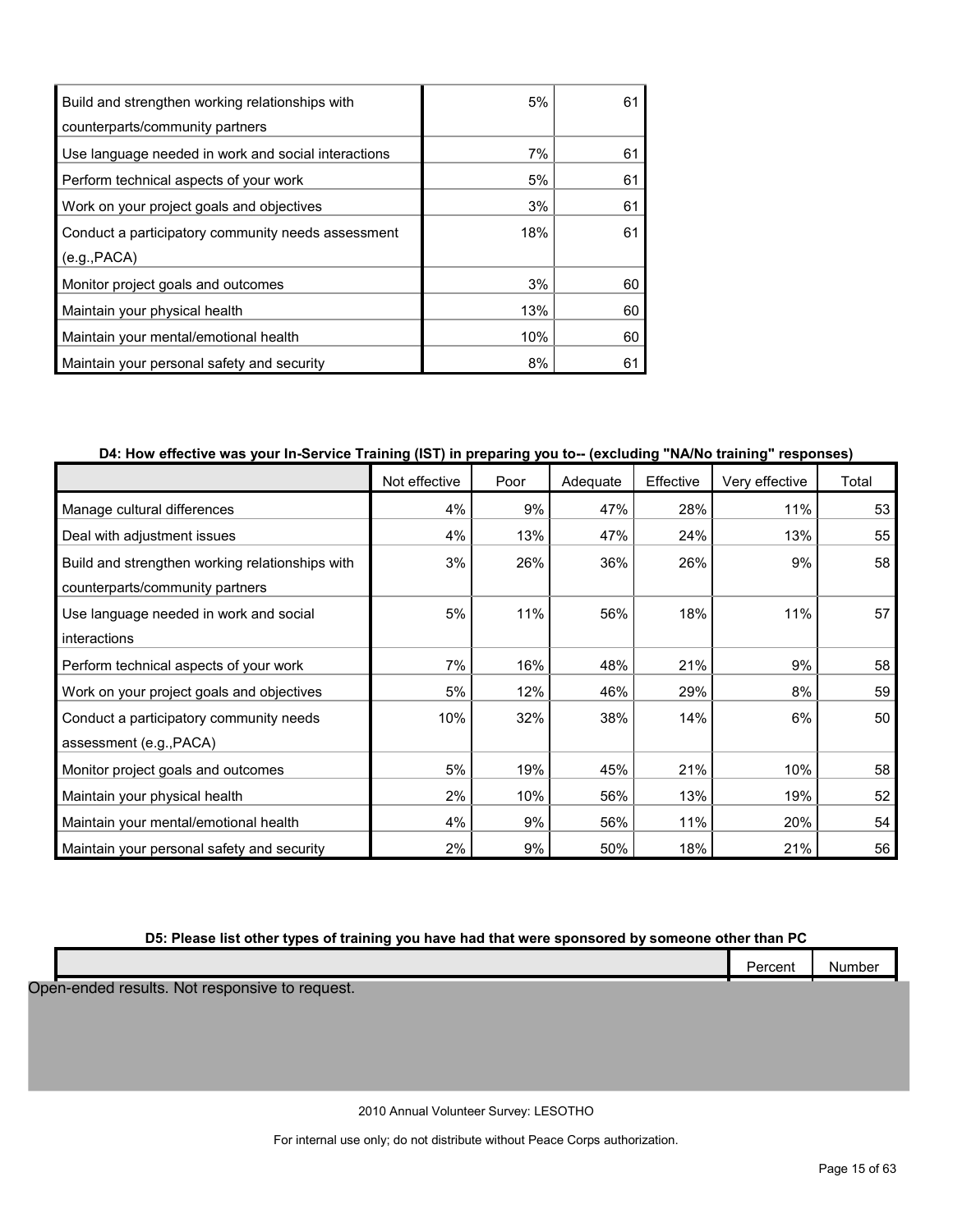#### Open-ended results. Not responsive to request.

| Total | 00% |  |
|-------|-----|--|

### **D6: How well can you communicate in the language used by most local people in your**

| community?     |            |        |            |      |           |       |  |  |  |
|----------------|------------|--------|------------|------|-----------|-------|--|--|--|
|                | Not at all | Poorly | Adequately | Well | Verv well | Total |  |  |  |
| D <sub>6</sub> | 3%         | 18%    | 59%        | 15%  | 5%        | 61    |  |  |  |

|                   |            |        | $\cdots$   | $\cdots$ |           |       |
|-------------------|------------|--------|------------|----------|-----------|-------|
|                   | Not at all | Poorly | Adequately | Well     | Very well | Total |
| 6 months or less  |            |        |            |          |           |       |
| 7 to 12 months    | 8%         | 8%     | 72%        | 12%      |           | 25    |
| 13 to 20 months   |            | 25%    | 56%        | 19%      |           | 16    |
| 21 to 27 months   |            | 21%    | 47%        | 16%      | 16%       | 19    |
| 28 months or more |            | 100%   |            |          |           |       |
| Total             | 3%         | 18%    | 59%        | 15%      | 5%        | 61    |

**Local language proficiency (D6) by Time in Country (A2)**

# <span id="page-15-0"></span>**E. Volunteer Assignment Goals and Impact**

This section reports Volunteers' self-assessments of their impact on the individuals and organizations in the communities in which they serve. The results address the extent to which Volunteers' work and other community interaction have achieved the following three goals:

Goal 1: To help the people of interested countries in meeting their need for trained men and women by transferring skills to, and building capacity of, host country partners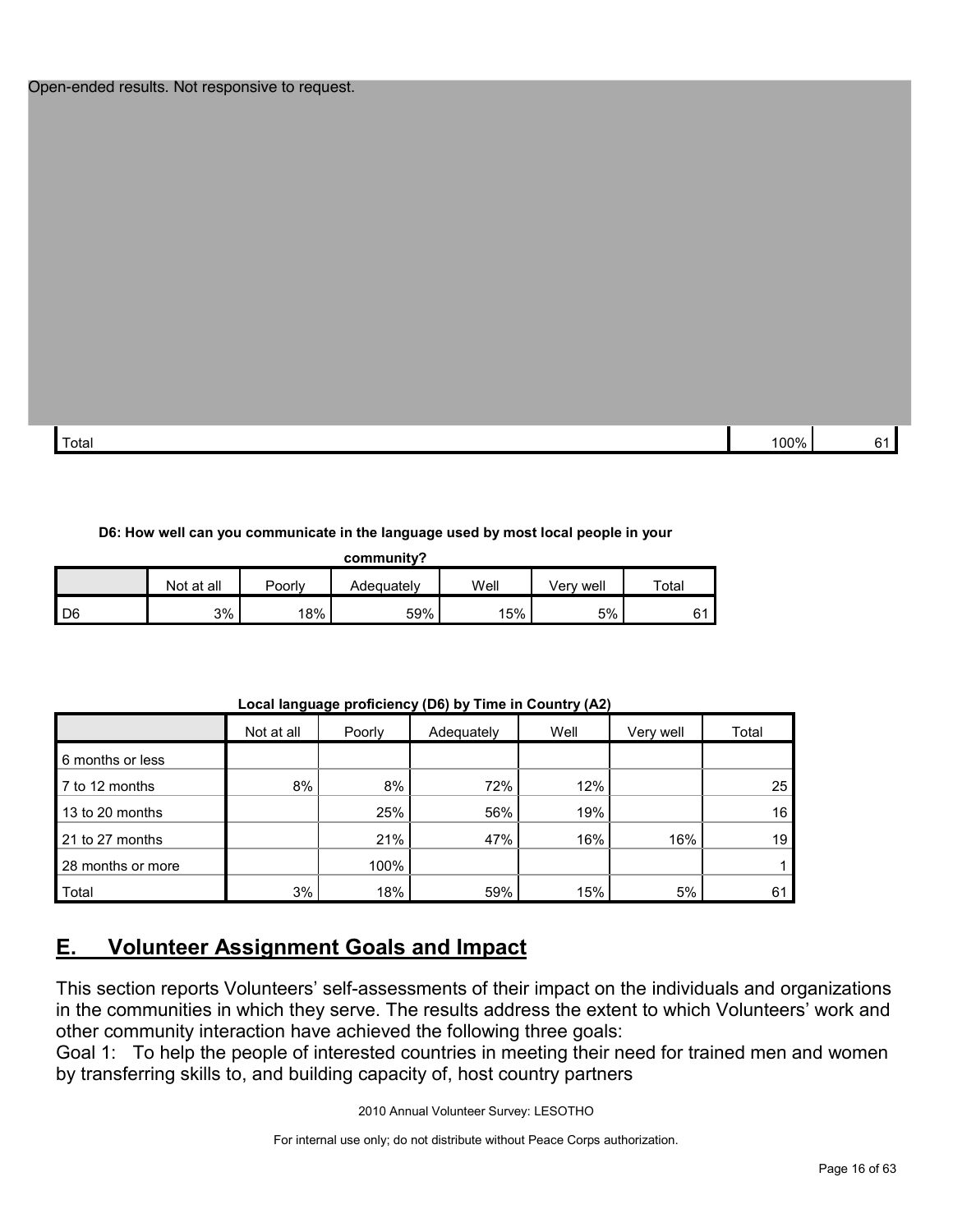Goal 2: To help promote a better understanding of Americans on the part of the peoples served

Goal 3: To help Americans understand the people and cultures of other countries

|                                                    | Not at all | Minimally | Adequately | Considerably | Exceptionally |
|----------------------------------------------------|------------|-----------|------------|--------------|---------------|
| Meets the objectives of the project plan           | 2%         | 18%       | 43%        | 25%          | 11%           |
| Builds local capacity for sustainability (goal 1)  | 11%        | 28%       | 33%        | 15%          | 13%           |
| Involves local people in planning and implementing | 2%         | 15%       | 48%        | 16%          | 18%           |
| activities                                         |            |           |            |              |               |
| Complements other local development activities     | 5%         | 31%       | 30%        | 20%          | 15%           |
| Transfers skills to host country individuals and   | 5%         | 21%       | 36%        | 15%          | 23%           |
| organizations (goal 1)                             |            |           |            |              |               |
| Mobilizes host country individuals to volunteer    | 21%        | 43%       | 20%        | 8%           | 8%            |
| Helps promote a better understanding of Americans  | 2%         | 10%       | 21%        | 41%          | 26%           |
| on the part of the peoples served (goal 2)         |            |           |            |              |               |
| Helps promote a better understanding of other      | 2%         | 11%       | 26%        | 36%          | 25%           |
| peoples on the part of Americans (goal 3)          |            |           |            |              |               |

# **E1: To what extent does your Volunteer work assignment address the following?**

# **E1: To what extent does your Volunteer work assignment address the following?**

|                                                       | NA | Total |
|-------------------------------------------------------|----|-------|
| Meets the objectives of the project plan              | 2% | 61    |
| Builds local capacity for sustainability (goal 1)     |    | 61    |
| Involves local people in planning and implementing    | 2% | 61    |
| activities                                            |    |       |
| Complements other local development activities        |    | 61    |
| Transfers skills to host country individuals and      |    | 61    |
| organizations (goal 1)                                |    |       |
| Mobilizes host country individuals to volunteer       |    | 61    |
| Helps promote a better understanding of Americans on  |    | 61    |
| the part of the peoples served (goal 2)               |    |       |
| Helps promote a better understanding of other peoples |    | 61    |
| on the part of Americans (goal 3)                     |    |       |

# **E1: To what extent does your Volunteer work assignment address the following? (excluding "NA" responses)**

|                                          | Not at all | Minimally | Adequately | ⊜onsiderablv |
|------------------------------------------|------------|-----------|------------|--------------|
| Meets the objectives of the project plan | 2%         | 18%       | 43%        | 25%          |

2010 Annual Volunteer Survey: LESOTHO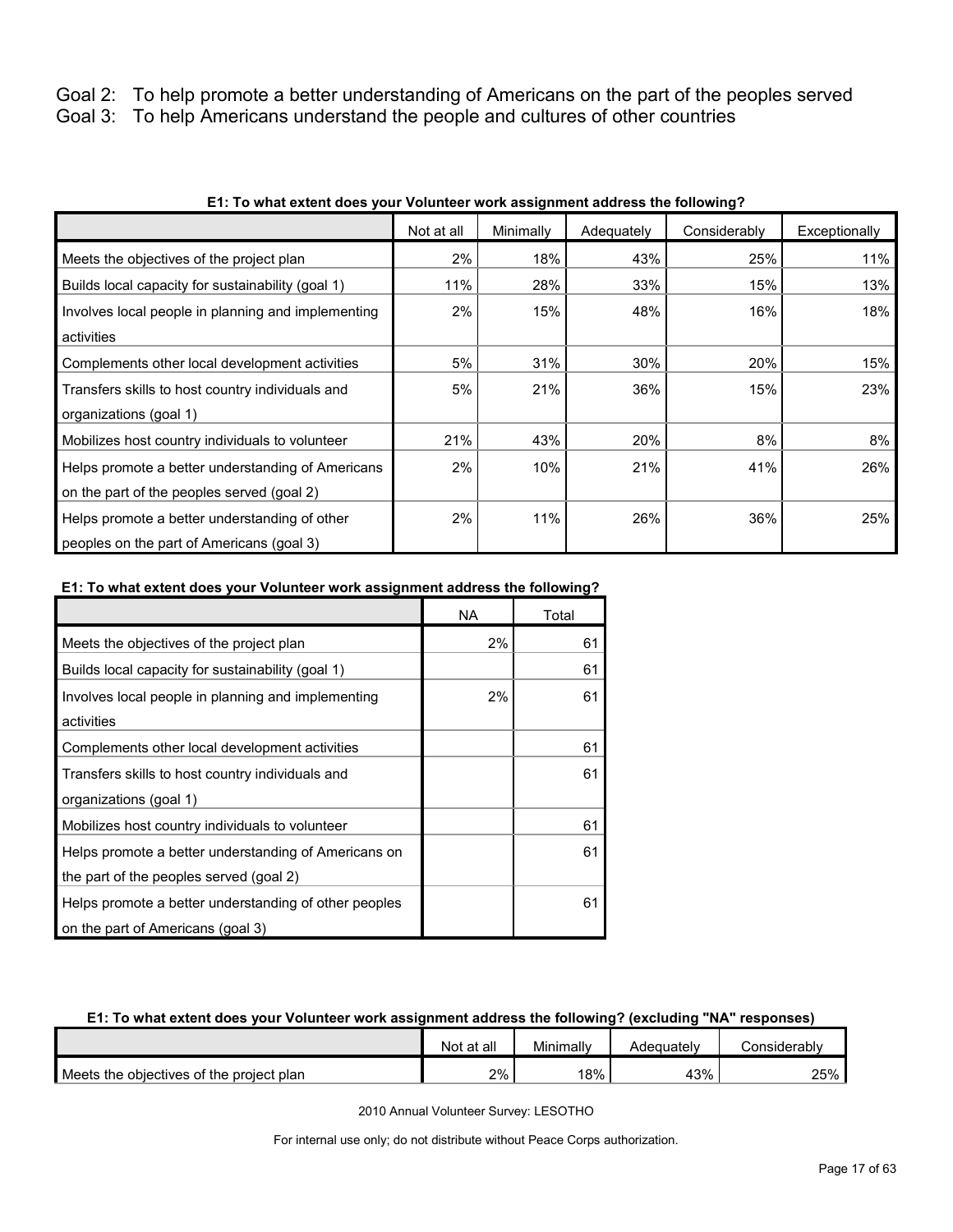| Builds local capacity for sustainability (goal 1)     | 11% | 28% | 33% | 15% |
|-------------------------------------------------------|-----|-----|-----|-----|
| Involves local people in planning and implementing    | 2%  | 15% | 48% | 17% |
| activities                                            |     |     |     |     |
| Complements other local development activities        | 5%  | 31% | 30% | 20% |
| Transfers skills to host country individuals and      | 5%  | 21% | 36% | 15% |
| organizations (goal 1)                                |     |     |     |     |
| Mobilizes host country individuals to volunteer       | 21% | 43% | 20% | 8%  |
| Helps promote a better understanding of Americans on  | 2%  | 10% | 21% | 41% |
| the part of the peoples served (goal 2)               |     |     |     |     |
| Helps promote a better understanding of other peoples | 2%  | 11% | 26% | 36% |
| on the part of Americans (goal 3)                     |     |     |     |     |

#### **E1: To what extent does your Volunteer work assignment address the following?**

|                                                       | Exceptionally | Total |
|-------------------------------------------------------|---------------|-------|
| Meets the objectives of the project plan              | 12%           | 60    |
| Builds local capacity for sustainability (goal 1)     | 13%           | 61    |
| Involves local people in planning and implementing    | 18%           | 60    |
| activities                                            |               |       |
| Complements other local development activities        | 15%           | 61    |
| Transfers skills to host country individuals and      | 23%           | 61    |
| organizations (goal 1)                                |               |       |
| Mobilizes host country individuals to volunteer       | 8%            | 61    |
| Helps promote a better understanding of Americans on  | 26%           | 61    |
| the part of the peoples served (goal 2)               |               |       |
| Helps promote a better understanding of other peoples | 25%           | 61    |
| on the part of Americans (goal 3)                     |               |       |

**(excluding "NA" responses)**

# **E2: How effective have you been in transferring knowledge and skills to help the following persons or groups build their**

| capacities?                                      |            |           |            |              |               |  |  |
|--------------------------------------------------|------------|-----------|------------|--------------|---------------|--|--|
|                                                  | Not at all | Minimally | Adequately | Considerably | Exceptionally |  |  |
| Your counterpart/community partner               | $7\%$      | 16%       | 31%        | 33%          | $10\%$        |  |  |
| An organization other than your host institution | 8%         | 36%       | 23%        | 23%          | 5%            |  |  |
| Members of your host community                   | $7\%$      | 16%       | 38%        | 30%          | $10\%$        |  |  |
| <b>Other Peace Corps Volunteers</b>              | 5%         | 10%       | 31%        | 41%          | $13\%$        |  |  |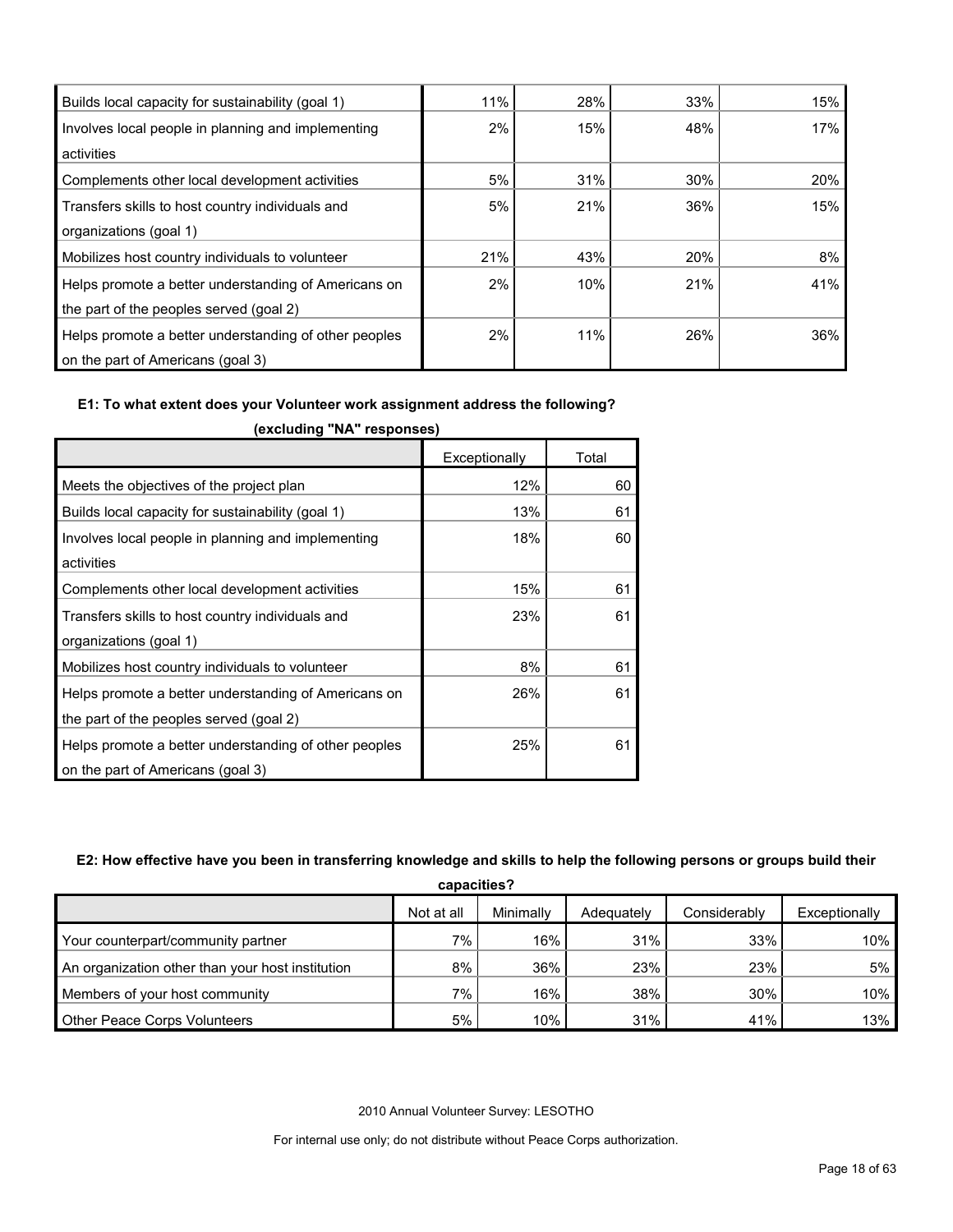#### **E2: How effective have you been in transferring knowledge and skills to help the**

| --                                               |    |       |
|--------------------------------------------------|----|-------|
|                                                  | ΝA | Total |
| Your counterpart/community partner               | 3% | 61    |
| An organization other than your host institution | 5% | 61    |
| Members of your host community                   |    | 61    |
| <b>Other Peace Corps Volunteers</b>              |    | 61    |

# **following persons or groups build their capacities?**

# **E2: How effective have you been in transferring knowledge and skills to help the following persons or groups build**

| their capacities? (excluding "NA" responses)     |            |           |            |              |  |  |  |  |
|--------------------------------------------------|------------|-----------|------------|--------------|--|--|--|--|
|                                                  | Not at all | Minimally | Adequately | Considerably |  |  |  |  |
| Your counterpart/community partner               | $7\%$      | 17%       | 32%        | 34%          |  |  |  |  |
| An organization other than your host institution | 9%         | 38%       | 24%        | 24%          |  |  |  |  |
| Members of your host community                   | $7\%$      | 16%       | 38%        | 30%          |  |  |  |  |
| <b>Other Peace Corps Volunteers</b>              | 5%         | 10%       | 31%        | 41%          |  |  |  |  |

# **E2: How effective have you been in transferring knowledge and skills to help the**

| following persons or groups build their capacities? (excluding "NA" responses) |  |  |
|--------------------------------------------------------------------------------|--|--|
|                                                                                |  |  |
|                                                                                |  |  |

|                                                  | Exceptionally | Total |
|--------------------------------------------------|---------------|-------|
| Your counterpart/community partner               | 10%           | 59    |
| An organization other than your host institution | 5%            | 58    |
| Members of your host community                   | 10%           |       |
| <b>Other Peace Corps Volunteers</b>              | 13%           |       |

#### **E2.TEXT: Description of others to whom you are transferring skills to help build their capacities**

| Open-ended results. Not responsive to request. | Column N % | $C$ $\alpha$ unt |  |
|------------------------------------------------|------------|------------------|--|
| Total                                          | 100%       | 61               |  |

# **E3: Based on your contact with host country nationals, to what extent have they gained a better understanding of Americans?**

2010 Annual Volunteer Survey: LESOTHO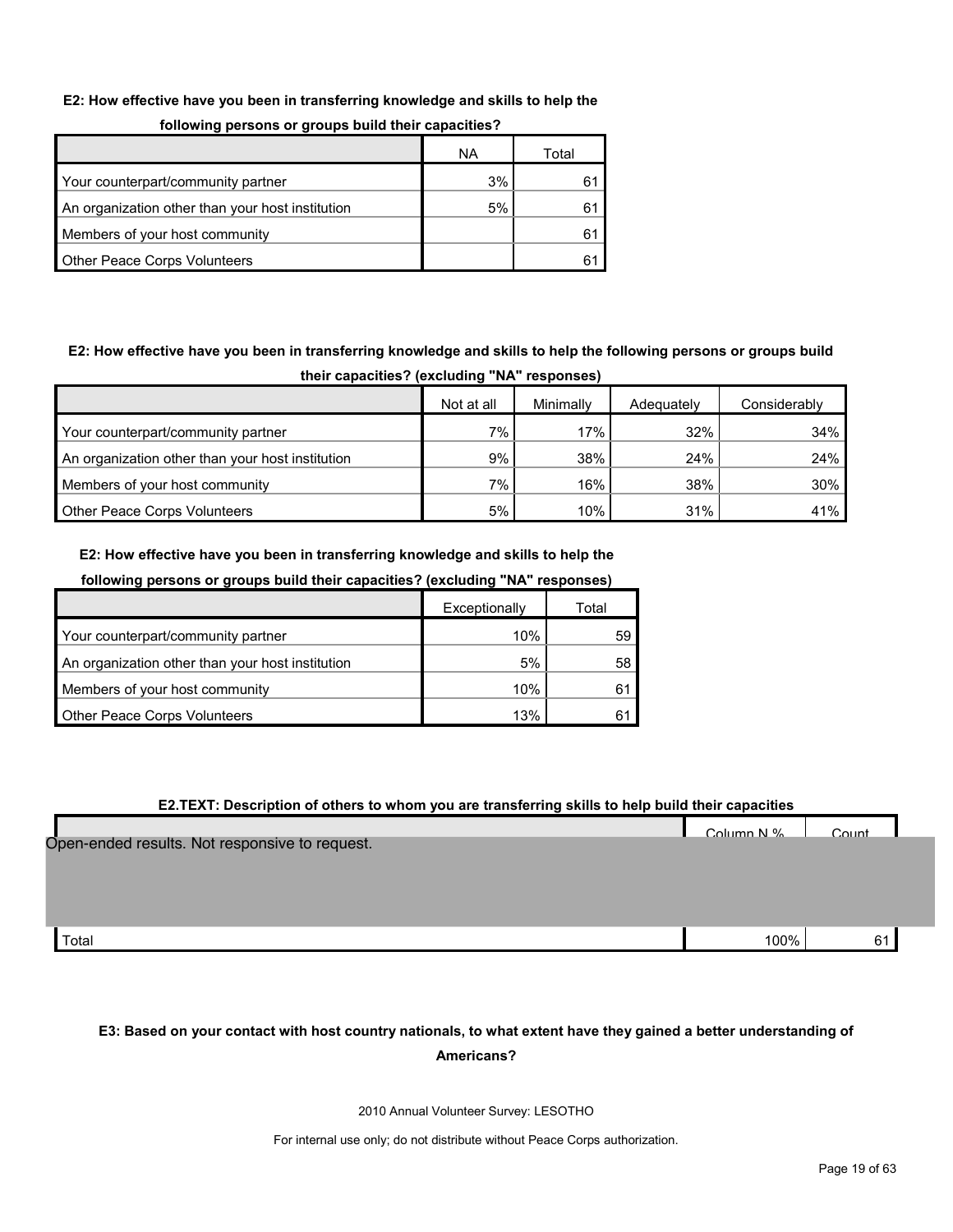|                | at all<br>Not | Minimally | Adequately | onsiderablvٽ | Exceptionally | Too early to tell | Total |
|----------------|---------------|-----------|------------|--------------|---------------|-------------------|-------|
| E <sub>3</sub> |               | 7%        | 25%        | 46%          | 23%           |                   | ົ 4   |

# **E3: Based on your contact with host country nationals, to what extent have they gained a better**

#### **understanding of Americans? (excluding "Too early to tell" responses)**

|                | Not at all | Minimally | Adequately | ∠onsiderablv | Exceptionally | Total |
|----------------|------------|-----------|------------|--------------|---------------|-------|
| E <sub>3</sub> |            | $7\%$     | 25%        | 46%          | 23%           |       |

#### **E4: In which of the following third goal activities have you participated during your PC service? Mark all that**

| apply.                                                |               |              |                                 |  |  |  |  |  |
|-------------------------------------------------------|---------------|--------------|---------------------------------|--|--|--|--|--|
|                                                       | PCV Responses | % Doing This | <b>Total PCVs</b><br>Responding |  |  |  |  |  |
| Electronic updates                                    | 53            | 88%          |                                 |  |  |  |  |  |
| Hard copy/paper update                                | 36            | 60%          |                                 |  |  |  |  |  |
| <b>Hosting American visitors</b>                      | 34            | 57%          |                                 |  |  |  |  |  |
| Personal website or blog                              | 34            | 57%          |                                 |  |  |  |  |  |
| Enrollment in the CWWS/CMS program                    | 31            | 52%          |                                 |  |  |  |  |  |
| Pen pal program/letter exchange                       | 14            | 23%          |                                 |  |  |  |  |  |
| While on home leave, spoke at a school or community   | 8             | 13%          |                                 |  |  |  |  |  |
| group                                                 |               |              |                                 |  |  |  |  |  |
| Podcasted/created a slide show or video posted online | 6             | 10%          |                                 |  |  |  |  |  |
| Other please specify                                  | 5             | 8%           |                                 |  |  |  |  |  |
| Peace Corps Week activities                           | 1             | 2%           |                                 |  |  |  |  |  |
| Posted to PC Digital Library                          |               |              |                                 |  |  |  |  |  |
| Total                                                 |               |              | 60                              |  |  |  |  |  |

Percents may total to more than 100% since Volunteers were asked to "Mark all that apply."

# **E4.TEXT: Description of "others" third goal activities**

|                                                | Column N % | Count |  |
|------------------------------------------------|------------|-------|--|
| Open-ended results. Not responsive to request. |            |       |  |
|                                                |            |       |  |
|                                                |            |       |  |
|                                                |            |       |  |

2010 Annual Volunteer Survey: LESOTHO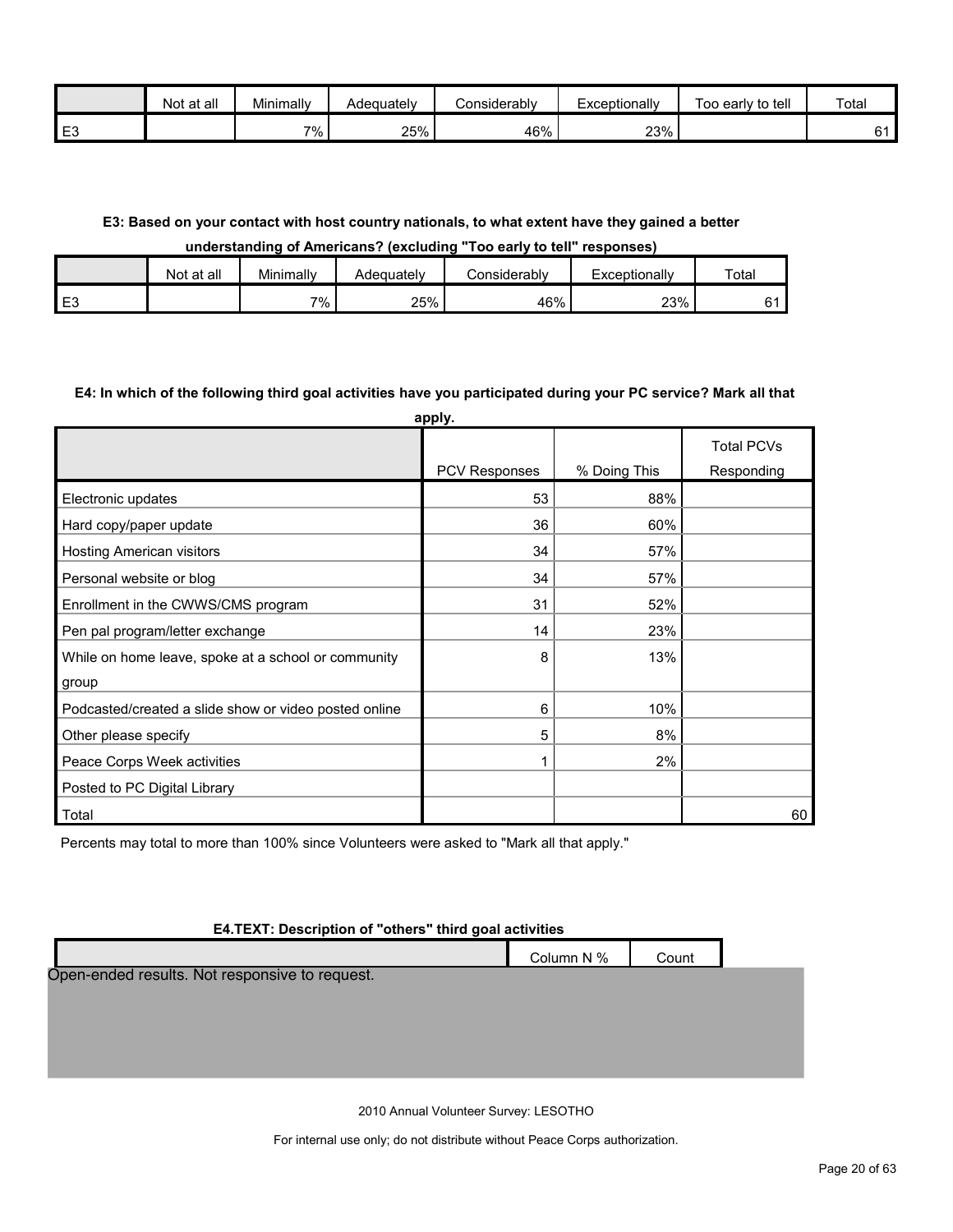| Open-ended results. Not responsive to request. |     |    |
|------------------------------------------------|-----|----|
| Total                                          | 00% | 61 |

## **E4: When asked about third goal activities, Volunteer answered "No**

**involvement in third goal activities."** 

|                      |     | No third goal |       |
|----------------------|-----|---------------|-------|
|                      | NA  | activities    | Total |
| No Goal 3 activities | 98% | 2%            |       |

# **E5: Based on your contact with Americans, to what extent have they gained a better understanding of host country**

| nationals?     |            |           |            |              |               |                   |       |
|----------------|------------|-----------|------------|--------------|---------------|-------------------|-------|
|                | Not at all | Minimally | Adequately | Considerably | Exceptionally | Too early to tell | Total |
| E <sub>5</sub> |            | 8%        | 25%        | 34%          | 33%           |                   | 61    |

**E5: Based on your contact with Americans, to what extent have they gained a better understanding of host** 

**country nationals? (excluding "Too early to tell" responses)**

|                | Not at all | Minimally | Adequately | onsiderablyٽ | Exceptionallv | Total |
|----------------|------------|-----------|------------|--------------|---------------|-------|
| E <sub>5</sub> |            | 8%        | 25%        | 34%          | 33%           |       |

# <span id="page-20-0"></span>**F. Peace Corps Support**

This section reports Volunteers' satisfaction with in-country Peace Corps staff support and how the Volunteers communicate with the post.

# **F1: How prepared for your arrival were the host people with whom you would be working?**

|      | at all<br>Not | Minimally | Adequatelv | Considerably | Exceptionally | Total |
|------|---------------|-----------|------------|--------------|---------------|-------|
| l F1 | 0%            | ?7%       | 32%        | 20%          | 12%           | 60    |

| F2: To what extent is your CD aware of Volunteer issues and concerns through interactions with PCVs? |
|------------------------------------------------------------------------------------------------------|
|                                                                                                      |

|                | Not at all | Minimally | Adequately | こonsiderablv | Exceptionally | Total |
|----------------|------------|-----------|------------|--------------|---------------|-------|
| r <sub>o</sub> | 5%         | 18%       | 30%        | 30%          | $7\%$         | 60    |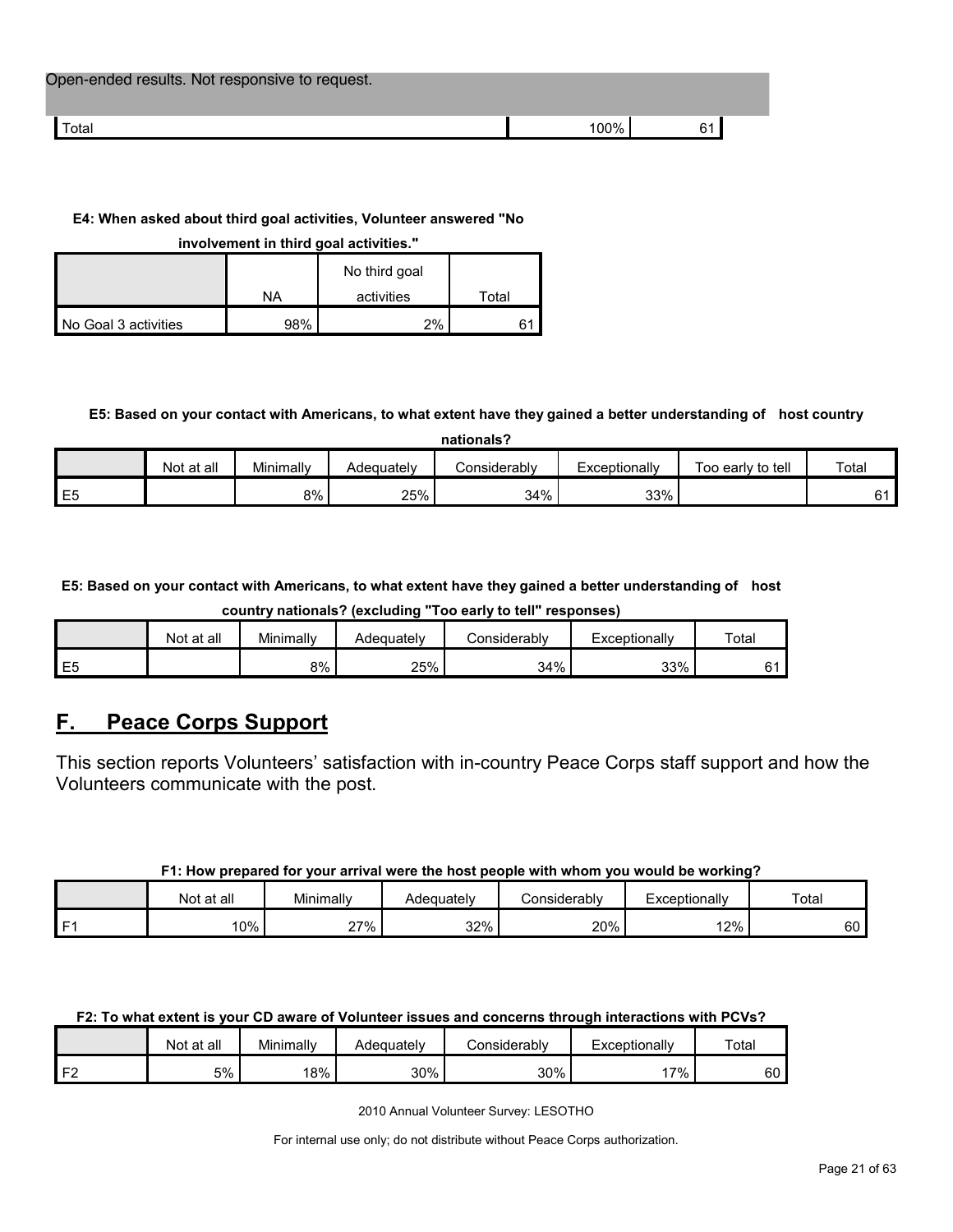**F3: How satisfied are you with the health care you received from your PCMO(s)?**

|        | Not at all | Minimally | Adequately | Considerablv | Exceptionally | Not Used | Total |
|--------|------------|-----------|------------|--------------|---------------|----------|-------|
| $\sim$ |            | i 2%      | 22%        | 32%          | 35%           |          | 60    |

# **F3: How satisfied are you with the health care you received from your PCMO(s)?(excluding "Not used"**

| oonse<br>s |
|------------|
|------------|

|                | Not at all | Minimally | Adequatelv | こonsiderablv | Exceptionally | Total |
|----------------|------------|-----------|------------|--------------|---------------|-------|
| F <sub>3</sub> |            | $12\%$    | 22%        | 32%          | 35%           | 60    |

# **F4: How satisfied are you with the following support provided by in-country PC staff?**

|                             | Not at all | Minimally | Adequately | Considerably | Exceptionally | <b>NA</b> | Total |
|-----------------------------|------------|-----------|------------|--------------|---------------|-----------|-------|
| Administrative/logistical   | 3%         | 22%       | 32%        | 27%          | 17%           |           | 60    |
| Cross-cultural              | 2%         | 17%       | 38%        | 28%          | 13%           | 2%        | 60    |
| Emotional                   | 5%         | 18%       | 42%        | 20%          | 8%            | 7%        | 60    |
| Feedback on my work reports | 18%        | 33%       | 23%        | 17%          | 7%            | 2%        | 60    |
| Job assignment              | 8%         | 29%       | 29%        | 22%          | 10%           | 2%        | 59    |
| Language learning           |            | 13%       | 43%        | 23%          | 20%           |           | 60    |
| Medical                     | 3%         | 8%        | 28%        | 33%          | 27%           |           | 60    |
| Safety and security         | 3%         | 2%        | 27%        | 34%          | 34%           |           | 59    |
| Site selection/preparation  | 17%        | 32%       | 23%        | 17%          | 12%           |           | 60    |
| <b>Technical skills</b>     | 7%         | 22%       | 42%        | 20%          | 8%            |           | 59    |

# **F4: How satisfied are you with the following support provided by in-country PC staff? (excluding "NA" responses)**

|                             | Not at all | Minimally | Adequately | Considerably | Exceptionally | Total |
|-----------------------------|------------|-----------|------------|--------------|---------------|-------|
| Administrative/logistical   | 3%         | 22%       | 32%        | 27%          | 17%           | 60    |
| Cross-cultural              | 2%         | 17%       | 39%        | 29%          | 14%           | 59    |
| Emotional                   | 5%         | 20%       | 45%        | 21%          | 9%            | 56    |
| Feedback on my work reports | 19%        | 34%       | 24%        | 17%          | 7%            | 59    |
| Job assignment              | 9%         | 29%       | 29%        | 22%          | 10%           | 58    |
| Language learning           |            | 13%       | 43%        | 23%          | 20%           | 60    |
| Medical                     | 3%         | 8%        | 28%        | 33%          | 27%           | 60    |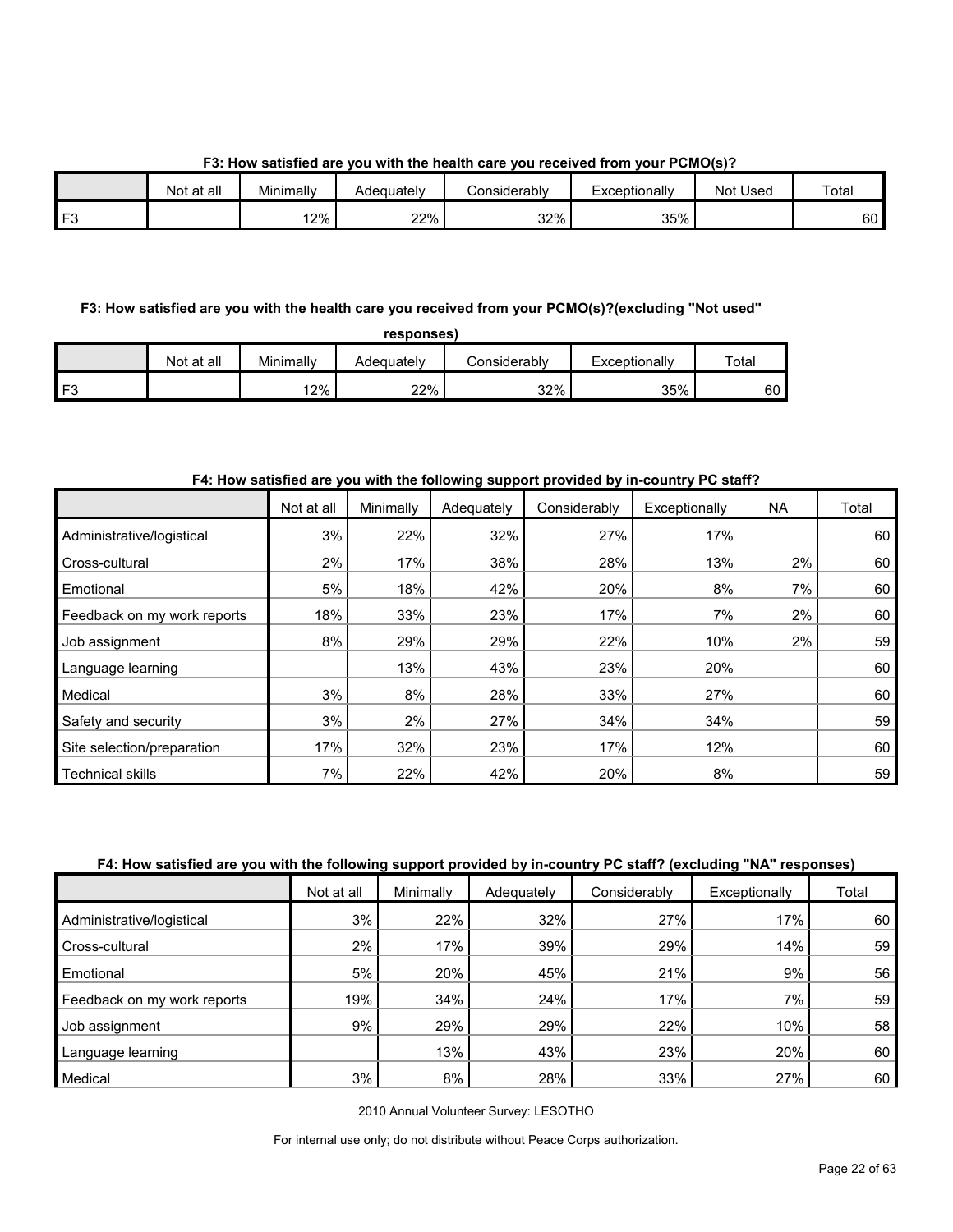| Safety and security        | 3%  | 2%  | 27% | 34%    | 34%    | 59 |
|----------------------------|-----|-----|-----|--------|--------|----|
| Site selection/preparation | 17% | 32% | 23% | $17\%$ | $12\%$ | 60 |
| <b>Technical skills</b>    | 7%  | 22% | 42% | 20%    | 8%     | 59 |

**F5: What level of PC support have you received to help cope with stress from issues such as HIV/AIDS, food insecurity, etc. in your community? (Including PCVs w/no need for support)**

|    | No support | Minimal support | Adequate<br>support | Considerable<br>support | Exceptional<br>support | NA.<br>I have no<br>need for support | Total |
|----|------------|-----------------|---------------------|-------------------------|------------------------|--------------------------------------|-------|
| F5 | 7%         | 20%             | 35%                 | 13%                     | 3%                     | 22%                                  | 60    |

# **F5: What level of PC support have you received to help cope with stress from issues such as HIV/AIDS, food insecurity,**

|    |            |                 |                  | Considerable | Exceptional |       |
|----|------------|-----------------|------------------|--------------|-------------|-------|
|    | No support | Minimal support | Adequate support | support      | support     | Total |
| F5 | 9%         | 26%             | 45%              | '7%          | 4%          | 4'    |

# **F6a: How would you rate your interaction with the Country Director (CD)**

#### **in terms of the following?**

|                          | Inadequate | Adequate | Total |
|--------------------------|------------|----------|-------|
| <b>CD Responsiveness</b> | 3%         | 97%      | 59    |
| CD Informative content   | 10%        | 90%      | 58    |
| CD Comfort level         | 20%        | 80%      | 60    |
| <b>CD Site visits</b>    | 38%        | 62%      | 58    |

#### **F6b: How would you rate your interaction with the PTO in terms of --?**

|                                | Inadequate | Adequate | Total |
|--------------------------------|------------|----------|-------|
| <b>PTO Responsiveness</b>      | 33%        | 67%      | 55    |
| <b>PTO</b> Informative content | 17%        | 83%      | 54    |
| <b>PTO Comfort level</b>       | 29%        | 71%      | 56    |
| <b>PTO Site visits</b>         | 60%        | 40%      | 53    |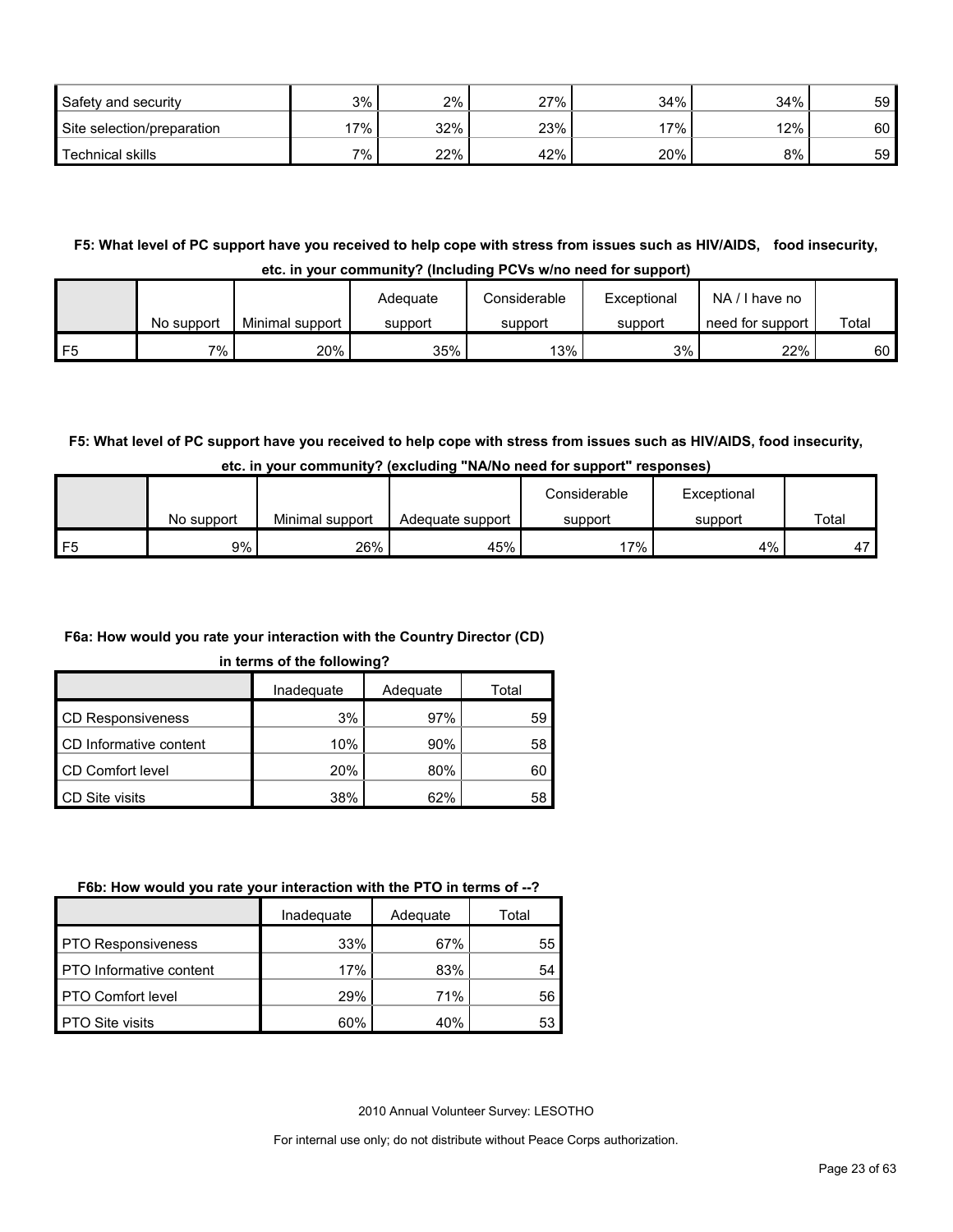#### **F6c: How would you rate your interaction with the APCD/Program Manager in**

| terms of $-2$                 |            |          |       |  |  |  |
|-------------------------------|------------|----------|-------|--|--|--|
|                               | Inadequate | Adequate | Total |  |  |  |
| <b>APCD/PM Responsiveness</b> | 39%        | 61%      | 59    |  |  |  |
| APCD/PM Informative content   | 26%        | 74%      | 58    |  |  |  |
| APCD/PM Comfort level         | 34%        | 66%      | 59    |  |  |  |
| <b>APCD/PM Site visits</b>    | 34%        | 66%      | 58    |  |  |  |

# **F6d: How would you rate your interaction with the PCMO in terms of --?**

|                            | Inadeguate | Adequate | Total |
|----------------------------|------------|----------|-------|
| <b>PCMO Responsiveness</b> | 11%        | 89%      | 57    |
| PCMO Informative content   | 11%        | 89%      | 55    |
| <b>PCMO Comfort level</b>  | 10%        | 90%      | 58    |
| PCMO Site visits           | 34%        | 66%      | 56    |

# **F6e: How would you rate your interaction with the Safety and Security**

**Coordinator (SSC) in terms of --?**

|                           | Inadequate | Adequate | Total |
|---------------------------|------------|----------|-------|
| <b>SSC Responsiveness</b> | 14%        | 86%      | 59    |
| SSC Informative content   | 14%        | 86%      | 58    |
| SSC Comfort level         | 3%         | 97%      | 59    |
| <b>SSC Site visits</b>    | 17%        | 83%      | 59    |

# **F6f: How would you rate your interaction with the Training Manager in terms**

|                              | of $-2$    |          |       |
|------------------------------|------------|----------|-------|
|                              | Inadequate | Adequate | Total |
| <b>TrMngr Responsiveness</b> | 23%        | 77%      | 57    |
| TrMngr Informative content   | 16%        | 84%      | 57    |
| <b>TrMngr Comfort level</b>  | 26%        | 74%      | 57    |
| <b>TrMngr Site visits</b>    | 52%        | 48%      | 58    |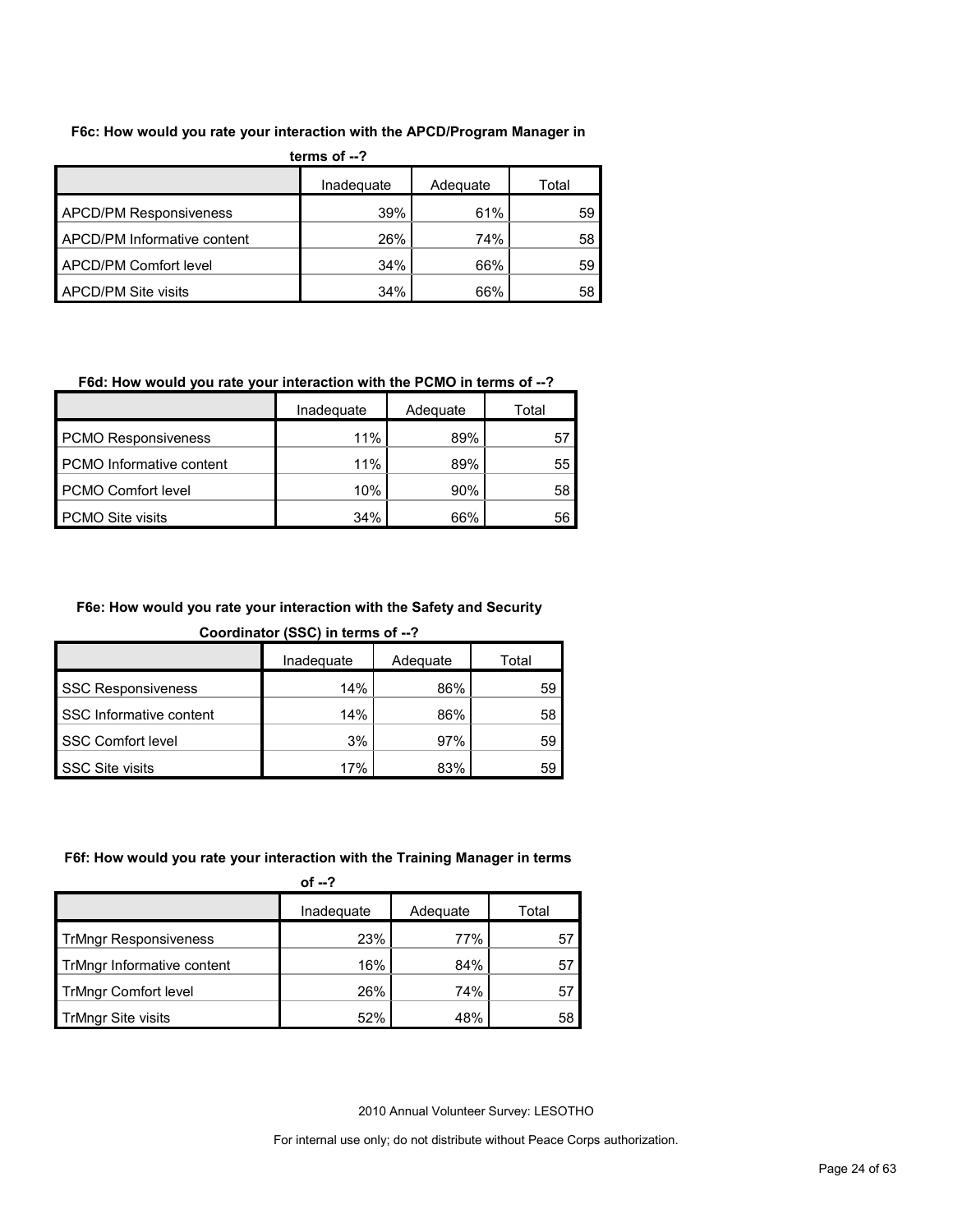#### **F6g: How would you rate your interaction with administrative staff in terms**

| of $-?$                     |            |          |       |  |  |  |
|-----------------------------|------------|----------|-------|--|--|--|
|                             | Inadequate | Adequate | Total |  |  |  |
| <b>Admin Responsiveness</b> | 16%        | 84%      | 58    |  |  |  |
| Admin Informative content   | 16%        | 84%      | 58    |  |  |  |
| Admin Comfort level         | 21%        | 79%      | 58    |  |  |  |
| Admin Site visits           | 42%        | 58%      | 57    |  |  |  |

#### **F7: What is the best method for you to communicate with your Peace**

| <b>Corps office?</b>               |         |        |  |  |  |  |
|------------------------------------|---------|--------|--|--|--|--|
|                                    | Percent | Number |  |  |  |  |
| Cell phone                         | 57%     | 34     |  |  |  |  |
| Text messaging (SMS)               | 20%     | 12     |  |  |  |  |
| Email                              | 17%     | 10     |  |  |  |  |
| Telephone at residence or work     | 3%      | 2      |  |  |  |  |
| In-person visits                   | 3%      | 2      |  |  |  |  |
| Other: Please specify below        |         |        |  |  |  |  |
| Telephone not at residence or work |         |        |  |  |  |  |
| Letters/postal service             |         |        |  |  |  |  |
| Fax                                |         |        |  |  |  |  |
| Total                              | 100%    | 60     |  |  |  |  |

#### **F7.OTHER: Description of "other" best**

**method to communicate with post**

|       | <b>PERCENT</b><br><b>NUMBER</b> |    |
|-------|---------------------------------|----|
|       | 100%                            | 61 |
| Total | 100%                            | 61 |

**F8: In general, how do you rate the effectiveness of your communication resources for contacting your** 

| PC staff in-country? |               |      |          |           |                |             |  |
|----------------------|---------------|------|----------|-----------|----------------|-------------|--|
|                      | Not effective | Poor | Adequate | Effective | Verv effective | $\tau$ otal |  |
| F8                   | 5%            | 18%  | 42%      | 22%       | 13%            | 60          |  |

2010 Annual Volunteer Survey: LESOTHO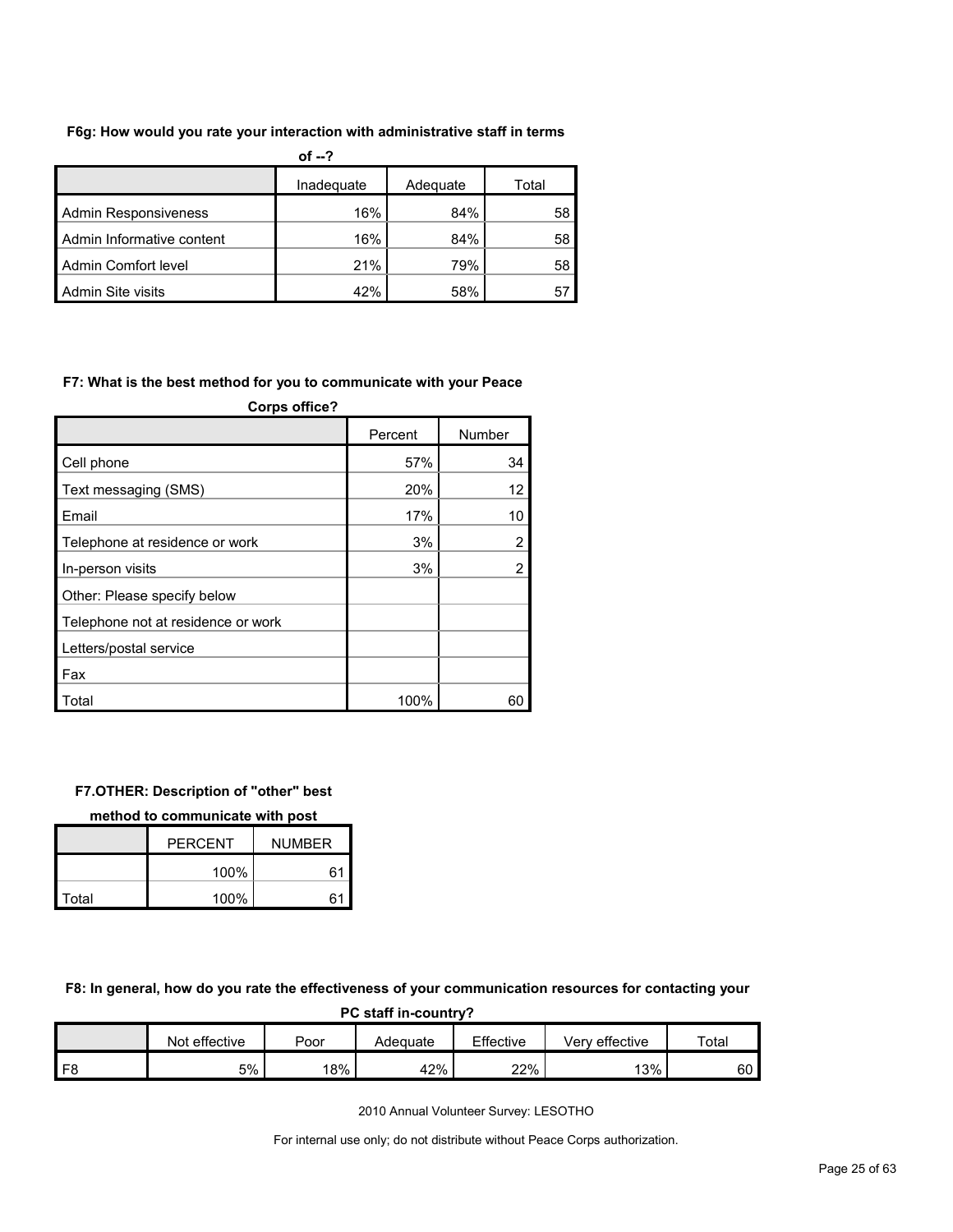# <span id="page-25-0"></span>**G. Your Safety and Security**

This section reports on how safe Volunteers feel. Volunteers' experiences with various types of insensitive remarks or behaviors, harassment or discrimination, and crime are summarized, as well as whether harassment and crime events were reported to Peace Corps.

|                                    | Not at All Safe | Often Unsafe | Adequately Safe | Usually Safe | Verv Safe | Total |
|------------------------------------|-----------------|--------------|-----------------|--------------|-----------|-------|
| Where you live                     |                 |              | 7%              | 25%          | 69%       | 61    |
| Where you work                     |                 |              | 5%              | 18%          | 77%       | 61    |
| When you travel in-country         |                 | 2%           | 13%             | 54%          | 31%       | 61    |
| City where main Peace Corps office | 2%              | 10%          | 33%             | 44%          | 11%       | 61    |
| is located                         |                 |              |                 |              |           |       |

#### **G1: How safe do you feel...?**

**G2: Have you encountered insensitive comments or behavior toward you based on your race, ethnicity, age, gender, or sexual orientation from any of the following sources?**

|                         | Yes | No  | <b>NA</b> | Total |
|-------------------------|-----|-----|-----------|-------|
| Host/home stay family   | 11% | 80% | 8%        | 61    |
| Community members       | 51% | 49% |           | 61    |
| <b>Other Volunteers</b> | 10% | 90% |           | 61    |
| PC in-country staff     | 5%  | 95% |           | 61    |
| Other                   | 16% | 26% | 58%       | 38    |

# **G2: Have you encountered insensitive comments or behavior toward you based on your race, ethnicity, age, gender, or sexual orientation from any of**

| .<br>.<br>. <u>.</u>    |     |     |       |  |  |  |  |  |
|-------------------------|-----|-----|-------|--|--|--|--|--|
|                         | Yes | No  | Total |  |  |  |  |  |
| Host/home stay family   | 13% | 88% | 56    |  |  |  |  |  |
| Community members       | 51% | 49% | 61    |  |  |  |  |  |
| <b>Other Volunteers</b> | 10% | 90% | 61    |  |  |  |  |  |
| PC in-country staff     | 5%  | 95% |       |  |  |  |  |  |

**the following sources? (excluding "NA" responses)**

2010 Annual Volunteer Survey: LESOTHO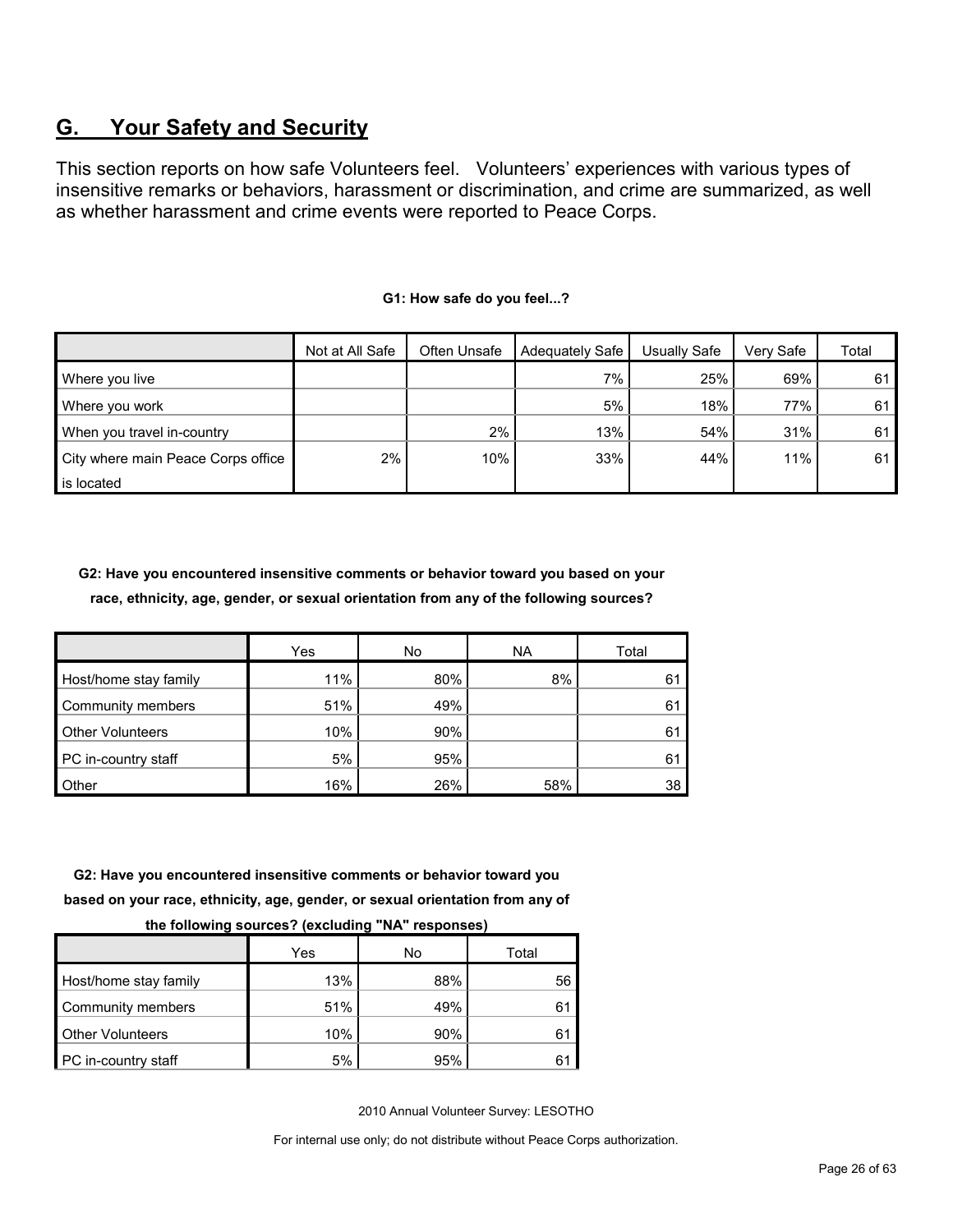**G2: Have you encountered insensitive comments or behavior toward you based on your race, ethnicity, age, gender, or sexual orientation from any of** 

|                         | Yes | No  | Total |
|-------------------------|-----|-----|-------|
| Host/home stay family   | 13% | 88% | 56    |
| Community members       | 51% | 49% | 61    |
| <b>Other Volunteers</b> | 10% | 90% | 61    |
| PC in-country staff     | 5%  | 95% |       |
| <b>Other</b>            | 38% | 63% | 16    |

#### **the following sources? (excluding "NA" responses)**

#### **G2.OTHER: Description of "other" sources of insensitive comments/behavior**

|                                                | <b>PERCENT</b> | <b>NUMBER</b> |  |
|------------------------------------------------|----------------|---------------|--|
| Open-ended results. Not responsive to request. |                |               |  |
|                                                |                |               |  |
|                                                |                |               |  |
|                                                |                |               |  |
|                                                |                |               |  |
|                                                |                |               |  |
|                                                |                |               |  |
| Total                                          | 100%           | 61            |  |

NOTE: See Open-Ended Responses Report for comments Volunteers wrote in

response to Question G3 to explain their harassment/discrimination answers.

#### **G3: Please indicate the number of times you experienced the following types of discrimination/harassment: PERCENTAGES**

|                              | None | Once | 2-5 times | 6-10 times | 11-25 times | 26+ times | Total |
|------------------------------|------|------|-----------|------------|-------------|-----------|-------|
| Age H/D                      | 87%  | 5%   | 7%        |            |             |           | 55    |
| Anti-American H/D            | 78%  | 4%   | 16%       |            | 2%          |           | 55    |
| Disability H/D               | 98%  | 2%   |           |            |             |           | 55    |
| Gender H/D                   | 75%  | 2%   | 9%        | 2%         | 4%          | 9%        | 55    |
| Racial/color H/D             | 58%  | 4%   | 11%       | 5%         | 7%          | 15%       | 55    |
| Religious H/D                | 89%  |      | 5%        | 4%         | 2%          |           | 55    |
| Sexual orientation H/D       | 100% |      |           |            |             |           | 55    |
| Sexual harassment (physical) | 91%  | 2%   | 5%        |            |             | 2%        | 55    |
| Sexual harassment (verbal)   | 67%  | 2%   | 7%        | 4%         | 5%          | 15%       | 55    |

2010 Annual Volunteer Survey: LESOTHO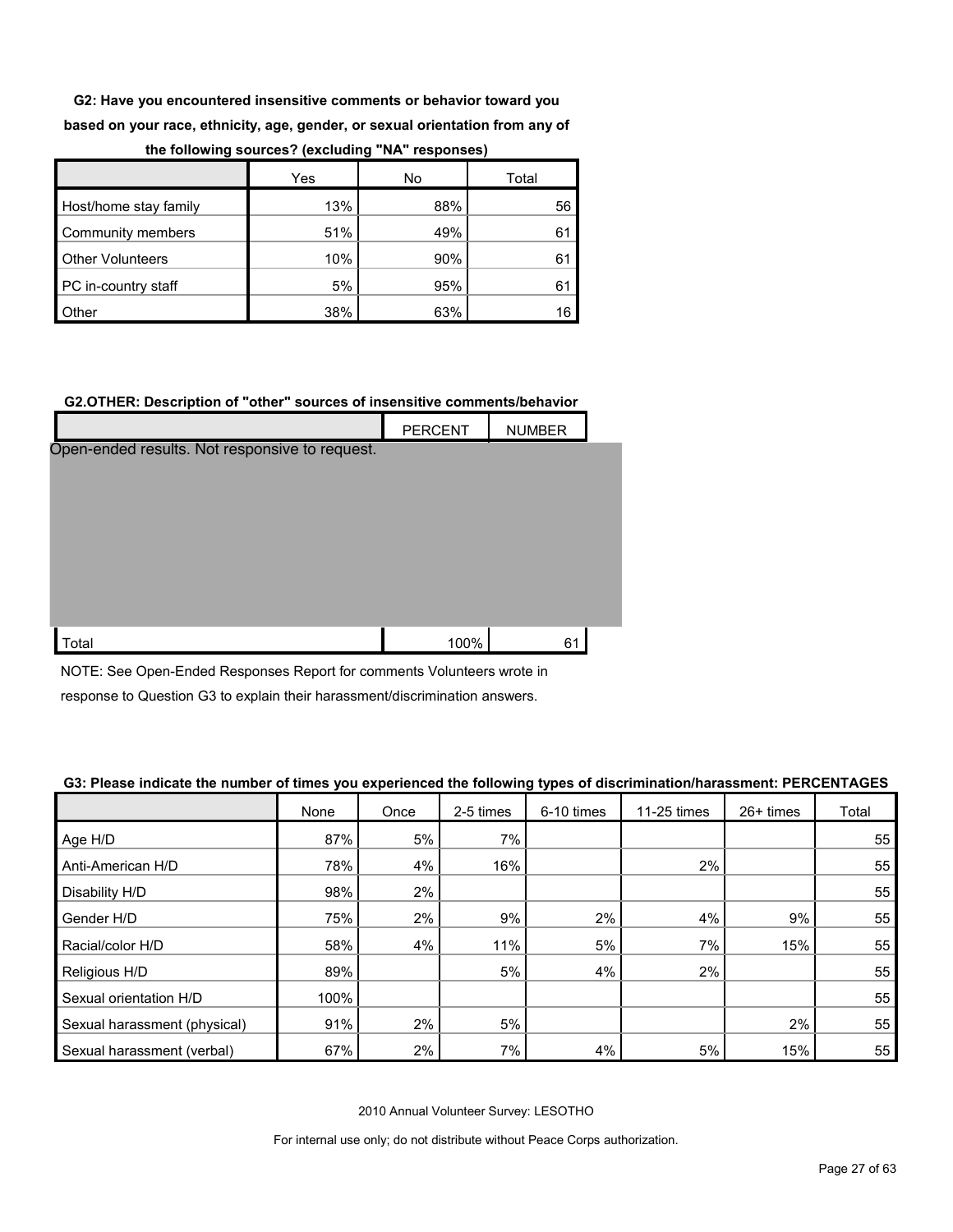|                              | None            | Once | 2-5 times | 6-10 times | 11-25 times | 26+ times | Total |
|------------------------------|-----------------|------|-----------|------------|-------------|-----------|-------|
| Age H/D                      | 48              |      |           |            |             |           | 55    |
| Anti-American H/D            | 43              |      | 9         |            |             |           | 55    |
| Disability H/D               | 54              |      |           |            |             |           | 55    |
| Gender H/D                   | 41              |      |           |            | 2           | 5         | 55    |
| Racial/color H/D             | 32              |      | 6         | 3          | 4           | 8         | 55    |
| Religious H/D                | 49              |      |           |            |             |           | 55    |
| Sexual orientation H/D       | 55              |      |           |            |             |           | 55    |
| Sexual harassment (physical) | 50              |      |           |            |             |           | 55    |
| Sexual harassment (verbal)   | 37 <sub>1</sub> |      |           |            | 3           | 8         | 55    |

## **G3: Please indicate the number of times you experienced the following types of discrimination/harassment: NUMBERS**

# **G3: Volunteers experiencing AGE discrimination/harassment: Events by Number of Reports to PC**

|         |             |                | Reported Age H/D |           |            |             |           |                |  |  |  |  |
|---------|-------------|----------------|------------------|-----------|------------|-------------|-----------|----------------|--|--|--|--|
|         |             | Never          | Once             | 2-5 times | 6-10 times | 11-25 times | 26+ times | Total          |  |  |  |  |
| Age H/D | Once        | $\overline{2}$ |                  |           |            |             |           | 3              |  |  |  |  |
|         | 2-5 times   | 3 <sup>1</sup> |                  |           |            |             |           | 3              |  |  |  |  |
|         | 6-10 times  |                |                  |           |            |             |           |                |  |  |  |  |
|         | 11-25 times |                |                  |           |            |             |           |                |  |  |  |  |
|         | 26+ times   |                |                  |           |            |             |           |                |  |  |  |  |
|         | Total       | 5              |                  |           |            |             |           | 6 <sup>1</sup> |  |  |  |  |

NOTE: Some PCVs provided the number of events without answering how many times they reported the event/s.

#### **G3: Volunteers experiencing AGE discrimination/harassment: Events by Person Responsible**

|         |             | . .         |             |              |             |                   |
|---------|-------------|-------------|-------------|--------------|-------------|-------------------|
|         |             |             |             | Counterpart, |             |                   |
|         |             |             | Someone you | supervisor,  | Peace Corps |                   |
|         |             | Stranger    | know        | co-worker    | Volunteer   | Peace Corps staff |
|         |             | Responsible | Responsible | Responsible  | Responsible | Responsible       |
| Age H/D | Once        |             |             |              |             |                   |
|         | 2-5 times   |             |             |              |             |                   |
|         | 6-10 times  |             |             |              |             |                   |
|         | 11-25 times |             |             |              |             |                   |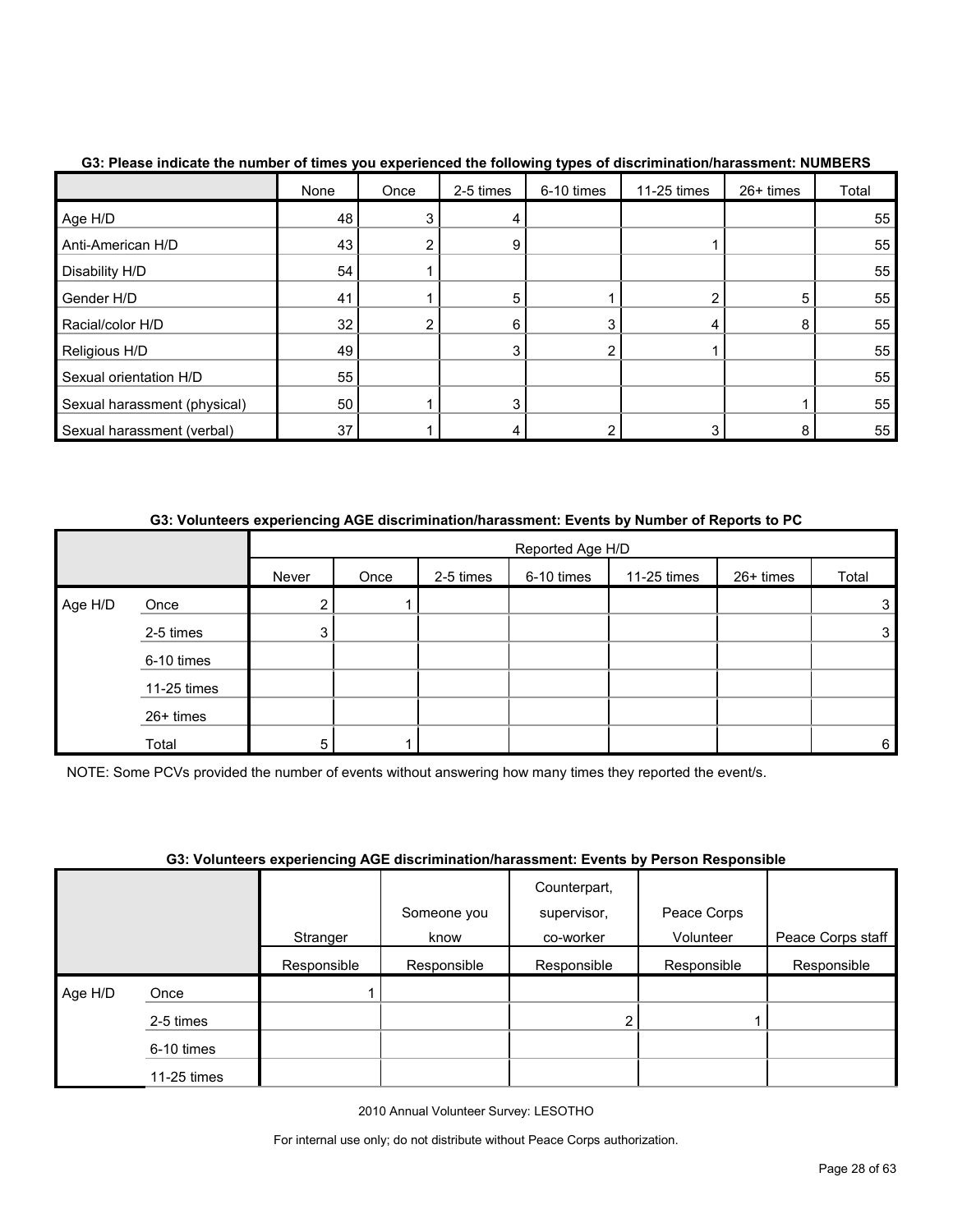| 26+ times  |  |  |  |
|------------|--|--|--|
| Total PCVs |  |  |  |

#### **G3: Volunteers experiencing AGE discrimination/harassment:**

|         |                   | <b>Events by Person Responsible</b> |             |
|---------|-------------------|-------------------------------------|-------------|
|         |                   | Host country family<br>member       | Other       |
|         |                   | Responsible                         | Responsible |
| Age H/D | Once              |                                     |             |
|         | 2-5 times         |                                     |             |
|         | 6-10 times        |                                     |             |
|         | 11-25 times       |                                     |             |
|         | $26+$ times       |                                     |             |
|         | <b>Total PCVs</b> |                                     |             |

NOTE: Some PCVs provided the number of events without answering who was responsible.

# **G3: Volunteers experiencing ANTI-AMERICAN discrimination/harassment: Events by Number of Reports to PC**

|                   |             |       | Reported Anti-American H/D |           |            |             |           |                 |
|-------------------|-------------|-------|----------------------------|-----------|------------|-------------|-----------|-----------------|
|                   |             | Never | Once                       | 2-5 times | 6-10 times | 11-25 times | 26+ times | Total           |
| Anti-American H/D | Once        |       |                            |           |            |             |           |                 |
|                   | 2-5 times   |       |                            |           |            |             |           | 8               |
|                   | 6-10 times  |       |                            |           |            |             |           |                 |
|                   | 11-25 times |       |                            |           |            |             |           |                 |
|                   | 26+ times   |       |                            |           |            |             |           |                 |
|                   | Total       | 9     |                            |           |            |             |           | 10 <sup>°</sup> |

NOTE: Some PCVs provided the number of events without answering how many times they reported the event/s.

#### **G3: Volunteers experiencing ANTI-AMERICAN discrimination/harassment: Events by Person Responsible**

|             |             | Counterpart. |             |             |
|-------------|-------------|--------------|-------------|-------------|
|             | Someone you | supervisor.  | Peace Corps | Peace Corps |
| Stranger    | know        | co-worker    | Volunteer   | staff       |
| Responsible | Responsible | Responsible  | Responsible | Responsible |

2010 Annual Volunteer Survey: LESOTHO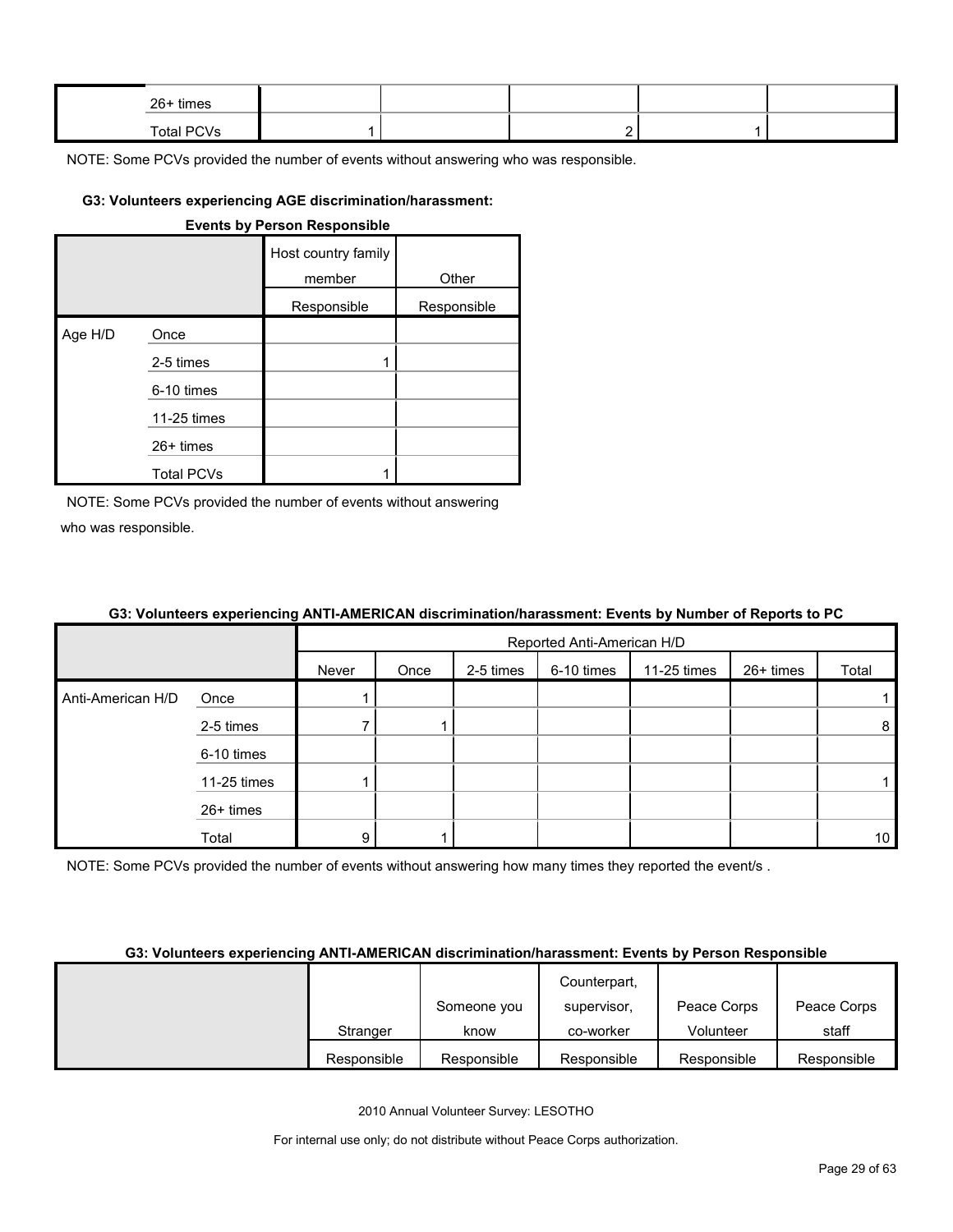| Anti-American H/D | Once              |    |  |  |
|-------------------|-------------------|----|--|--|
|                   | 2-5 times         | 'n |  |  |
|                   | 6-10 times        |    |  |  |
|                   | 11-25 times       |    |  |  |
|                   | 26+ times         |    |  |  |
|                   | <b>Total PCVs</b> |    |  |  |

#### **G3: Volunteers experiencing ANTI-AMERICAN discrimination/harassment:**

#### **Events by Person Responsible**

|                   |                   | Host country family<br>member | Other       |
|-------------------|-------------------|-------------------------------|-------------|
|                   |                   | Responsible                   | Responsible |
| Anti-American H/D | Once              |                               |             |
|                   | 2-5 times         |                               |             |
|                   | 6-10 times        |                               |             |
|                   | 11-25 times       |                               |             |
|                   | $26+$ times       |                               |             |
|                   | <b>Total PCVs</b> |                               |             |

NOTE: Some PCVs provided the number of events without answering who was responsible.

## **G3: Volunteers experiencing DISABILITY discrimination/harassment: Events by Number of Reports to PC**

|                |             |       | Reported Disability H/D |           |            |             |           |       |
|----------------|-------------|-------|-------------------------|-----------|------------|-------------|-----------|-------|
|                |             | Never | Once                    | 2-5 times | 6-10 times | 11-25 times | 26+ times | Total |
| Disability H/D | Once        |       |                         |           |            |             |           |       |
|                | 2-5 times   |       |                         |           |            |             |           |       |
|                | 6-10 times  |       |                         |           |            |             |           |       |
|                | 11-25 times |       |                         |           |            |             |           |       |
|                | 26+ times   |       |                         |           |            |             |           |       |
|                | Total       |       |                         |           |            |             |           |       |

NOTE: Some PCVs provided the number of events without answering how many times they reported the event/s.

#### **G3: Volunteers experiencing DISABILITY discrimination/harassment: Events by Person Responsible**

2010 Annual Volunteer Survey: LESOTHO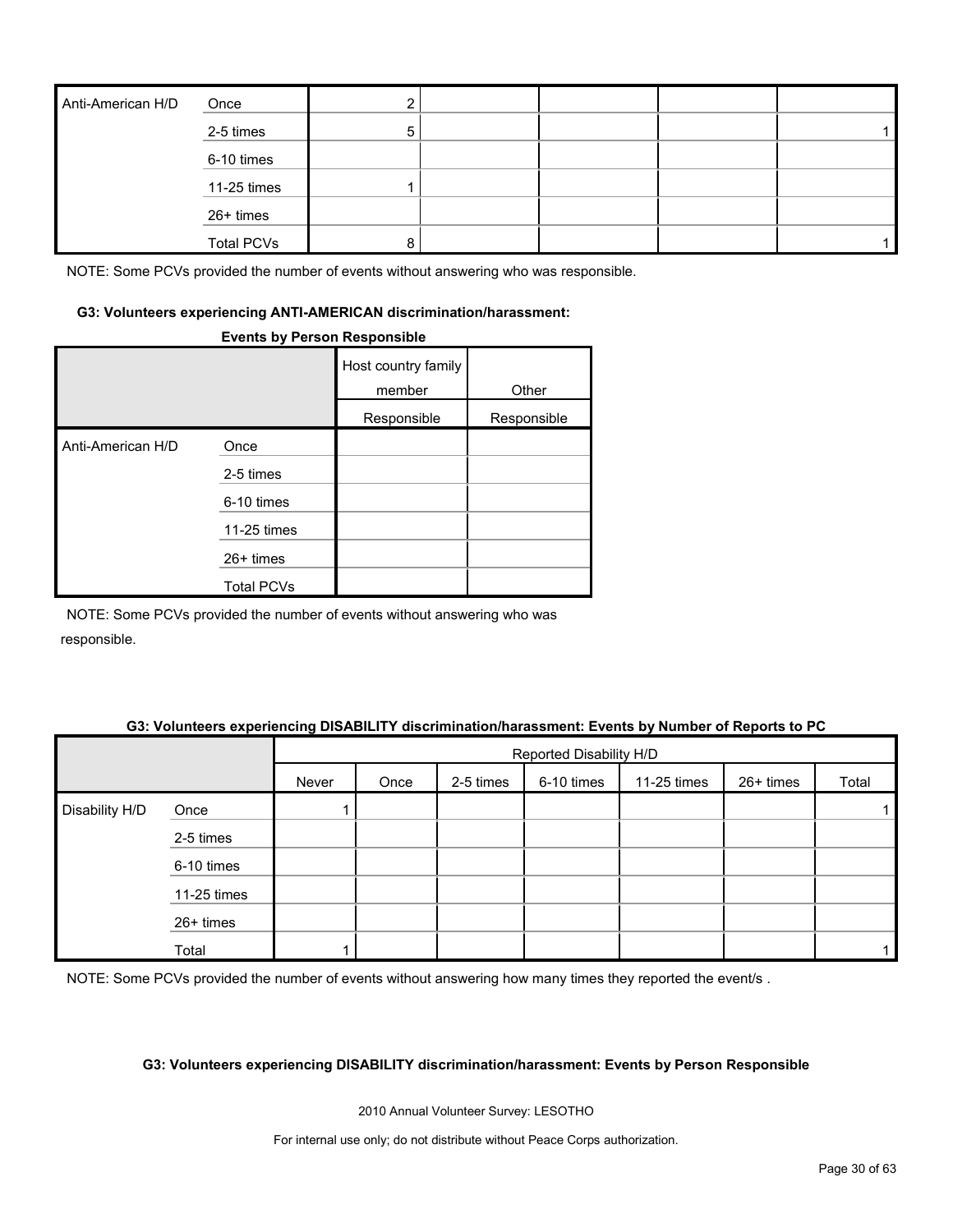|                |             | Stranger    | Someone you<br>know | Counterpart,<br>supervisor,<br>co-worker | Peace Corps<br>Volunteer | Peace Corps staff |
|----------------|-------------|-------------|---------------------|------------------------------------------|--------------------------|-------------------|
|                |             | Responsible | Responsible         | Responsible                              | Responsible              | Responsible       |
| Disability H/D | Once        |             |                     |                                          |                          |                   |
|                | 2-5 times   |             |                     |                                          |                          |                   |
|                | 6-10 times  |             |                     |                                          |                          |                   |
|                | 11-25 times |             |                     |                                          |                          |                   |
|                | 26+ times   |             |                     |                                          |                          |                   |
|                | Total PCVs  |             |                     |                                          |                          |                   |

#### **G3: Volunteers experiencing DISABILITY discrimination/harassment:**

|                |                   | Host country family<br>member | Other       |
|----------------|-------------------|-------------------------------|-------------|
|                |                   | Responsible                   | Responsible |
| Disability H/D | Once              |                               |             |
|                | 2-5 times         |                               |             |
|                | 6-10 times        |                               |             |
|                | 11-25 times       |                               |             |
|                | 26+ times         |                               |             |
|                | <b>Total PCVs</b> |                               |             |

#### **Events by Person Responsible**

NOTE: Some PCVs provided the number of events without answering who

was responsible.

|            | .           | - -   |                     |           |            |             |           |       |  |
|------------|-------------|-------|---------------------|-----------|------------|-------------|-----------|-------|--|
|            |             |       | Reported Gender H/D |           |            |             |           |       |  |
|            |             | Never | Once                | 2-5 times | 6-10 times | 11-25 times | 26+ times | Total |  |
| Gender H/D | Once        |       |                     |           |            |             |           |       |  |
|            | 2-5 times   | 4     |                     |           |            |             |           | 4     |  |
|            | 6-10 times  |       |                     |           |            |             |           |       |  |
|            | 11-25 times |       |                     |           |            |             |           |       |  |
|            | 26+ times   | 4     |                     |           |            |             |           | 4     |  |
|            | Total       | 10    |                     |           |            |             |           | 11    |  |

#### **G3: Volunteers experiencing GENDER discrimination/harassment: Events by Number of Reports to PC**

2010 Annual Volunteer Survey: LESOTHO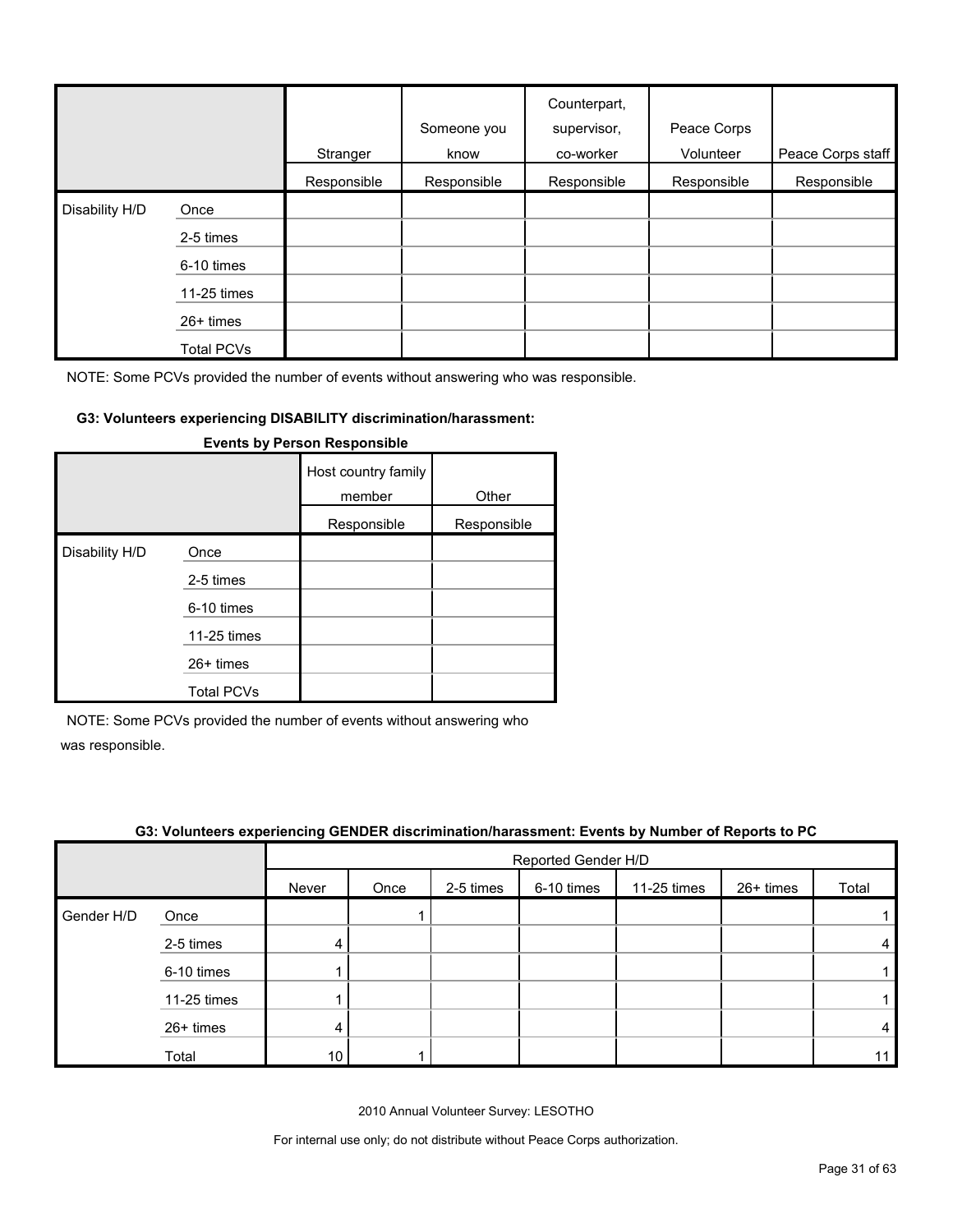|            |             |       | Reported Gender H/D |           |            |             |           |       |  |
|------------|-------------|-------|---------------------|-----------|------------|-------------|-----------|-------|--|
|            |             | Never | Once                | 2-5 times | 6-10 times | 11-25 times | 26+ times | Total |  |
| Gender H/D | Once        |       |                     |           |            |             |           |       |  |
|            | 2-5 times   | 4     |                     |           |            |             |           | 4     |  |
|            | 6-10 times  |       |                     |           |            |             |           |       |  |
|            | 11-25 times |       |                     |           |            |             |           |       |  |
|            | 26+ times   | 4     |                     |           |            |             |           | 4     |  |
|            | Total       | 10    |                     |           |            |             |           | 11    |  |

## **G3: Volunteers experiencing GENDER discrimination/harassment: Events by Number of Reports to PC**

NOTE: Some PCVs provided the number of events without answering how many times they reported the event/s.

# **G3: Volunteers experiencing GENDER discrimination/harassment: Events by Person Responsible**

|            |             |             | Someone you | Counterpart,<br>supervisor, | Peace Corps |                   |
|------------|-------------|-------------|-------------|-----------------------------|-------------|-------------------|
|            |             | Stranger    | know        | co-worker                   | Volunteer   | Peace Corps staff |
|            |             | Responsible | Responsible | Responsible                 | Responsible | Responsible       |
| Gender H/D | Once        |             |             |                             |             |                   |
|            | 2-5 times   | 4           | 3           |                             |             |                   |
|            | 6-10 times  |             |             |                             |             |                   |
|            | 11-25 times |             |             |                             |             |                   |
|            | 26+ times   | 5           | 2           |                             |             |                   |
|            | Total PCVs  | 11          | 6           | 3                           |             |                   |

NOTE: Some PCVs provided the number of events without answering who was responsible.

## **G3: Volunteers experiencing GENDER discrimination/harassment:**

#### **Events by Person Responsible**

|            |                   | Host country family<br>member | Other       |
|------------|-------------------|-------------------------------|-------------|
|            |                   | Responsible                   | Responsible |
| Gender H/D | Once              |                               |             |
|            | 2-5 times         |                               |             |
|            | 6-10 times        |                               |             |
|            | 11-25 times       |                               |             |
|            | $26+$ times       |                               |             |
|            | <b>Total PCVs</b> |                               |             |

2010 Annual Volunteer Survey: LESOTHO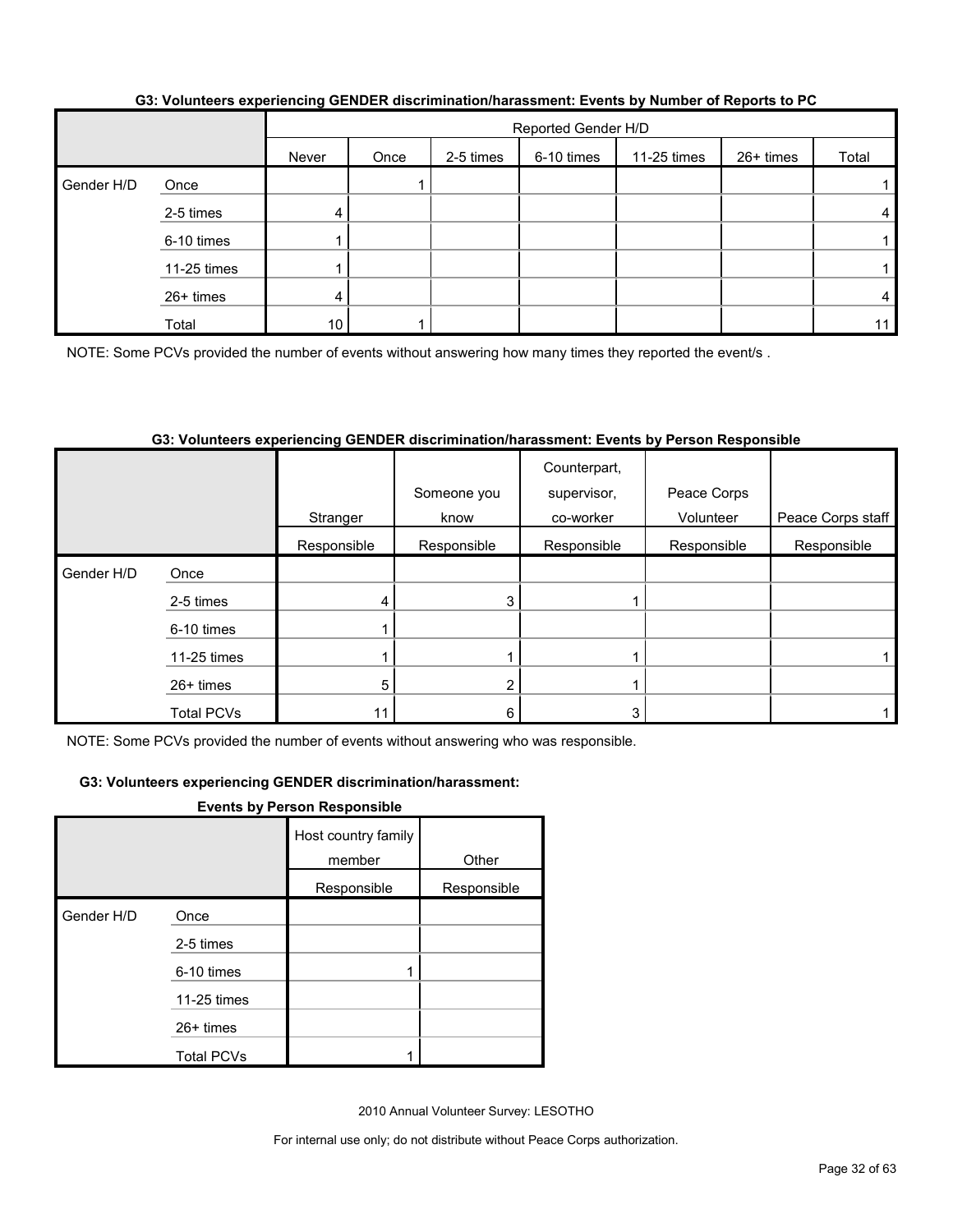#### **G3: Volunteers experiencing GENDER discrimination/harassment:**

|            |                   | Host country family<br>member | Other       |
|------------|-------------------|-------------------------------|-------------|
|            |                   | Responsible                   | Responsible |
| Gender H/D | Once              |                               |             |
|            | 2-5 times         |                               |             |
|            | 6-10 times        |                               |             |
|            | 11-25 times       |                               |             |
|            | 26+ times         |                               |             |
|            | <b>Total PCVs</b> |                               |             |

#### **Events by Person Responsible**

NOTE: Some PCVs provided the number of events without answering who was responsible.

#### **G3: Volunteers experiencing RACIAL/COLOR discrimination/harassment: Events by Number of Reports to PC**

|                  |             |       | Reported Racial/color H/D |           |            |             |           |       |
|------------------|-------------|-------|---------------------------|-----------|------------|-------------|-----------|-------|
|                  |             | Never | Once                      | 2-5 times | 6-10 times | 11-25 times | 26+ times | Total |
| Racial/color H/D | Once        |       |                           |           |            |             |           |       |
|                  | 2-5 times   | 5     |                           |           |            |             |           | 5     |
|                  | 6-10 times  | ◠     |                           |           |            |             |           | ົ     |
|                  | 11-25 times |       |                           |           |            |             |           |       |
|                  | 26+ times   | 4     |                           |           |            |             |           | 5     |
|                  | Total       | 15    |                           |           |            |             |           | 16    |

NOTE: Some PCVs provided the number of events without answering how many times they reported the event/s .

## **G3: Volunteers experiencing RACIAL/COLOR discrimination/harassment: Events by Person Responsible**

|                  |             |             | Someone you<br>know | Counterpart,<br>supervisor,<br>co-worker | Peace Corps<br>Volunteer | Peace Corps<br>staff |
|------------------|-------------|-------------|---------------------|------------------------------------------|--------------------------|----------------------|
|                  |             | Stranger    |                     |                                          |                          |                      |
|                  |             | Responsible | Responsible         | Responsible                              | Responsible              | Responsible          |
| Racial/color H/D | Once        |             |                     |                                          |                          |                      |
|                  | 2-5 times   | 5           | ົ                   |                                          |                          |                      |
|                  | 6-10 times  |             |                     |                                          |                          |                      |
|                  | 11-25 times |             |                     |                                          |                          |                      |

2010 Annual Volunteer Survey: LESOTHO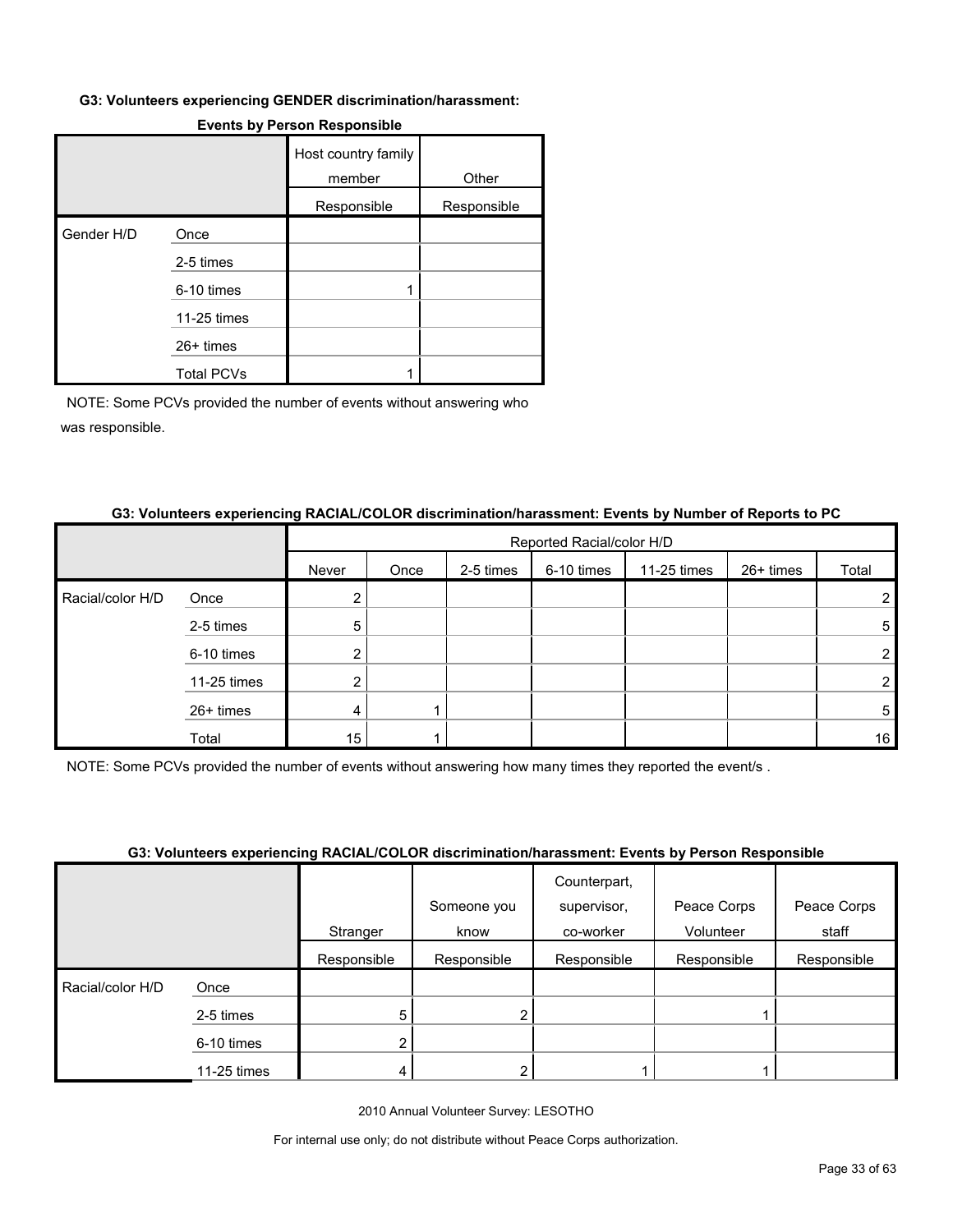| 26+ times         |  |  |  |
|-------------------|--|--|--|
| <b>Total PCVs</b> |  |  |  |

#### **G3: Volunteers experiencing RACIAL/COLOR discrimination/harassment:**

#### **Events by Person Responsible**

|                  |                   | Host country family<br>member | Other       |
|------------------|-------------------|-------------------------------|-------------|
|                  |                   | Responsible                   | Responsible |
| Racial/color H/D | Once              |                               |             |
|                  | 2-5 times         |                               |             |
|                  | 6-10 times        |                               |             |
|                  | 11-25 times       |                               |             |
|                  | $26+$ times       |                               |             |
|                  | <b>Total PCVs</b> |                               |             |

NOTE: Some PCVs provided the number of events without answering who was responsible.

| G3: Volunteers experiencing RELIGIOUS discrimination/harassment: Events by Number of Reports to PC |  |                        |  |  |
|----------------------------------------------------------------------------------------------------|--|------------------------|--|--|
|                                                                                                    |  | Reported Religious H/D |  |  |
|                                                                                                    |  |                        |  |  |

|               |             |       | <b>INCPORTOG INCIPIOUS IND</b> |           |            |             |           |                |
|---------------|-------------|-------|--------------------------------|-----------|------------|-------------|-----------|----------------|
|               |             | Never | Once                           | 2-5 times | 6-10 times | 11-25 times | 26+ times | Total          |
| Religious H/D | Once        |       |                                |           |            |             |           |                |
|               | 2-5 times   | ◠     |                                |           |            |             |           | $\overline{2}$ |
|               | 6-10 times  | ◠     |                                |           |            |             |           | $\overline{2}$ |
|               | 11-25 times |       |                                |           |            |             |           |                |
|               | 26+ times   |       |                                |           |            |             |           |                |
|               | Total       | 4     |                                |           |            |             |           | 4              |

NOTE: Some PCVs provided the number of events without answering how many times they reported the event/s.

#### **G3: Volunteers experiencing RELIGIOUS discrimination/harassment: Events by Person Responsible**

|             |             | Counterpart, |             |                   |
|-------------|-------------|--------------|-------------|-------------------|
|             | Someone you | supervisor,  | Peace Corps |                   |
| Stranger    | know        | co-worker    | Volunteer   | Peace Corps staff |
| Responsible | Responsible | Responsible  | Responsible | Responsible       |

2010 Annual Volunteer Survey: LESOTHO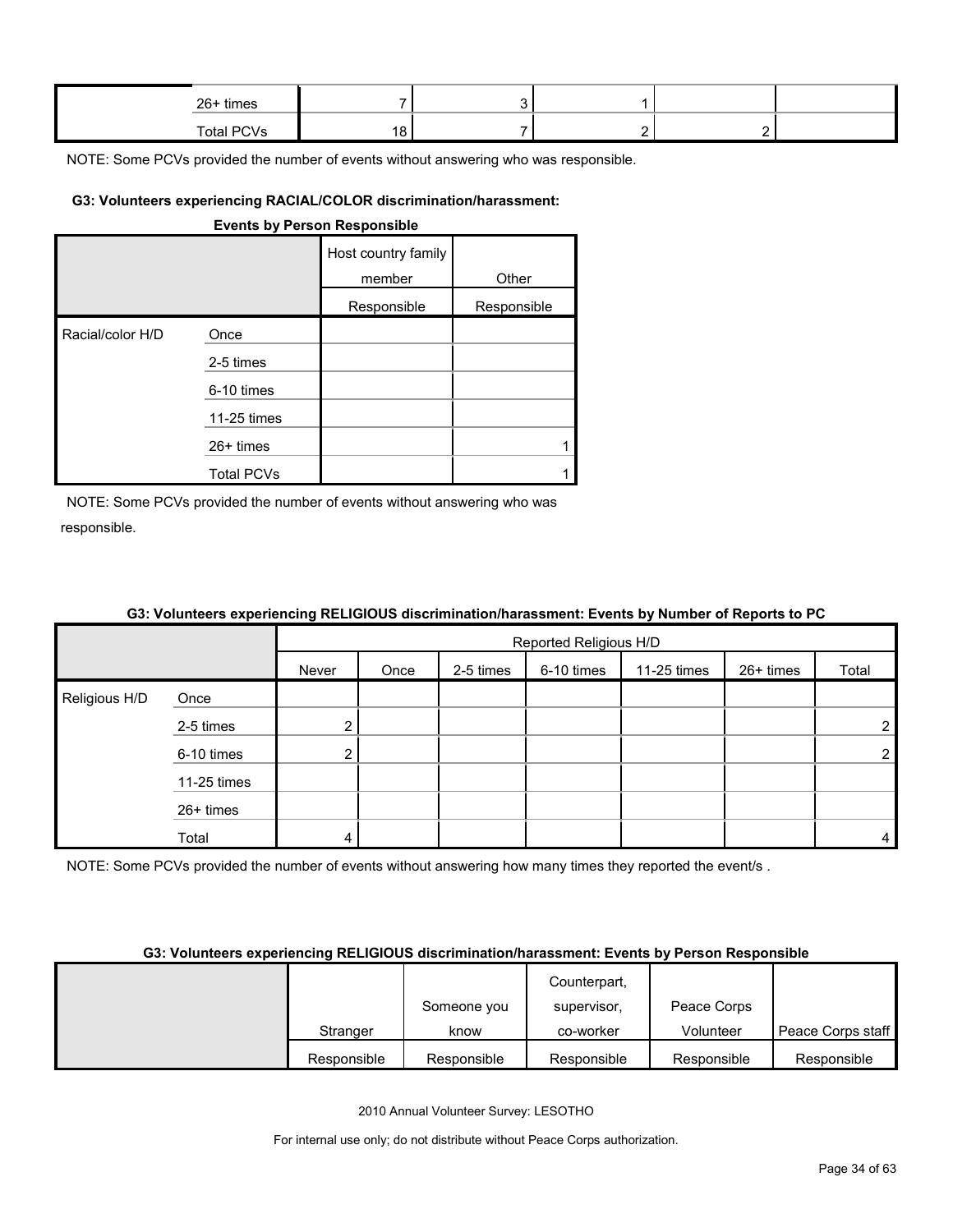| Religious H/D | Once              |   |  |  |
|---------------|-------------------|---|--|--|
|               | 2-5 times         |   |  |  |
|               | 6-10 times        |   |  |  |
|               | 11-25 times       |   |  |  |
|               | 26+ times         |   |  |  |
|               | <b>Total PCVs</b> | ◠ |  |  |

#### **G3: Volunteers experiencing RELIGIOUS discrimination/harassment:**

#### **Events by Person Responsible**

|               |                   | Host country family<br>member | Other       |
|---------------|-------------------|-------------------------------|-------------|
|               |                   | Responsible                   | Responsible |
| Religious H/D | Once              |                               |             |
|               | 2-5 times         |                               |             |
|               | 6-10 times        |                               |             |
|               | 11-25 times       |                               |             |
|               | $26+$ times       |                               |             |
|               | <b>Total PCVs</b> |                               |             |

NOTE: Some PCVs provided the number of events without answering who

was responsible.

#### **G3: Volunteers experiencing SEXUAL ORIENTATION discrimination/harassment: Events by Number of Reports to PC**

|                        |             | Reported Sexual orientation H/D |      |           |            |             |  |
|------------------------|-------------|---------------------------------|------|-----------|------------|-------------|--|
|                        |             | Never                           | Once | 2-5 times | 6-10 times | 11-25 times |  |
| Sexual orientation H/D | Once        |                                 |      |           |            |             |  |
|                        | 2-5 times   |                                 |      |           |            |             |  |
|                        | 6-10 times  |                                 |      |           |            |             |  |
|                        | 11-25 times |                                 |      |           |            |             |  |
|                        | 26+ times   |                                 |      |           |            |             |  |
|                        | Total       |                                 |      |           |            |             |  |

NOTE: Some PCVs provided the number of events without answering how many times they reported the event/s.

## **G3: Volunteers experiencing SEXUAL ORIENTATION discrimination/harassment:**

#### **Events by Number of Reports to PC**

Reported Sexual orientation H/D

2010 Annual Volunteer Survey: LESOTHO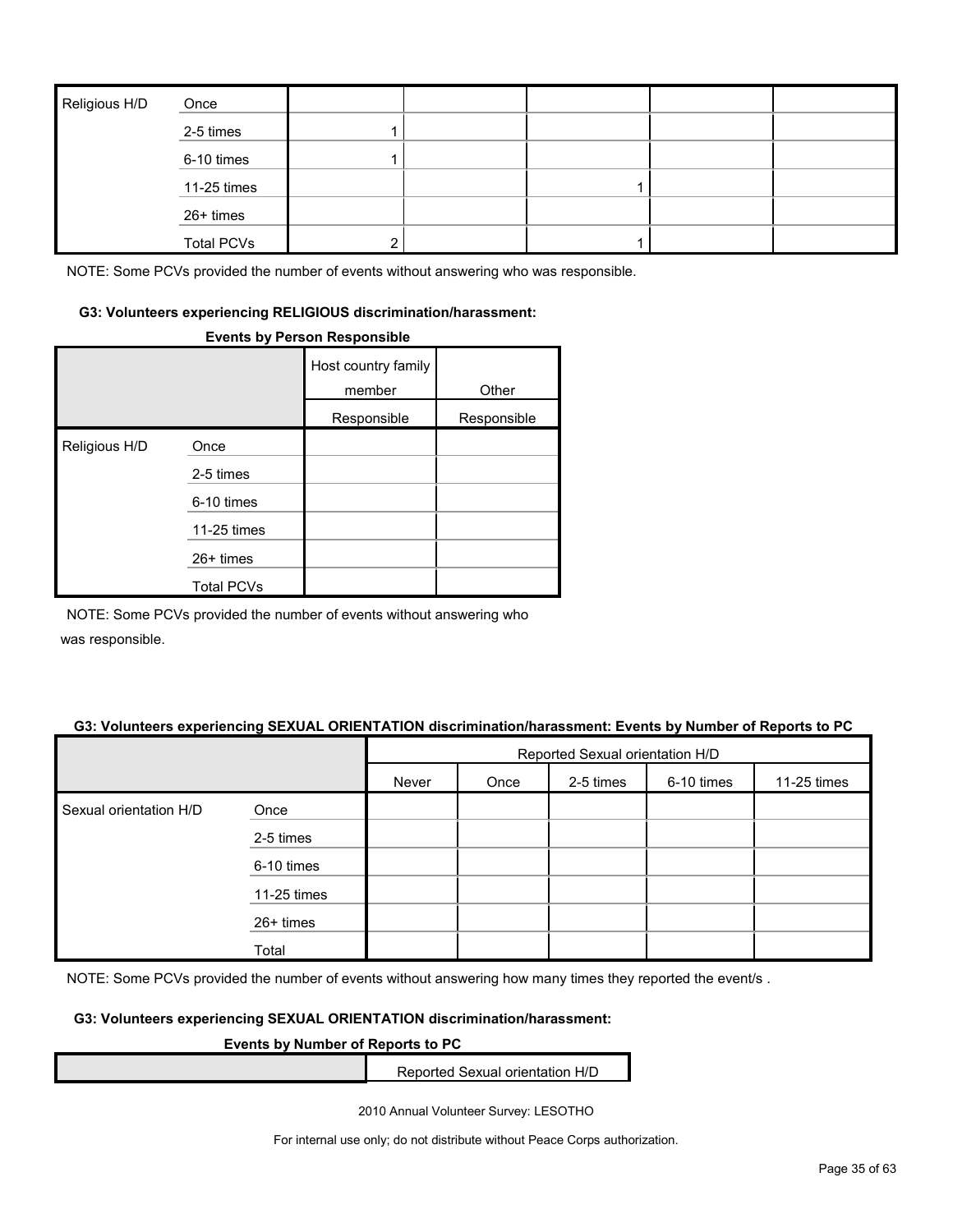|                        |             | $26+$ times | Total |
|------------------------|-------------|-------------|-------|
| Sexual orientation H/D | Once        |             |       |
|                        | 2-5 times   |             |       |
|                        | 6-10 times  |             |       |
|                        | 11-25 times |             |       |
|                        | 26+ times   |             |       |
|                        | Total       |             |       |

NOTE: Some PCVs provided the number of events without answering how many times they reported the event/s .

# **G3: Volunteers experiencing SEXUAL ORIENTATION discrimination/harassment: Events by Person Responsible**

|                        |                   |             |             | Counterpart, |             |             |
|------------------------|-------------------|-------------|-------------|--------------|-------------|-------------|
|                        |                   |             | Someone you | supervisor,  | Peace Corps | Peace Corps |
|                        |                   | Stranger    | know        | co-worker    | Volunteer   | staff       |
|                        |                   | Responsible | Responsible | Responsible  | Responsible | Responsible |
| Sexual orientation H/D | Once              |             |             |              |             |             |
|                        | 2-5 times         |             |             |              |             |             |
|                        | 6-10 times        |             |             |              |             |             |
|                        | 11-25 times       |             |             |              |             |             |
|                        | $26+$ times       |             |             |              |             |             |
|                        | <b>Total PCVs</b> |             |             |              |             |             |

NOTE: Some PCVs provided the number of events without answering who was responsible.

# **G3: Volunteers experiencing SEXUAL ORIENTATION discrimination/harassment:**

#### **Events by Person Responsible**

|                        |                   | Host country family<br>member | Other       |
|------------------------|-------------------|-------------------------------|-------------|
|                        |                   | Responsible                   | Responsible |
| Sexual orientation H/D | Once              |                               |             |
|                        | 2-5 times         |                               |             |
|                        | 6-10 times        |                               |             |
|                        | 11-25 times       |                               |             |
|                        | $26+$ times       |                               |             |
|                        | <b>Total PCVs</b> |                               |             |

NOTE: Some PCVs provided the number of events without answering who was responsible.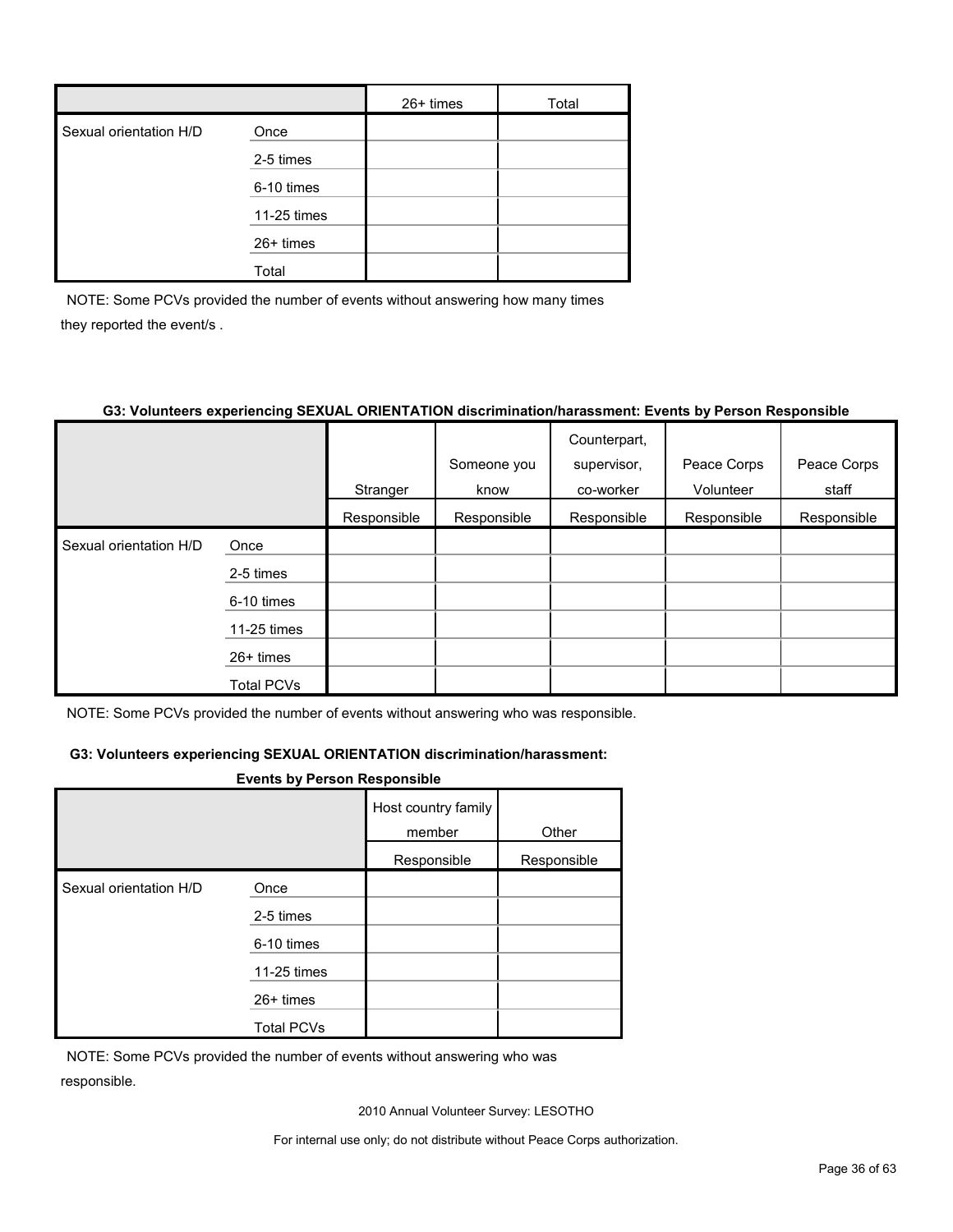|                              |             | Reported Sexual harassment (physical) |      |           |            |             |
|------------------------------|-------------|---------------------------------------|------|-----------|------------|-------------|
|                              |             | Never                                 | Once | 2-5 times | 6-10 times | 11-25 times |
| Sexual harassment (physical) | Once        |                                       |      |           |            |             |
|                              | 2-5 times   |                                       |      |           |            |             |
|                              | 6-10 times  |                                       |      |           |            |             |
|                              | 11-25 times |                                       |      |           |            |             |
|                              | 26+ times   |                                       |      |           |            |             |
|                              | Total       | ◠                                     | ົ    |           |            |             |

# **G3: Volunteers experiencing PHYSICAL SEXUAL harassment: Events by Number of Reports to PC**

NOTE: Some PCVs provided the number of events without answering how many times they reported the event/s.

#### **G3: Volunteers experiencing PHYSICAL SEXUAL harassment: Events by Number of Reports to PC**

|                              | <b>U</b> rv |                                       |       |
|------------------------------|-------------|---------------------------------------|-------|
|                              |             | Reported Sexual harassment (physical) |       |
|                              |             | 26+ times                             | Total |
| Sexual harassment (physical) | Once        |                                       |       |
|                              | 2-5 times   |                                       |       |
|                              | 6-10 times  |                                       |       |
|                              | 11-25 times |                                       |       |
|                              | 26+ times   |                                       |       |
|                              | Total       |                                       |       |

NOTE: Some PCVs provided the number of events without answering how many times they reported the event/s .

# **G3: Volunteers experiencing PHYSICAL SEXUAL harassment: Events by Person Responsible**

|                              |             |             | Someone you | Counterpart,<br>supervisor, | Peace Corps |
|------------------------------|-------------|-------------|-------------|-----------------------------|-------------|
|                              |             | Stranger    | know        | co-worker                   | Volunteer   |
|                              |             | Responsible | Responsible | Responsible                 | Responsible |
| Sexual harassment (physical) | Once        |             |             |                             |             |
|                              | 2-5 times   | 3           |             |                             |             |
|                              | 6-10 times  |             |             |                             |             |
|                              | 11-25 times |             |             |                             |             |

2010 Annual Volunteer Survey: LESOTHO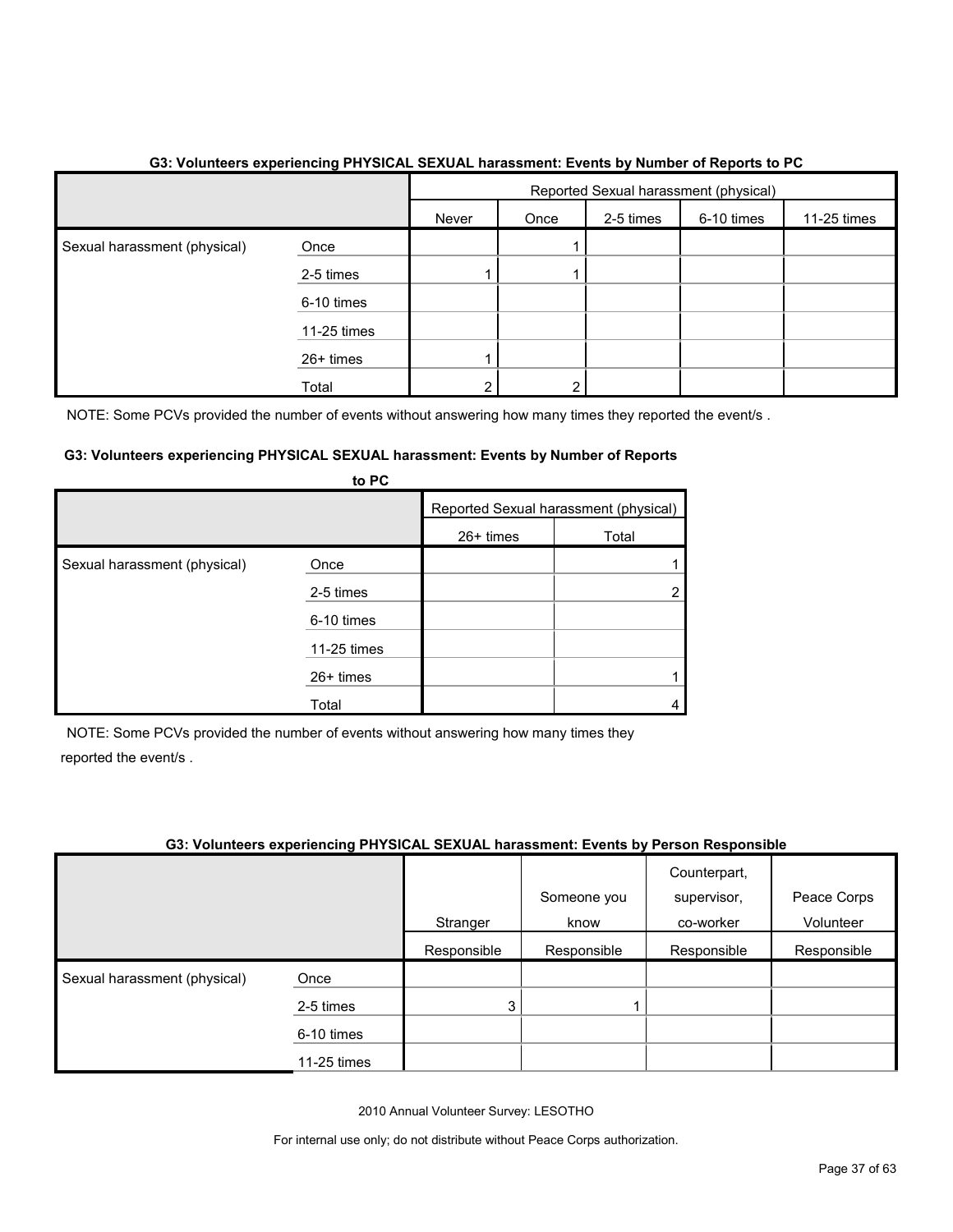| 26+ times  |  |  |
|------------|--|--|
| Total PCVs |  |  |

#### **G3: Volunteers experiencing PHYSICAL SEXUAL harassment: Events by Person Responsible**

|                              |                   |                   | Host country family |             |
|------------------------------|-------------------|-------------------|---------------------|-------------|
|                              |                   | Peace Corps staff | member              | Other       |
|                              |                   | Responsible       | Responsible         | Responsible |
| Sexual harassment (physical) | Once              |                   |                     |             |
|                              | 2-5 times         |                   |                     |             |
|                              | 6-10 times        |                   |                     |             |
|                              | 11-25 times       |                   |                     |             |
|                              | 26+ times         |                   |                     |             |
|                              | <b>Total PCVs</b> |                   |                     |             |

NOTE: Some PCVs provided the number of events without answering who was responsible.

#### **G3: Volunteers experiencing VERBAL SEXUAL harassment: Events by Number of Reports to PC**

|                            |                         | Reported Sexual harassment (verbal) |      |           |            |             |  |
|----------------------------|-------------------------|-------------------------------------|------|-----------|------------|-------------|--|
|                            |                         | Never                               | Once | 2-5 times | 6-10 times | 11-25 times |  |
| Sexual harassment (verbal) | Once                    |                                     |      |           |            |             |  |
|                            | 2-5 times<br>6-10 times |                                     |      |           |            |             |  |
|                            |                         |                                     |      |           |            |             |  |
|                            | 11-25 times             | 3                                   |      |           |            |             |  |
|                            | 26+ times               | 4                                   |      |           |            |             |  |
|                            | Total                   | 12                                  |      |           |            |             |  |

NOTE: Some PCVs provided the number of events without answering how many times they reported the event/s.

#### **G3: Volunteers experiencing VERBAL SEXUAL harassment: Events by Number of Reports**

|                            | to PC       |             |                                     |
|----------------------------|-------------|-------------|-------------------------------------|
|                            |             |             | Reported Sexual harassment (verbal) |
|                            |             | $26+$ times | Total                               |
| Sexual harassment (verbal) | Once        |             |                                     |
|                            | 2-5 times   |             |                                     |
|                            | 6-10 times  |             | 2                                   |
|                            | 11-25 times |             | 3                                   |
|                            | $26+$ times |             |                                     |

2010 Annual Volunteer Survey: LESOTHO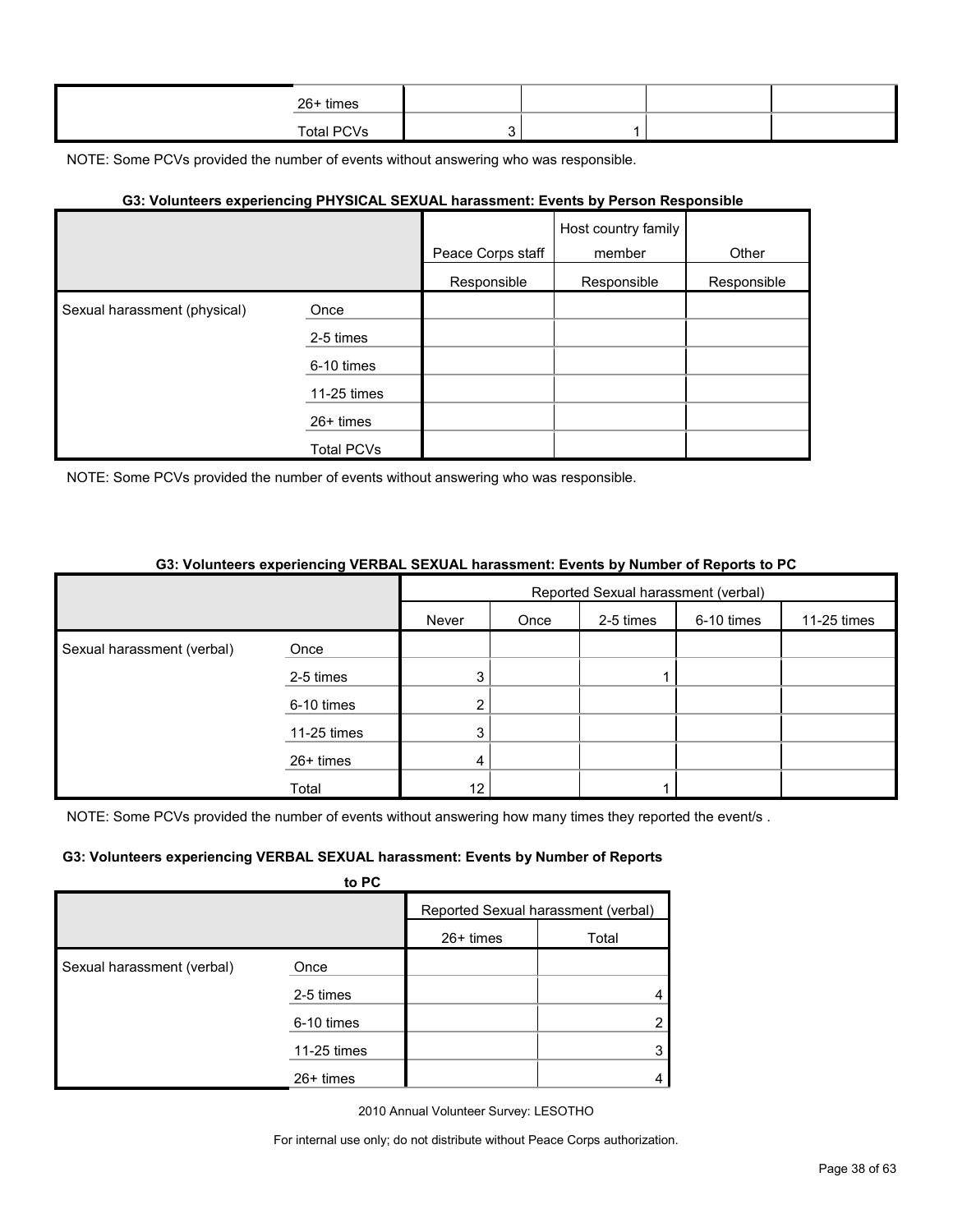NOTE: Some PCVs provided the number of events without answering how many times they reported the event/s .

| G3: Volunteers experiencing VERBAL SEXUAL harassment: Events by Person Responsible |  |
|------------------------------------------------------------------------------------|--|
|                                                                                    |  |

|                            |                   |             | Someone you | Counterpart,<br>supervisor, | Peace Corps |
|----------------------------|-------------------|-------------|-------------|-----------------------------|-------------|
|                            |                   | Stranger    | know        | co-worker                   | Volunteer   |
|                            |                   | Responsible | Responsible | Responsible                 | Responsible |
| Sexual harassment (verbal) | Once              |             |             |                             |             |
|                            | 2-5 times         | 3           |             |                             |             |
|                            | 6-10 times        |             |             |                             |             |
|                            | 11-25 times       | 3           | 2           | 2                           |             |
|                            | 26+ times         |             | 3           | 2                           |             |
|                            | <b>Total PCVs</b> | 14          | 6           | 4                           |             |

NOTE: Some PCVs provided the number of events without answering who was responsible.

# **G3: Volunteers experiencing VERBAL SEXUAL harassment: Events by Person Responsible**

|                            |                   |                   | Host country family |             |
|----------------------------|-------------------|-------------------|---------------------|-------------|
|                            |                   | Peace Corps staff | member              | Other       |
|                            |                   | Responsible       | Responsible         | Responsible |
| Sexual harassment (verbal) | Once              |                   |                     |             |
|                            | 2-5 times         |                   |                     |             |
|                            | 6-10 times        |                   |                     |             |
|                            | 11-25 times       |                   |                     |             |
|                            | 26+ times         |                   |                     |             |
|                            | <b>Total PCVs</b> |                   |                     |             |

NOTE: Some PCVs provided the number of events without answering who was responsible.

|                | None | Once | 2-5 times | 6-10 times | 11-25 times | $26+$ times | Total           |
|----------------|------|------|-----------|------------|-------------|-------------|-----------------|
| <b>Buglary</b> | 89%  | 11%  |           |            |             |             | 56              |
| Theft          | 73%  | 14%  | 13%       |            |             |             | 56              |
| Robbery        | 88%  | 11%  | $2\%$     |            |             |             | 56 <sub>1</sub> |

2010 Annual Volunteer Survey: LESOTHO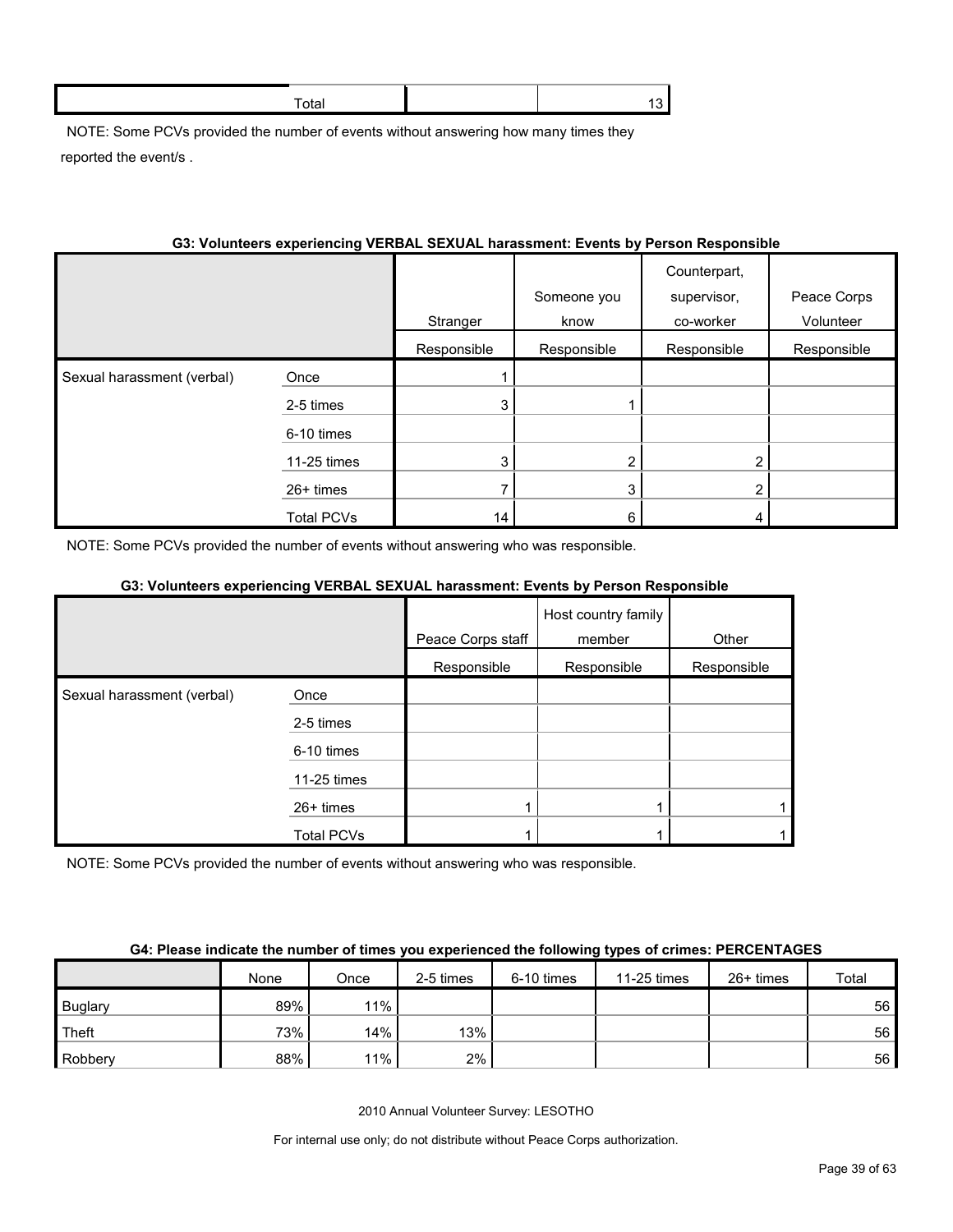| Physical assault   | 98%  |    | 2% |  | 55              |
|--------------------|------|----|----|--|-----------------|
| Aggravated assault | 96%  | 4% |    |  | 56 <sub>1</sub> |
| Sexual assault     | 98%  | 2% |    |  | 56              |
| Rape               | 100% |    |    |  | 56              |

# **G4: Please indicate the number of times you experienced the following types of crimes: NUMBERS**

|                    | None | Once | 2-5 times | 6-10 times | 11-25 times | 26+ times | Total |
|--------------------|------|------|-----------|------------|-------------|-----------|-------|
| <b>Buglary</b>     | 50   | 6    |           |            |             |           | 56    |
| Theft              | 41   | 8    |           |            |             |           | 56    |
| Robbery            | 49   | 6    |           |            |             |           | 56    |
| Physical assault   | 54   |      |           |            |             |           | 55    |
| Aggravated assault | 54   | ົ    |           |            |             |           | 56    |
| Sexual assault     | 55   |      |           |            |             |           | 56    |
| Rape               | 56   |      |           |            |             |           | 56    |
| Attempted rape     | 56   |      |           |            |             |           | 56    |

# **G4: Volunteers experiencing BURGLARY: Events by Number of Reports to PC**

|         |             |       | <b>Buglary Reported</b> |           |            |             |           |                 |  |
|---------|-------------|-------|-------------------------|-----------|------------|-------------|-----------|-----------------|--|
|         |             | Never | Once                    | 2-5 times | 6-10 times | 11-25 times | 26+ times | Total           |  |
| Buglary | Once        |       | 6                       |           |            |             |           | $6\phantom{1}6$ |  |
|         | 2-5 times   |       |                         |           |            |             |           |                 |  |
|         | 6-10 times  |       |                         |           |            |             |           |                 |  |
|         | 11-25 times |       |                         |           |            |             |           |                 |  |
|         | 26+ times   |       |                         |           |            |             |           |                 |  |
|         | Total       |       | 6                       |           |            |             |           | $\,6$           |  |

NOTE: Some PCVs provided the number of events without answering how many times they reported the event/s .

# **G4: Volunteers experiencing BURGLARY: Events by Person Responsible**

|                |      |             | Someone you | Counterpart,<br>supervisor, | Peace Corps |                   |
|----------------|------|-------------|-------------|-----------------------------|-------------|-------------------|
|                |      | Stranger    | know        | co-worker                   | Volunteer   | Peace Corps staff |
|                |      | Responsible | Responsible | Responsible                 | Responsible | Responsible       |
| <b>Buglary</b> | Once |             |             |                             |             |                   |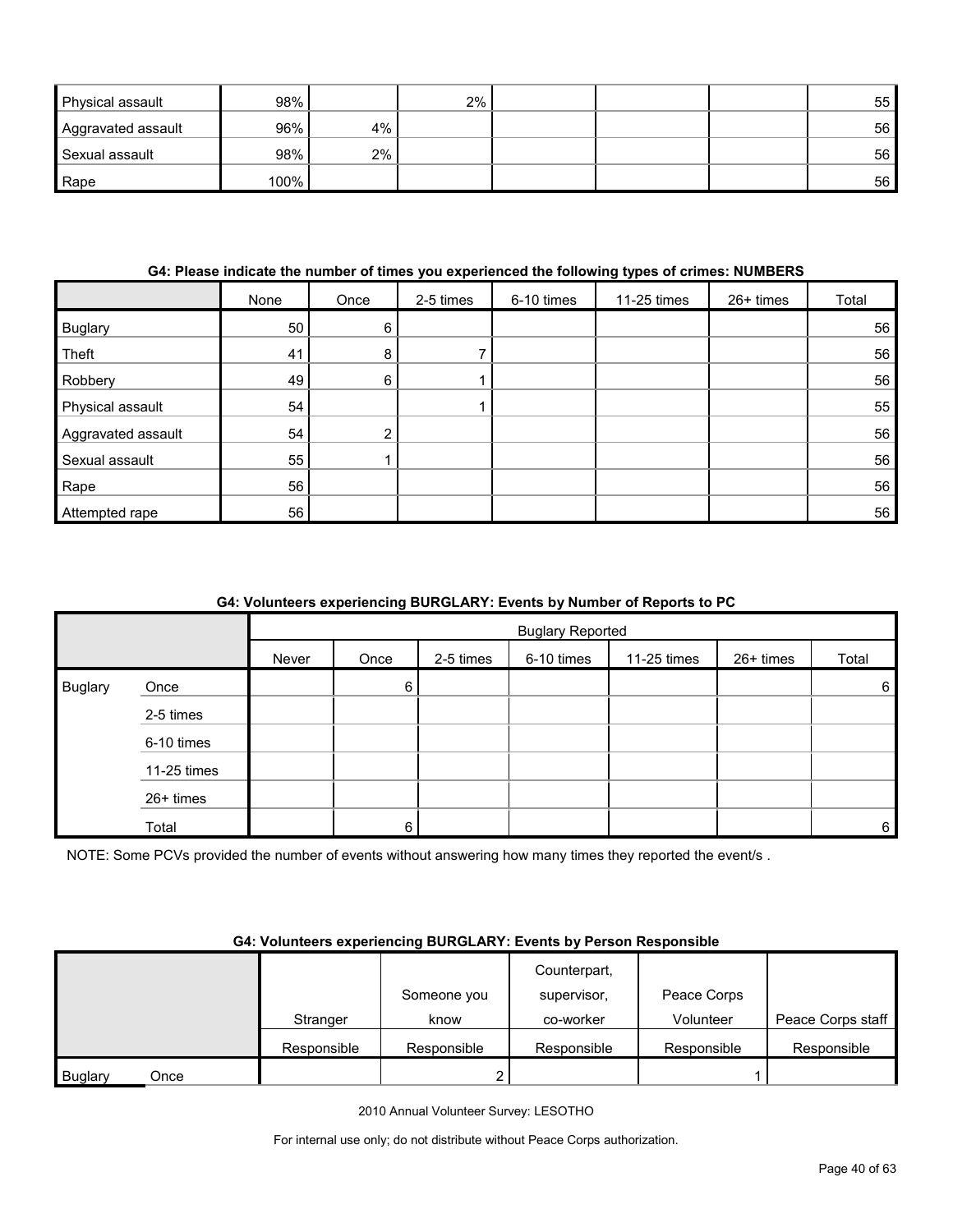| 2-5 times         |  |  |  |
|-------------------|--|--|--|
| 6-10 times        |  |  |  |
| 11-25 times       |  |  |  |
| 26+ times         |  |  |  |
| <b>Total PCVs</b> |  |  |  |

# **G4: Volunteers experiencing BURGLARY: Events by Person**

**Responsible**

|                |                   | Host country family<br>member | Other       |
|----------------|-------------------|-------------------------------|-------------|
|                |                   | Responsible                   | Responsible |
| <b>Buglary</b> | Once              |                               |             |
|                | 2-5 times         |                               |             |
|                | 6-10 times        |                               |             |
|                | 11-25 times       |                               |             |
|                | 26+ times         |                               |             |
|                | <b>Total PCVs</b> |                               |             |

NOTE: Some PCVs provided the number of events without answering

who was responsible.

# **G4: Volunteers experiencing THEFT: Events by Number of Reports to PC**

|       |             |                | <b>Theft Reported</b> |           |            |             |           |       |  |
|-------|-------------|----------------|-----------------------|-----------|------------|-------------|-----------|-------|--|
|       |             | Never          | Once                  | 2-5 times | 6-10 times | 11-25 times | 26+ times | Total |  |
| Theft | Once        | 3 <sup>1</sup> | 4                     |           |            |             |           |       |  |
|       | 2-5 times   |                | ົ                     | 4         |            |             |           |       |  |
|       | 6-10 times  |                |                       |           |            |             |           |       |  |
|       | 11-25 times |                |                       |           |            |             |           |       |  |
|       | 26+ times   |                |                       |           |            |             |           |       |  |
|       | Total       | 4              | 6                     | 4         |            |             |           | 14    |  |

NOTE: Some PCVs provided the number of events without answering how many times they reported the event/s.

#### **G4: Volunteers experiencing THEFT: Events by Person Responsible**

2010 Annual Volunteer Survey: LESOTHO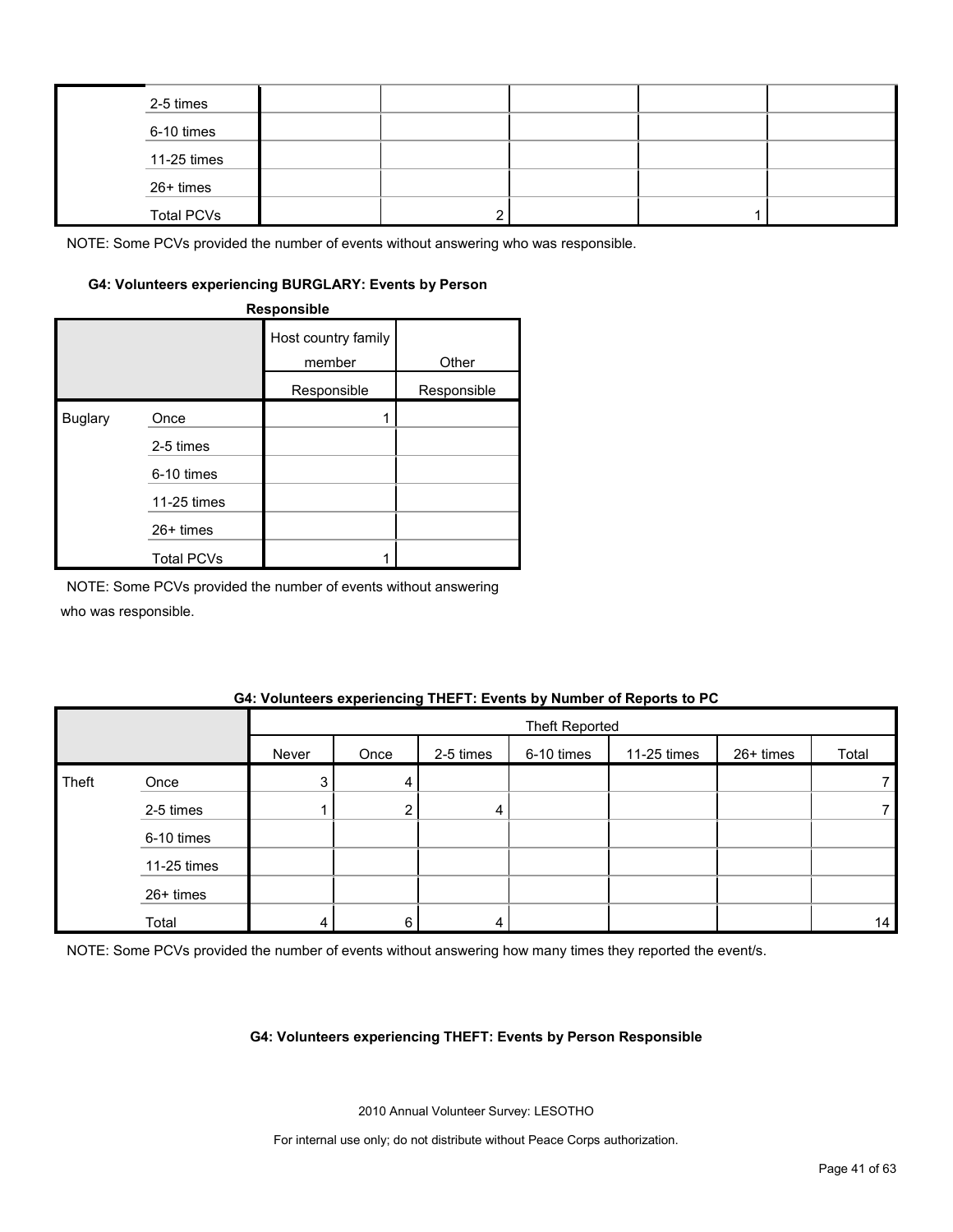|       |                   | Stranger    | Someone you<br>know | Counterpart,<br>supervisor,<br>co-worker | Peace Corps<br>Volunteer | Peace Corps staff |
|-------|-------------------|-------------|---------------------|------------------------------------------|--------------------------|-------------------|
|       |                   | Responsible | Responsible         | Responsible                              | Responsible              | Responsible       |
| Theft | Once              | 2           |                     |                                          |                          |                   |
|       | 2-5 times         | 5           |                     |                                          | 2                        |                   |
|       | 6-10 times        |             |                     |                                          |                          |                   |
|       | 11-25 times       |             |                     |                                          |                          |                   |
|       | 26+ times         |             |                     |                                          |                          |                   |
|       | <b>Total PCVs</b> |             |                     |                                          |                          |                   |

#### **G4: Volunteers experiencing THEFT: Events by Person Responsible**

|       |                   | Host country family<br>member | Other       |
|-------|-------------------|-------------------------------|-------------|
|       |                   | Responsible                   | Responsible |
| Theft | Once              |                               |             |
|       | 2-5 times         |                               |             |
|       | 6-10 times        |                               |             |
|       | 11-25 times       |                               |             |
|       | $26+$ times       |                               |             |
|       | <b>Total PCVs</b> | າ                             |             |

NOTE: Some PCVs provided the number of events without answering

who was responsible.

## **G4: Volunteers experiencing ROBBERY: Events by Number of Reports to PC**

|         |             |       | Robbery Reported |           |            |             |           |       |  |
|---------|-------------|-------|------------------|-----------|------------|-------------|-----------|-------|--|
|         |             | Never | Once             | 2-5 times | 6-10 times | 11-25 times | 26+ times | Total |  |
| Robbery | Once        |       | 5                |           |            |             |           | 6     |  |
|         | 2-5 times   |       |                  |           |            |             |           |       |  |
|         | 6-10 times  |       |                  |           |            |             |           |       |  |
|         | 11-25 times |       |                  |           |            |             |           |       |  |
|         | 26+ times   |       |                  |           |            |             |           |       |  |
|         | Total       |       | 5                |           |            |             |           |       |  |

NOTE: Some PCVs provided the number of events without answering how many times they reported the event/s.

2010 Annual Volunteer Survey: LESOTHO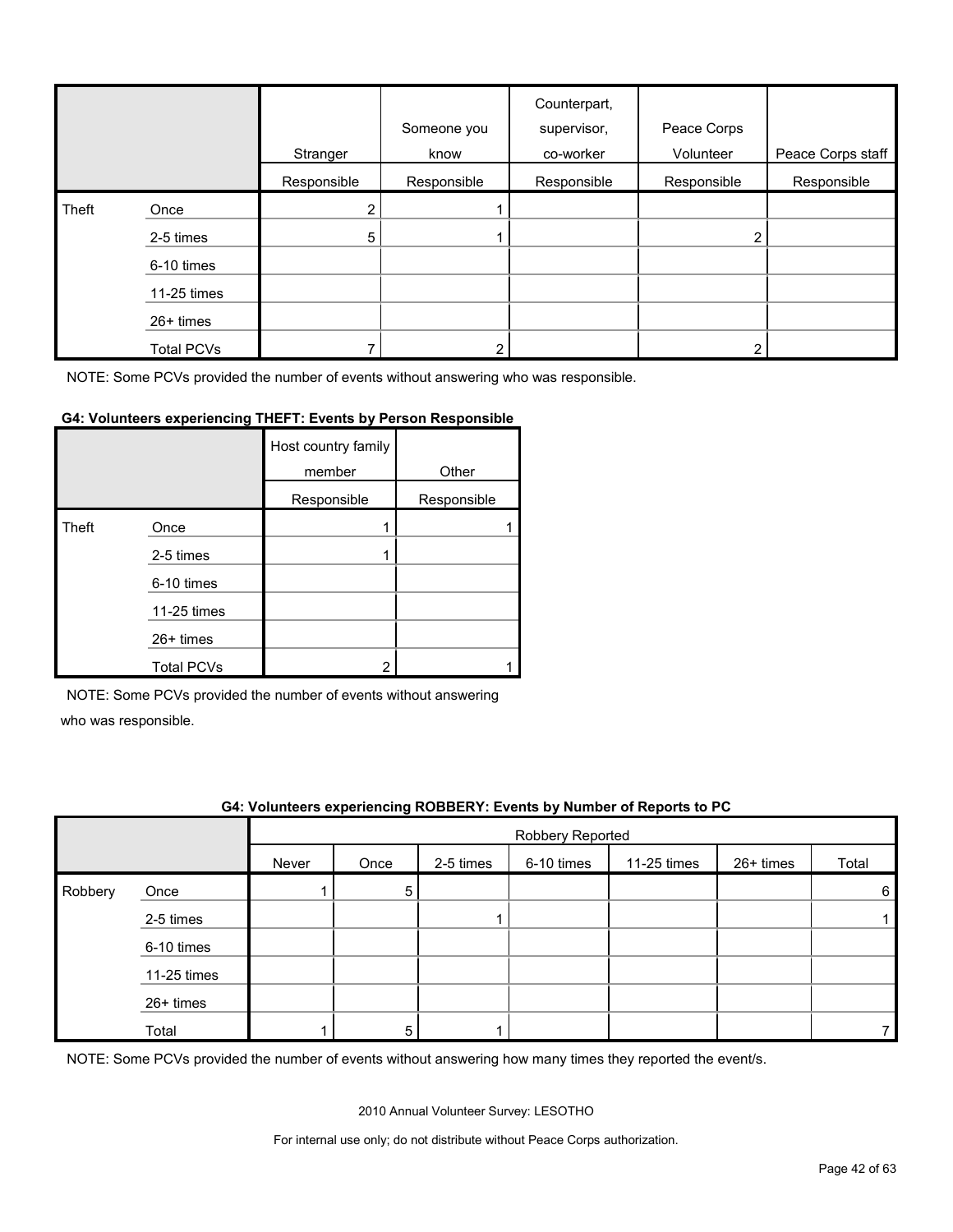|              |                   | .           | ີ                   | . <b>.</b><br>.                          | .                        |                   |
|--------------|-------------------|-------------|---------------------|------------------------------------------|--------------------------|-------------------|
|              |                   | Stranger    | Someone you<br>know | Counterpart,<br>supervisor,<br>co-worker | Peace Corps<br>Volunteer | Peace Corps staff |
|              |                   | Responsible | Responsible         | Responsible                              | Responsible              | Responsible       |
| Robbery<br>I | Once              | 4           |                     |                                          |                          |                   |
|              | 2-5 times         |             |                     |                                          |                          |                   |
|              | 6-10 times        |             |                     |                                          |                          |                   |
|              | 11-25 times       |             |                     |                                          |                          |                   |
|              | 26+ times         |             |                     |                                          |                          |                   |
|              | <b>Total PCVs</b> | 4           |                     |                                          |                          |                   |

# **G4: Volunteers experiencing ROBBERY: Events by Person Responsible**

NOTE: Some PCVs provided the number of events without answering who was responsible.

## **G4: Volunteers experiencing ROBBERY: Events by Person**

| <b>Responsible</b> |                   |                               |             |  |  |  |  |
|--------------------|-------------------|-------------------------------|-------------|--|--|--|--|
|                    |                   | Host country family<br>member | Other       |  |  |  |  |
|                    |                   | Responsible                   | Responsible |  |  |  |  |
| Robbery            | Once              |                               |             |  |  |  |  |
|                    | 2-5 times         |                               |             |  |  |  |  |
|                    | 6-10 times        |                               |             |  |  |  |  |
|                    | 11-25 times       |                               |             |  |  |  |  |
|                    | $26+$ times       |                               |             |  |  |  |  |
|                    | <b>Total PCVs</b> |                               |             |  |  |  |  |

NOTE: Some PCVs provided the number of events without answering who was responsible.

|                  | <b>04. VUILIIGEIS CAPEHENGING FITTOIOAL AJJAULT. LYGHIS DY NUMBEL UI NEPULIS IU F U</b> |       |                                                                      |  |  |  |  |  |  |  |
|------------------|-----------------------------------------------------------------------------------------|-------|----------------------------------------------------------------------|--|--|--|--|--|--|--|
|                  |                                                                                         |       | Physical assault Reported                                            |  |  |  |  |  |  |  |
|                  |                                                                                         | Never | 11-25 times<br>26+ times<br>2-5 times<br>6-10 times<br>Total<br>Once |  |  |  |  |  |  |  |
| Physical assault | Once                                                                                    |       |                                                                      |  |  |  |  |  |  |  |
|                  | 2-5 times                                                                               |       |                                                                      |  |  |  |  |  |  |  |
|                  | 6-10 times                                                                              |       |                                                                      |  |  |  |  |  |  |  |

## **G4: Volunteers experiencing PHYSICAL ASSAULT: Events by Number of Reports to PC**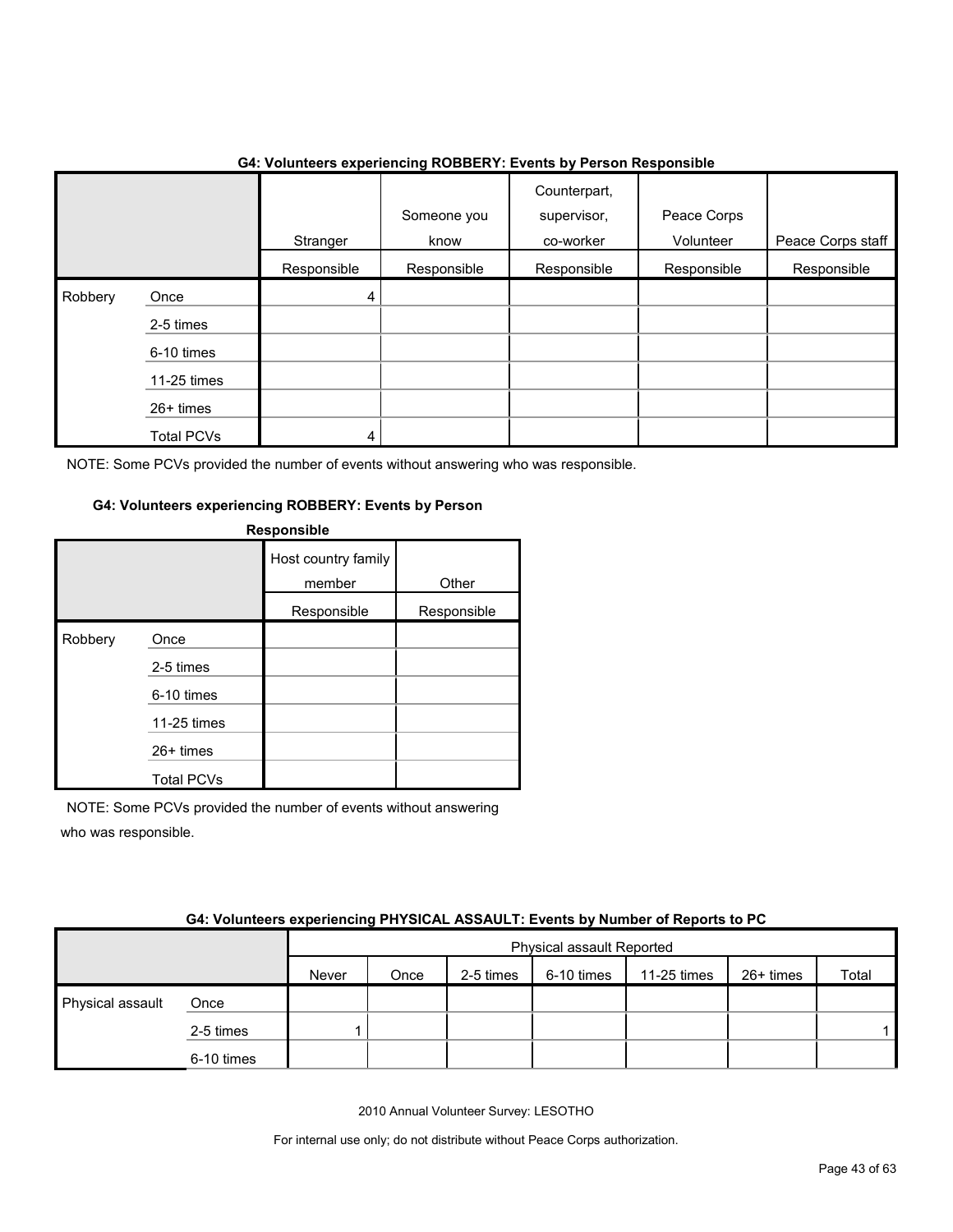| 11-25 times |  |  |  |  |
|-------------|--|--|--|--|
| 26+ times   |  |  |  |  |
| Total       |  |  |  |  |

NOTE: Some PCVs provided the number of events without answering how many times they reported the event/s.

## **G4: Volunteers experiencing PHYSICAL ASSAULT: Events by Person Responsible**

|                  |                   | Stranger    | Someone you<br>know | Counterpart,<br>supervisor,<br>co-worker | Peace Corps<br>Volunteer | Peace Corps<br>staff |
|------------------|-------------------|-------------|---------------------|------------------------------------------|--------------------------|----------------------|
|                  |                   | Responsible | Responsible         | Responsible                              | Responsible              | Responsible          |
| Physical assault | Once              |             |                     |                                          |                          |                      |
|                  | 2-5 times         |             |                     |                                          |                          |                      |
|                  | 6-10 times        |             |                     |                                          |                          |                      |
|                  | 11-25 times       |             |                     |                                          |                          |                      |
|                  | $26+$ times       |             |                     |                                          |                          |                      |
|                  | <b>Total PCVs</b> |             |                     |                                          |                          |                      |

NOTE: Some PCVs provided the number of events without answering who was responsible.

#### **G4: Volunteers experiencing PHYSICAL ASSAULT: Events by Person**

|  | <b>Responsible</b> |
|--|--------------------|
|--|--------------------|

|                  |                   | Host country family<br>member | Other       |
|------------------|-------------------|-------------------------------|-------------|
|                  |                   | Responsible                   | Responsible |
| Physical assault | Once              |                               |             |
|                  | 2-5 times         |                               |             |
|                  | 6-10 times        |                               |             |
|                  | 11-25 times       |                               |             |
|                  | $26+$ times       |                               |             |
|                  | <b>Total PCVs</b> |                               |             |

NOTE: Some PCVs provided the number of events without answering who was responsible.

#### **G4: Volunteers experiencing AGGRAVATED ASSAULT: Events by Number of Reports to PC**

Aggravated assault Reported

2010 Annual Volunteer Survey: LESOTHO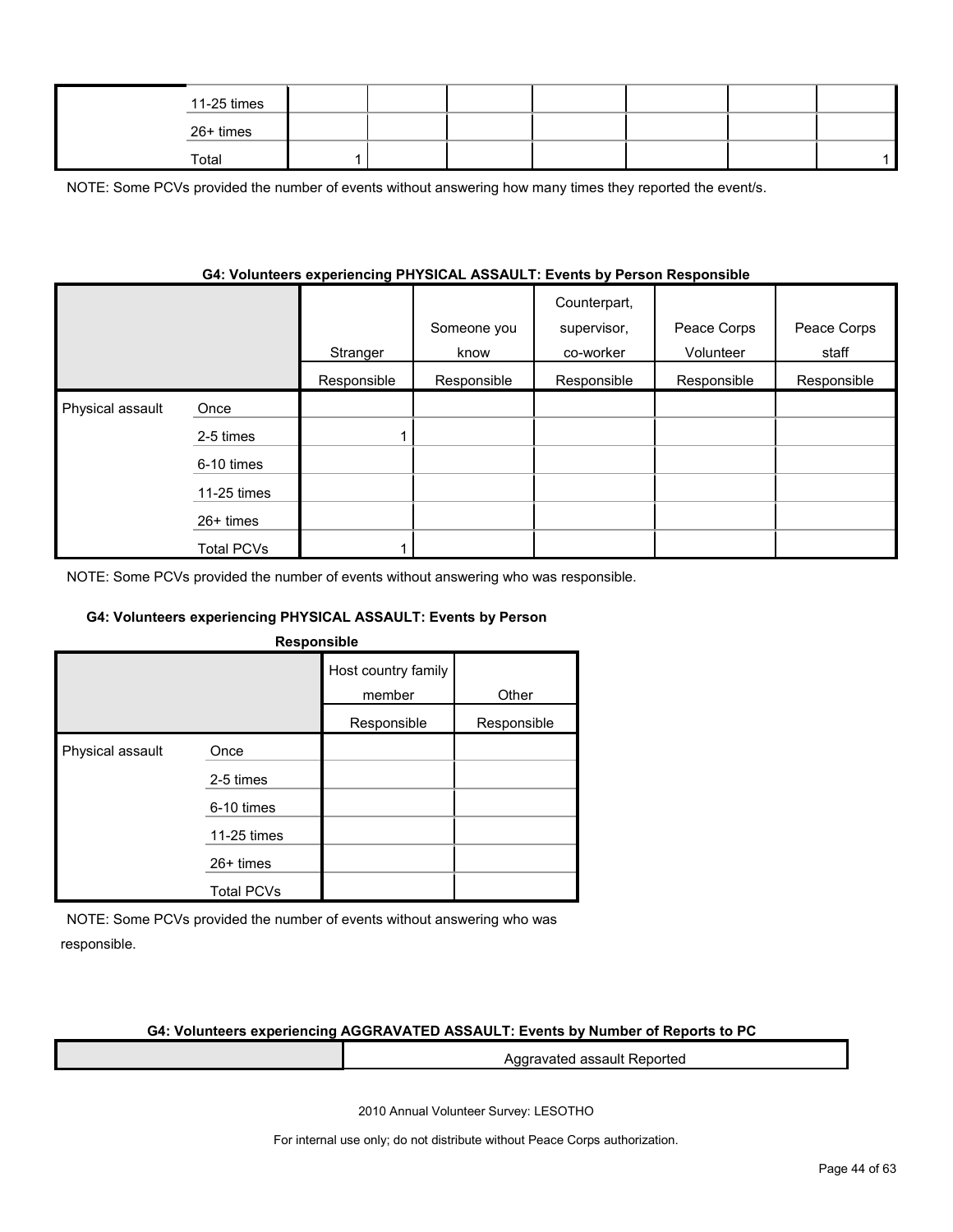|                    |             | Never | Once | 2-5 times | 6-10 times | 11-25 times |
|--------------------|-------------|-------|------|-----------|------------|-------------|
| Aggravated assault | Once        |       |      |           |            |             |
|                    | 2-5 times   |       |      |           |            |             |
|                    | 6-10 times  |       |      |           |            |             |
|                    | 11-25 times |       |      |           |            |             |
|                    | 26+ times   |       |      |           |            |             |
|                    | Total       |       | ົ    |           |            |             |

NOTE: Some PCVs provided the number of events without answering how many times they reported the event/s.

#### **G4: Volunteers experiencing AGGRAVATED ASSAULT: Events by Number of**

|                    | <b>Reports to PC</b> |             |                             |
|--------------------|----------------------|-------------|-----------------------------|
|                    |                      |             | Aggravated assault Reported |
|                    |                      | $26+$ times | Total                       |
| Aggravated assault | Once                 |             |                             |
|                    | 2-5 times            |             |                             |
|                    | 6-10 times           |             |                             |
|                    | 11-25 times          |             |                             |
|                    | $26+$ times          |             |                             |
|                    | Total                |             |                             |

NOTE: Some PCVs provided the number of events without answering how many times they reported the event/s.

#### **G4: Volunteers experiencing AGGRAVATED ASSAULT: Events by Person Responsible**

|                    |                   | Stranger    | Someone you<br>know | Counterpart,<br>supervisor,<br>co-worker | Peace Corps<br>Volunteer | Peace Corps<br>staff |
|--------------------|-------------------|-------------|---------------------|------------------------------------------|--------------------------|----------------------|
|                    |                   | Responsible | Responsible         | Responsible                              | Responsible              | Responsible          |
| Aggravated assault | Once              |             |                     |                                          |                          |                      |
|                    | 2-5 times         |             |                     |                                          |                          |                      |
|                    | 6-10 times        |             |                     |                                          |                          |                      |
|                    | 11-25 times       |             |                     |                                          |                          |                      |
|                    | $26+$ times       |             |                     |                                          |                          |                      |
|                    | <b>Total PCVs</b> |             |                     |                                          |                          |                      |

NOTE: Some PCVs provided the number of events without answering who was responsible.

2010 Annual Volunteer Survey: LESOTHO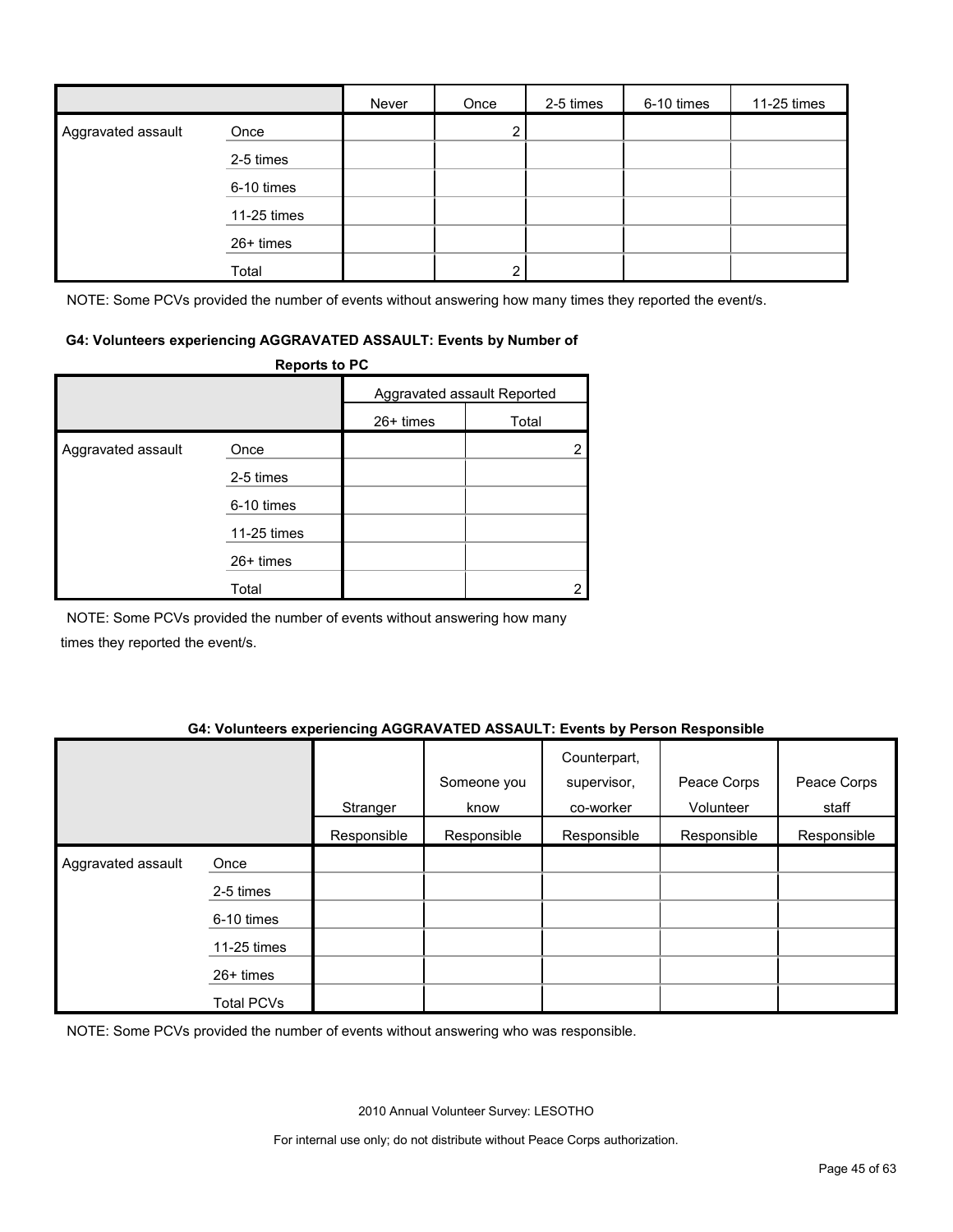#### **G4: Volunteers experiencing AGGRAVATED ASSAULT: Events by Person**

| <b>Responsible</b> |                   |                               |             |  |  |  |  |
|--------------------|-------------------|-------------------------------|-------------|--|--|--|--|
|                    |                   | Host country family<br>member | Other       |  |  |  |  |
|                    |                   | Responsible                   | Responsible |  |  |  |  |
| Aggravated assault | Once              |                               |             |  |  |  |  |
|                    | 2-5 times         |                               |             |  |  |  |  |
|                    | 6-10 times        |                               |             |  |  |  |  |
|                    | 11-25 times       |                               |             |  |  |  |  |
|                    | $26+$ times       |                               |             |  |  |  |  |
|                    | <b>Total PCVs</b> |                               |             |  |  |  |  |

NOTE: Some PCVs provided the number of events without answering who was responsible.

# **G4: Volunteers experiencing SEXUAL ASSAULT: Events by Number of Reports to PC**

|                |             |       | Sexual assault Reported |           |            |             |           |       |  |
|----------------|-------------|-------|-------------------------|-----------|------------|-------------|-----------|-------|--|
|                |             | Never | Once                    | 2-5 times | 6-10 times | 11-25 times | 26+ times | Total |  |
| Sexual assault | Once        |       |                         |           |            |             |           |       |  |
|                | 2-5 times   |       |                         |           |            |             |           |       |  |
|                | 6-10 times  |       |                         |           |            |             |           |       |  |
|                | 11-25 times |       |                         |           |            |             |           |       |  |
|                | 26+ times   |       |                         |           |            |             |           |       |  |
|                | Total       |       |                         |           |            |             |           |       |  |

NOTE: Some PCVs provided the number of events without answering how many times they reported the event/s.

#### **G4: Volunteers experiencing SEXUAL ASSAULT: Events by Person Responsible**

|                |             | .           |             | Counterpart, |             |             |
|----------------|-------------|-------------|-------------|--------------|-------------|-------------|
|                |             |             | Someone you | supervisor,  | Peace Corps | Peace Corps |
|                |             | Stranger    | know        | co-worker    | Volunteer   | staff       |
|                |             | Responsible | Responsible | Responsible  | Responsible | Responsible |
| Sexual assault | Once        |             |             |              |             |             |
|                | 2-5 times   |             |             |              |             |             |
|                | 6-10 times  |             |             |              |             |             |
|                | 11-25 times |             |             |              |             |             |

2010 Annual Volunteer Survey: LESOTHO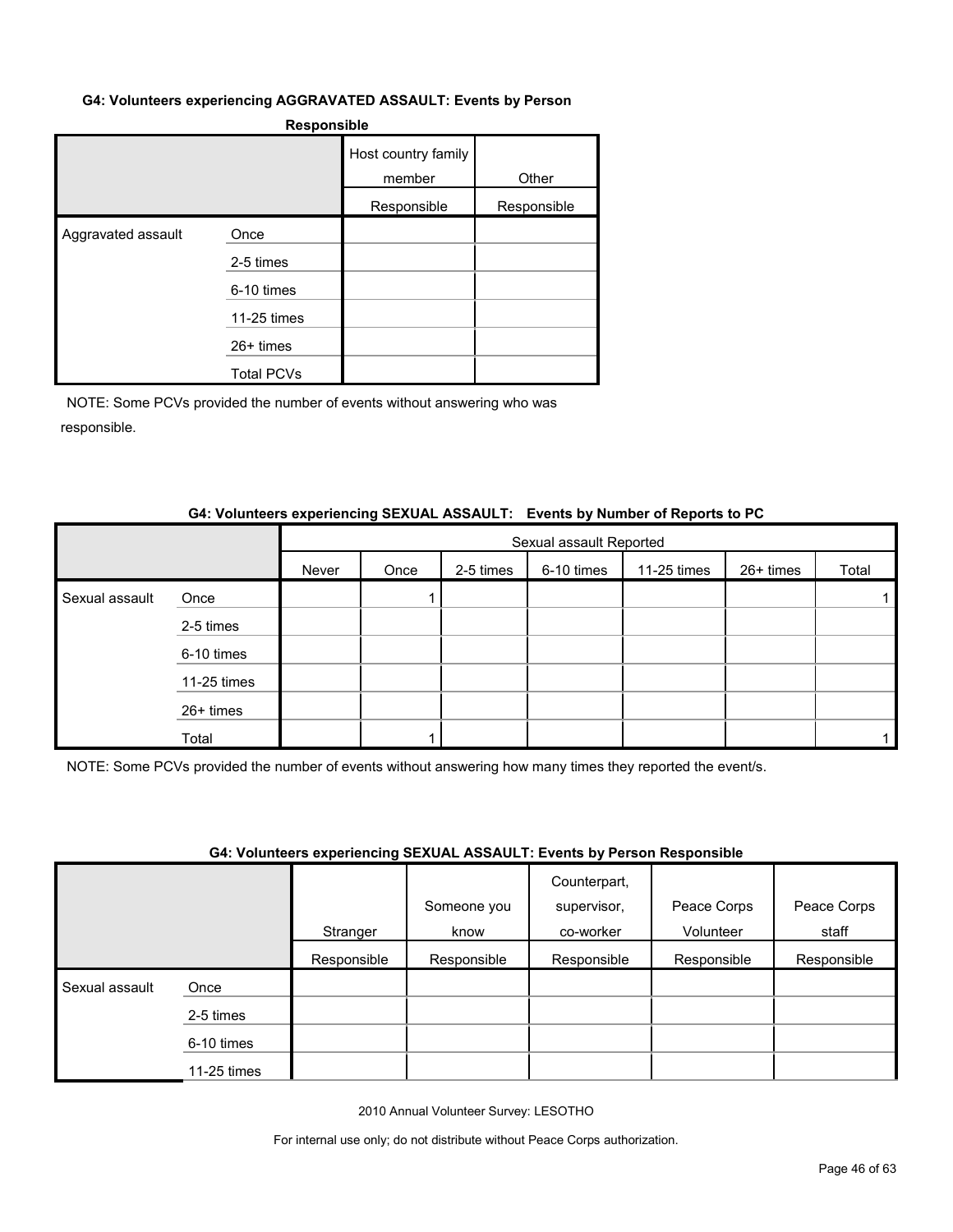| $26+$ times |  |  |  |
|-------------|--|--|--|
| Total PCVs  |  |  |  |

# **G4: Volunteers experiencing SEXUAL ASSAULT: Events by Person**

#### **Responsible**

|                |                   | Host country family<br>member | Other       |
|----------------|-------------------|-------------------------------|-------------|
|                |                   | Responsible                   | Responsible |
| Sexual assault | Once              |                               |             |
|                | 2-5 times         |                               |             |
|                | 6-10 times        |                               |             |
|                | 11-25 times       |                               |             |
|                | $26+$ times       |                               |             |
|                | <b>Total PCVs</b> |                               |             |

NOTE: Some PCVs provided the number of events without answering who was responsible.

|      | G4: Volunteers experiencing RAPE: Events by Number of Reports to PC |       |      |           |               |             |           |       |  |  |  |  |
|------|---------------------------------------------------------------------|-------|------|-----------|---------------|-------------|-----------|-------|--|--|--|--|
|      |                                                                     |       |      |           | Rape Reported |             |           |       |  |  |  |  |
|      |                                                                     | Never | Once | 2-5 times | 6-10 times    | 11-25 times | 26+ times | Total |  |  |  |  |
| Rape | Once                                                                |       |      |           |               |             |           |       |  |  |  |  |
|      | 2-5 times                                                           |       |      |           |               |             |           |       |  |  |  |  |
|      | 6-10 times                                                          |       |      |           |               |             |           |       |  |  |  |  |
|      | $11-25$ times                                                       |       |      |           |               |             |           |       |  |  |  |  |
|      | 26+ times                                                           |       |      |           |               |             |           |       |  |  |  |  |
|      | Total                                                               |       |      |           |               |             |           |       |  |  |  |  |

NOTE: Some PCVs provided the number of events without answering how many times they reported the event/s .

#### **G4: Volunteers experiencing RAPE: Events by Person Responsible**

|             |             | Counterpart, |             |                   |
|-------------|-------------|--------------|-------------|-------------------|
|             | Someone you | supervisor.  | Peace Corps |                   |
| Stranger    | know        | co-worker    | Volunteer   | Peace Corps staff |
| Responsible | Responsible | Responsible  | Responsible | Responsible       |

2010 Annual Volunteer Survey: LESOTHO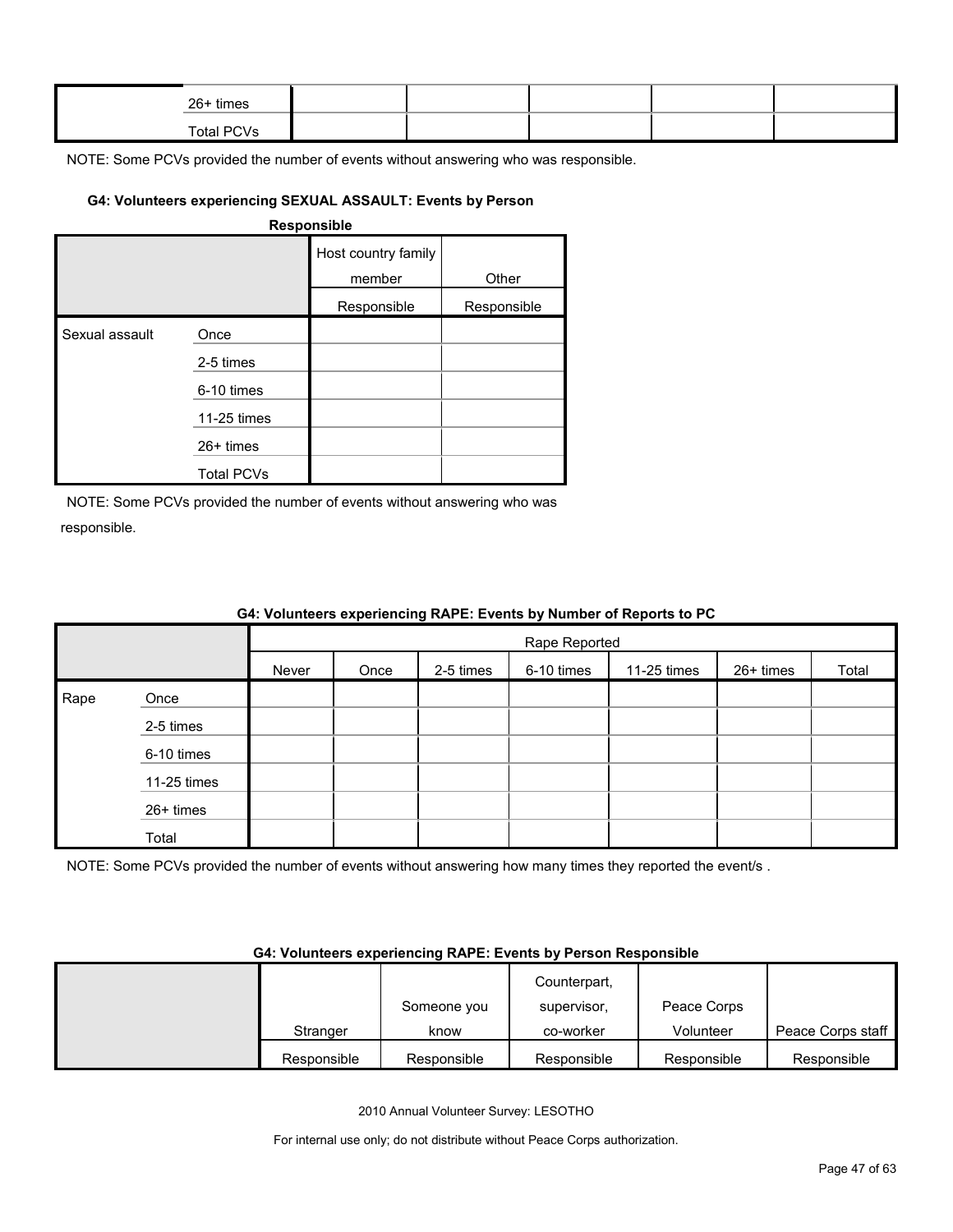| Rape | Once              |  |  |  |
|------|-------------------|--|--|--|
|      | 2-5 times         |  |  |  |
|      | 6-10 times        |  |  |  |
|      | 11-25 times       |  |  |  |
|      | 26+ times         |  |  |  |
|      | <b>Total PCVs</b> |  |  |  |

# **G4: Volunteers experiencing RAPE: Events by Person Responsible**

|      |                   | Host country family<br>member | Other       |
|------|-------------------|-------------------------------|-------------|
|      |                   | Responsible                   | Responsible |
| Rape | Once              |                               |             |
|      | 2-5 times         |                               |             |
|      | 6-10 times        |                               |             |
|      | 11-25 times       |                               |             |
|      | 26+ times         |                               |             |
|      | <b>Total PCVs</b> |                               |             |

NOTE: Some PCVs provided the number of events without answering who was responsible.

#### **G4: Volunteers experiencing ATTEMPTED RAPE: Events by Number of Reports to PC**

|                |             |       | Attempted rape Reported |           |            |             |           |       |  |
|----------------|-------------|-------|-------------------------|-----------|------------|-------------|-----------|-------|--|
|                |             | Never | Once                    | 2-5 times | 6-10 times | 11-25 times | 26+ times | Total |  |
| Attempted rape | Once        |       |                         |           |            |             |           |       |  |
|                | 2-5 times   |       |                         |           |            |             |           |       |  |
|                | 6-10 times  |       |                         |           |            |             |           |       |  |
|                | 11-25 times |       |                         |           |            |             |           |       |  |
|                | 26+ times   |       |                         |           |            |             |           |       |  |
|                | Total       |       |                         |           |            |             |           |       |  |

NOTE: Some PCVs provided the number of events without answering how many times they reported the event/s .

#### **G4: Volunteers experiencing ATTEMPTED RAPE: Events by Person Responsible**

2010 Annual Volunteer Survey: LESOTHO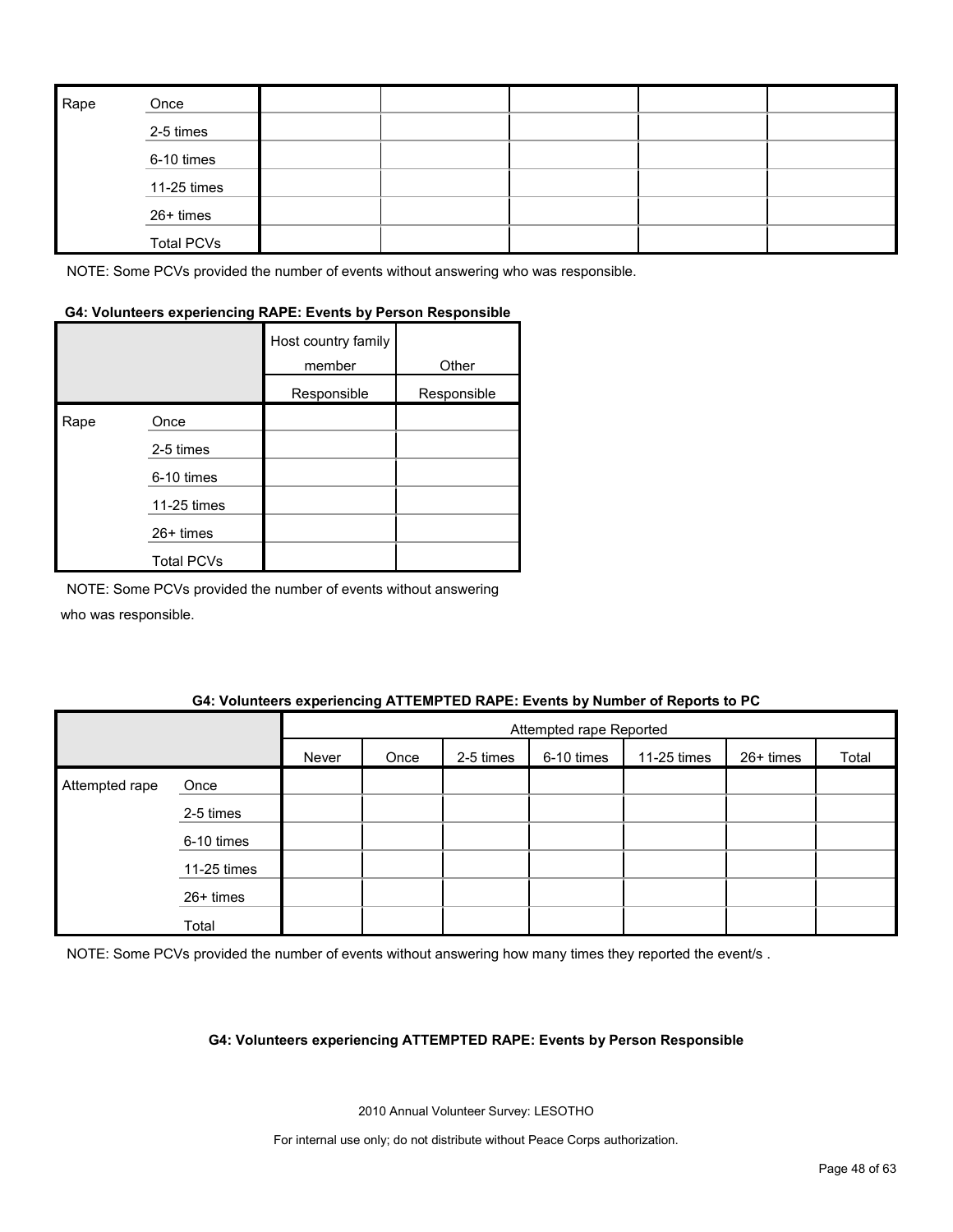|                |                   | Stranger    | Someone you<br>know | Counterpart,<br>supervisor,<br>co-worker | Peace Corps<br>Volunteer | Peace Corps<br>staff |
|----------------|-------------------|-------------|---------------------|------------------------------------------|--------------------------|----------------------|
|                |                   | Responsible | Responsible         | Responsible                              | Responsible              | Responsible          |
| Attempted rape | Once              |             |                     |                                          |                          |                      |
|                | 2-5 times         |             |                     |                                          |                          |                      |
|                | 6-10 times        |             |                     |                                          |                          |                      |
|                | 11-25 times       |             |                     |                                          |                          |                      |
|                | $26+$ times       |             |                     |                                          |                          |                      |
|                | <b>Total PCVs</b> |             |                     |                                          |                          |                      |

#### **G4: Volunteers experiencing ATTEMPTED RAPE: Events by Person**

| Responsible    |                                                               |                               |             |  |  |  |  |  |
|----------------|---------------------------------------------------------------|-------------------------------|-------------|--|--|--|--|--|
|                |                                                               | Host country family<br>member | Other       |  |  |  |  |  |
|                |                                                               | Responsible                   | Responsible |  |  |  |  |  |
| Attempted rape | Once<br>2-5 times<br>6-10 times<br>11-25 times<br>$26+$ times |                               |             |  |  |  |  |  |
|                | <b>Total PCVs</b>                                             |                               |             |  |  |  |  |  |

NOTE: Some PCVs provided the number of events without answering who was responsible.

# <span id="page-48-0"></span>**H. Volunteers Working in HIV/AIDS**

This section reports Volunteers' level of involvement in HIV/AIDS work. It also reports Volunteers' assessment of their Peace Corps HIV/AIDS training and the perceived effectiveness of their HIV/AIDS work with host country individuals or groups.

#### **H1: Which of the following best describes your involvement in HIV/AIDS**

| activities?                                       |         |        |  |  |  |  |  |  |
|---------------------------------------------------|---------|--------|--|--|--|--|--|--|
|                                                   | Percent | Number |  |  |  |  |  |  |
| HIV/AIDS work is my primary assignment.           | 23%     |        |  |  |  |  |  |  |
| HIV/AIDS work is part of my secondary activities. | 53%     |        |  |  |  |  |  |  |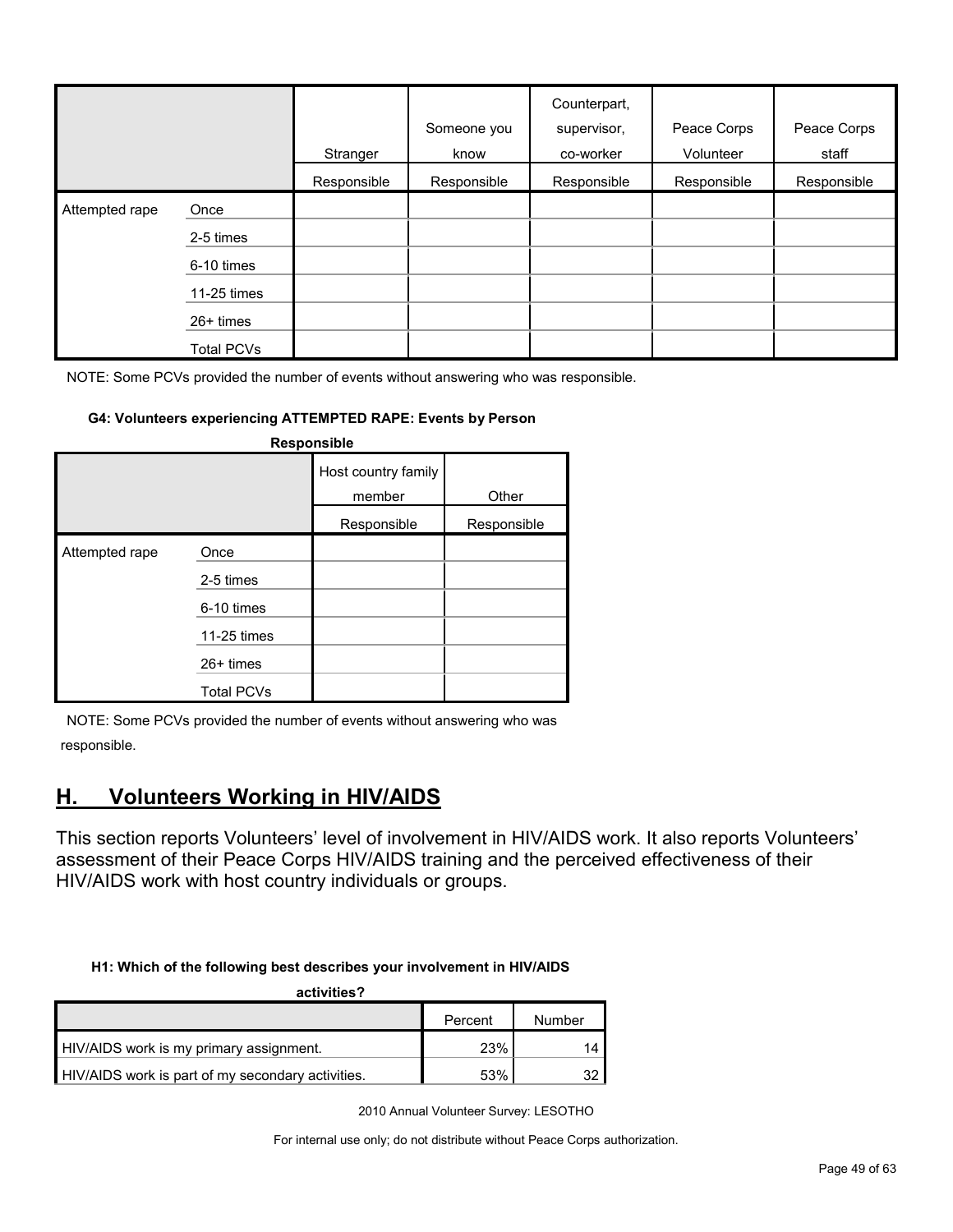| My HIV/AIDS efforts are not part of primary/secondary | 18%  |    |
|-------------------------------------------------------|------|----|
| actvities.                                            |      |    |
| I have not been involved in any HIV/AIDS activities.  | 5%   |    |
| Total                                                 | 100% | 60 |

# **H2: How effective was the PC training you received in preparing you to undertake your HIV/AIDS activities?**

|                | Not effective | Poor | Adeɑuate | Effective | effective<br>Verv | <b>NA</b> | Total |
|----------------|---------------|------|----------|-----------|-------------------|-----------|-------|
| H <sub>2</sub> | 2%            | 22%  | 22%      | 34%       | $7\%$             | 2%        | 58    |

# **H2: How effective was the PC training you received in preparing you to undertake your HIV/AIDS**

**activities? (excluding the "NA" responses)**

|                | effective<br>Not | Poor | Adequate | Effective | effective<br>Verv | Totar   |
|----------------|------------------|------|----------|-----------|-------------------|---------|
| H <sub>2</sub> | 2%               | 23%  | 23%      | 35%       | 18%               | --<br>ີ |

**H3: In working with HC individuals or groups, how would you rate the effectiveness of your specific HIV/AIDS activities?** 

|                |                  | Sometimes |                 | Almost always |            |       |
|----------------|------------------|-----------|-----------------|---------------|------------|-------|
|                | Seldom effective | effective | Often effective | effective     | Don't know | Total |
| H <sub>3</sub> | 12%              | 36%       | 37%             | 10%           | 5%         | 59    |

**H3: In working with HC individuals or groups, how would you rate the effectiveness of your specific HIV/AIDS activities? (excluding both the "NA" and the H1="No involvement in HIV/AIDS activities"** 

|                | responses)       |           |                 |               |       |  |  |  |  |  |
|----------------|------------------|-----------|-----------------|---------------|-------|--|--|--|--|--|
|                |                  | Sometimes |                 | Almost always |       |  |  |  |  |  |
|                | Seldom effective | effective | Often effective | effective     | Total |  |  |  |  |  |
| H <sub>3</sub> | 13%              | 38%       | 38%             | 11%           | 55    |  |  |  |  |  |

NOTE: See Open-Ended Responses Report for PCV explanations and examples of their H3 answers)

# <span id="page-49-0"></span>**I. Your Life in the Peace Corps**

This section reports Volunteers' descriptions of and adjustments to their living conditions, including stress factors and how Volunteers cope with stress.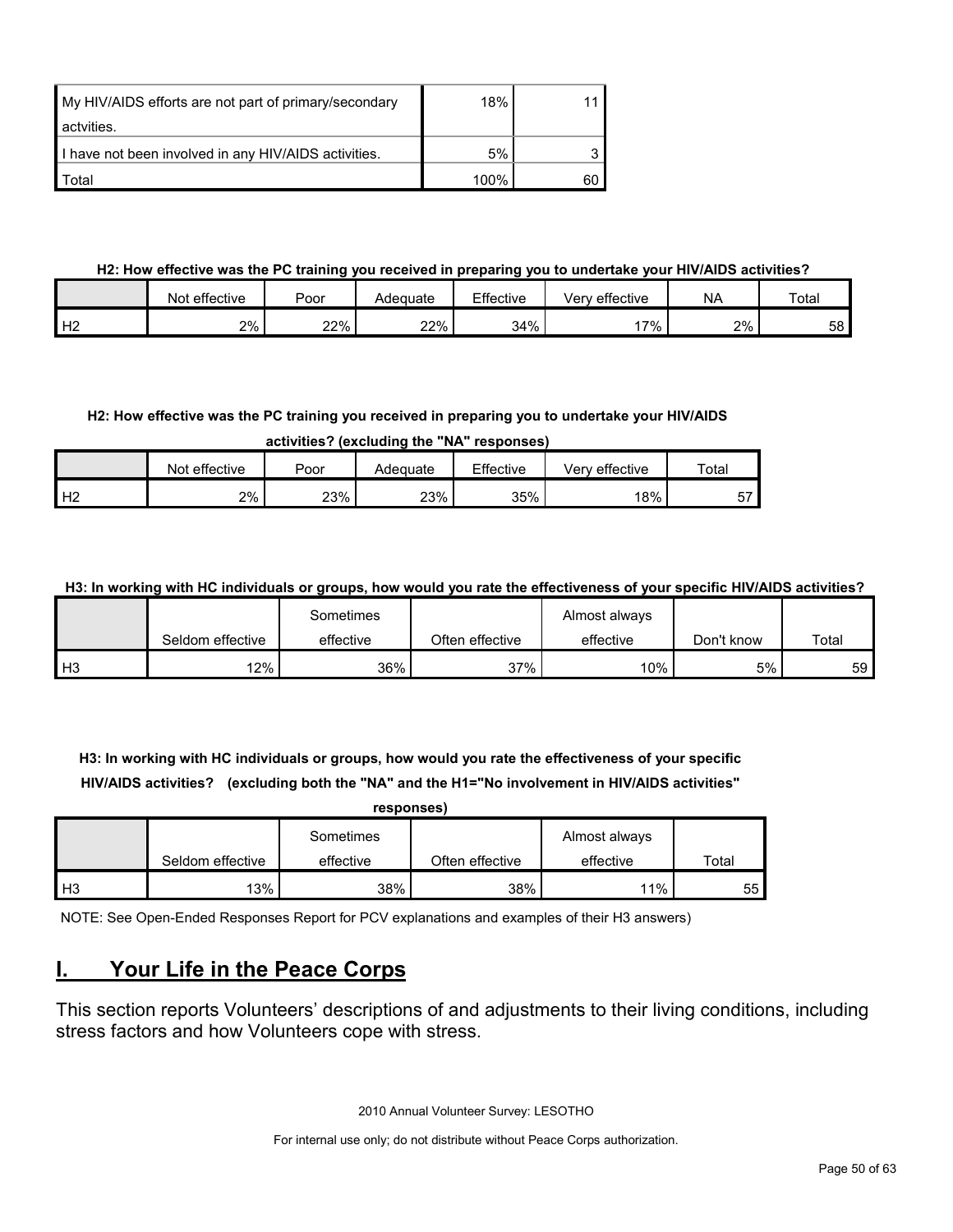# **I1: Have you lived with a host country individual or family?**

|                                                         | Percent | Number |
|---------------------------------------------------------|---------|--------|
| No, I have never lived with a HC individual or family.  | 5%      |        |
| Yes, I lived with a HC individual or family only during | 25%     | 15     |
| PST.                                                    |         |        |
| Yes, in my community (not during PST).                  | 3%      |        |
| Yes, both during PST and later in my community.         | 67%     | 40     |
| Total                                                   | 100%    | 60     |

# **I1: How long (in months) have you lived with a host country individual or family?**

|             | month |     | 4  | b | $7 - 11$ | $12 - 16$ | 17-26 |
|-------------|-------|-----|----|---|----------|-----------|-------|
| PST Only    | 79%   | 21% |    |   |          |           |       |
| Post-PST    |       |     |    |   |          |           |       |
| PST & Later |       |     | 3% |   | 41%      | 26%       | 26%   |

**I1: How long (in months) have you lived** 

# **with a host country individual or family?**

|             | $27+$ mos | Total |
|-------------|-----------|-------|
| PST Only    |           | 14    |
| Post-PST    |           |       |
| PST & Later | 5%        | 39    |

# **I2: How often do you interact with HCNs in community/family social events?**

|       | Several times a |        | Several times a |         | Less than once a |          |
|-------|-----------------|--------|-----------------|---------|------------------|----------|
| Dailv | week            | Weekly | month           | Monthly | month            | Total    |
| 34%   | 10%             | 15%    | 18%             | 10%     | 13%              | $\sim$ 1 |

#### **I3: How integrated into your community do you feel now?**

|  |  | all<br>оt<br>NOI<br>dl | . .<br>Minimally | ouatelv^ | <i>C</i> onsiderabl∨ | xceptionally | ' ota |
|--|--|------------------------|------------------|----------|----------------------|--------------|-------|
|--|--|------------------------|------------------|----------|----------------------|--------------|-------|

2010 Annual Volunteer Survey: LESOTHO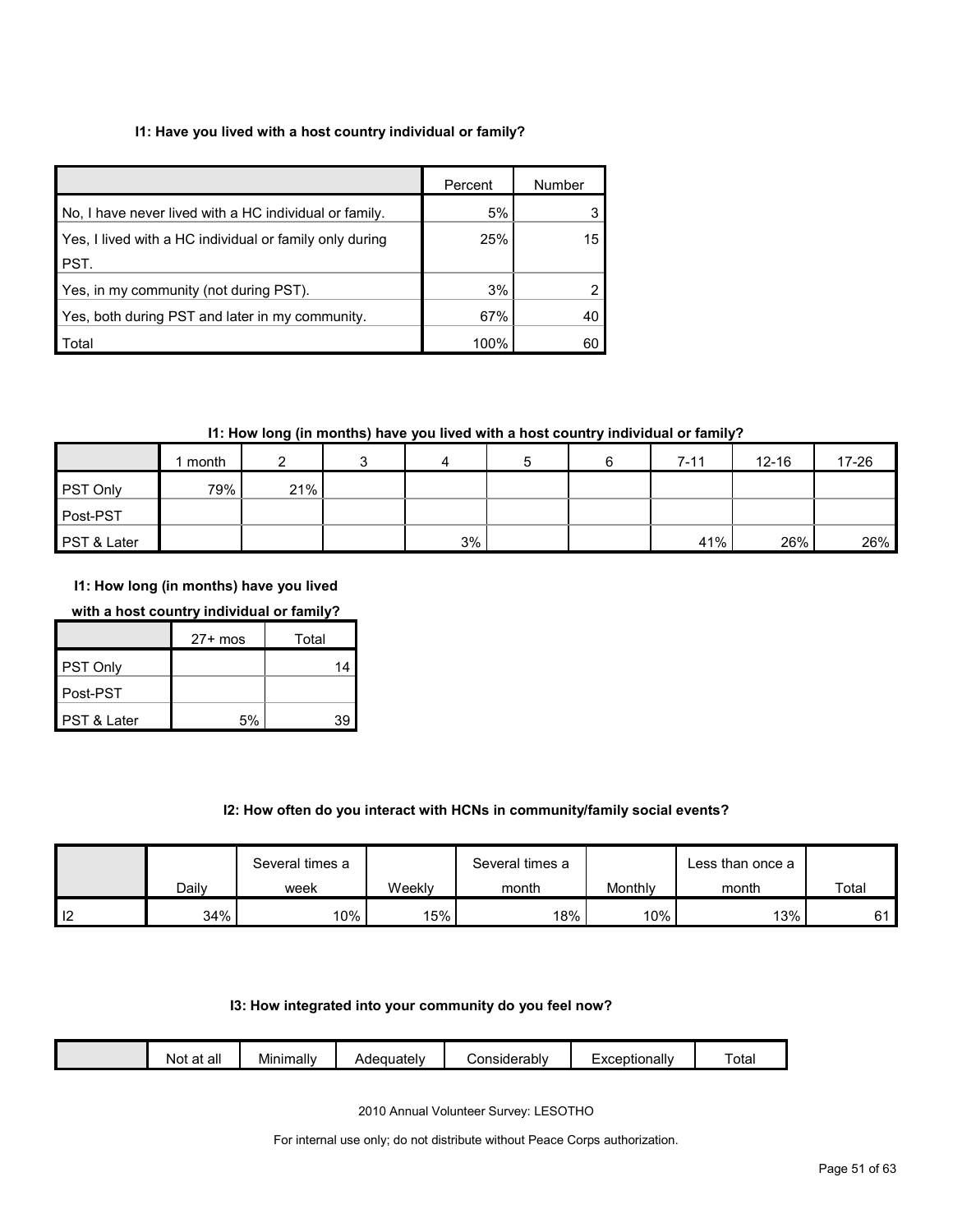#### **I3: How integrated into your community do you feel now?**

|                | Not at all | Minimally | Adeauatelv | Considerablv | Exceptionally | Total |
|----------------|------------|-----------|------------|--------------|---------------|-------|
| $\blacksquare$ | 5%         | 7%        | 30%        | 44%          | 15%           |       |

#### **I4a: Do you have the following at your worksite?**

|               | Never | Sometimes | Jsuallv | Alwavs | $\tau$ otal |
|---------------|-------|-----------|---------|--------|-------------|
| Electricity   | 37%   | 25%       | 15%     | 23%    | 60          |
| Running water | 55%   | 12%       | 17%     | 17%    | 60          |

# **I4b: Do you have the following at your residence?**

|               | Never | Sometimes | Usuallv | Always | $\tau$ otal |
|---------------|-------|-----------|---------|--------|-------------|
| Electricity   | 54%   | 13%       | 13%     | 21%    | 56          |
| Running water | 69%   | $7\%$     | 11%     | 13%    | 55          |

## **I5: How often do you have access to--?**

|                                  | Not at all | Less than monthly | Monthly | Weekly | Daily | Total |
|----------------------------------|------------|-------------------|---------|--------|-------|-------|
| Landline phone                   | 56%        | 20%               |         | 3%     | 21%   | 61    |
| Computer                         | 2%         | 10%               | 18%     | 21%    | 49%   | 61    |
| Internet                         |            | 8%                | 25%     | 30%    | 38%   | 61    |
| Cell phone (voice)               |            | 3%                | $7\%$   | 2%     | 89%   | 61    |
| Text messaging                   |            | 2%                | 3%      |        | 95%   | 61    |
| Voice over internet, e.g., SKYPE | 62%        | 15%               | 11%     | 5%     | $7\%$ | 61    |
| Webcam/internet video            | 65%        | 18%               | 10%     | 2%     | 5%    | 60    |

# **I6: Where do you most frequently connect to the Internet?**

|        |                |         | Another person's |               | PC office/satellite | Other: Please |       |
|--------|----------------|---------|------------------|---------------|---------------------|---------------|-------|
|        | Your residence | At work | home             | Internet cafe | office              | specify       | Total |
| $ $ 16 | 34%            | ᅍ.      |                  | 30%           | 25%                 | 5%            | 61    |

2010 Annual Volunteer Survey: LESOTHO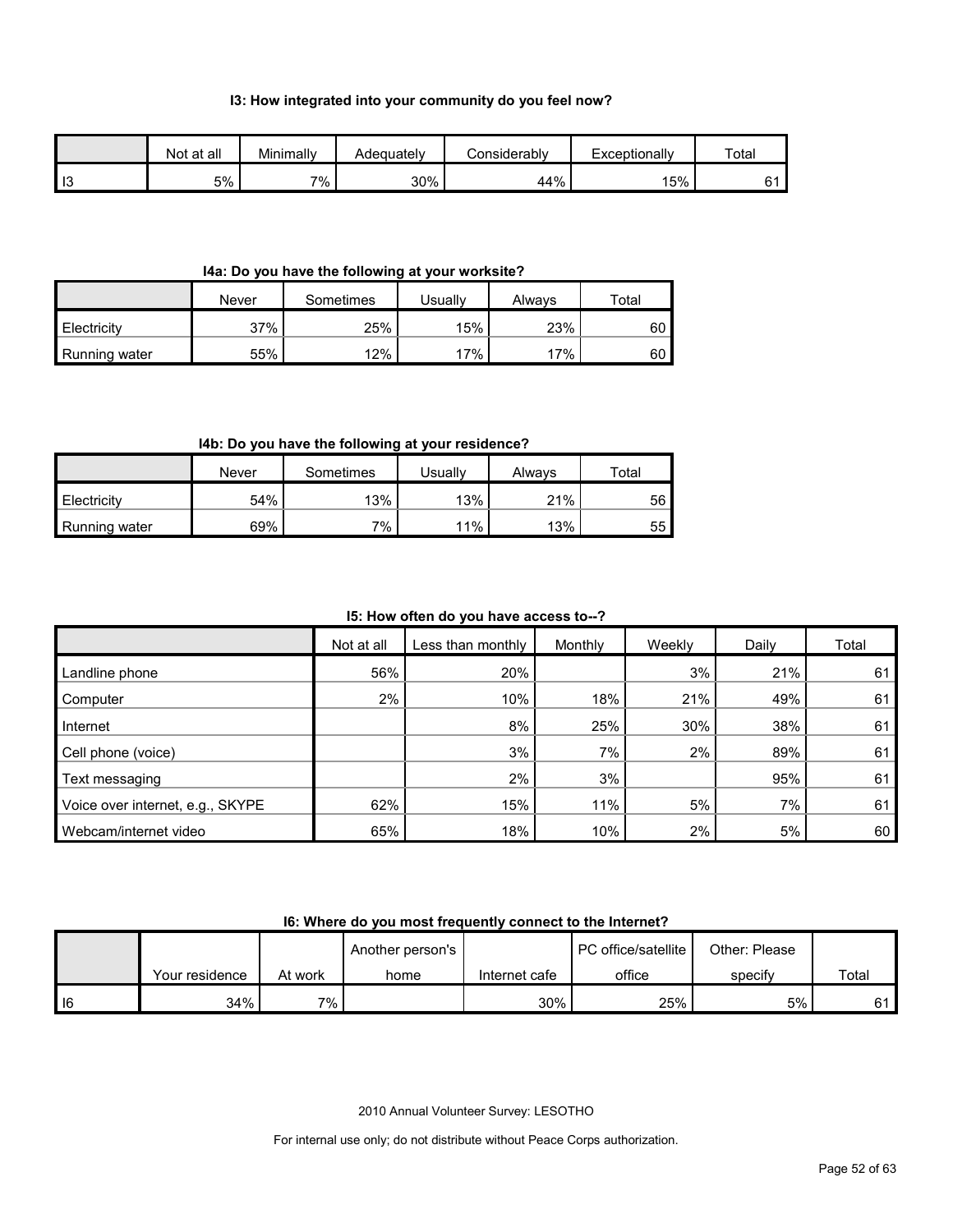# **I6.TEXT: Description of "other" location to connect to Internet**

|                                                | Percent | Number |  |
|------------------------------------------------|---------|--------|--|
| Open-ended results. Not responsive to request. |         |        |  |
|                                                |         |        |  |
|                                                |         |        |  |
|                                                |         |        |  |
| ʻotal                                          | 100%    | 61     |  |

# **I7: How long do you travel to access the internet using your typical transport method (one-way trip)?**

|      | ∟ess than one |                  | From two to four |                       | More than eight |       |
|------|---------------|------------------|------------------|-----------------------|-----------------|-------|
|      | hour          | One to two hours | hours            | Four to eight hours I | hours           | Total |
| l 17 | 54%           | 18%              | 15%              | $11\%$                | 2%              | C 1   |

|  | Percent of Volunteers Traveling to/from Internet Connection in One Day (18) by Travel Time (17) |
|--|-------------------------------------------------------------------------------------------------|
|  |                                                                                                 |

|                                               |                        | 18 Return same day from traveling to Internet<br>connection? |             |                 |  |
|-----------------------------------------------|------------------------|--------------------------------------------------------------|-------------|-----------------|--|
|                                               |                        | Yes                                                          | No<br>Total |                 |  |
| 17 Typical time to reach Internect connection | Less than one hour     | 65%                                                          |             | 32              |  |
|                                               | One to two hours       | 20%                                                          | 9%          | 11 <sub>1</sub> |  |
|                                               | From two to four hours | 10%                                                          | 36%         | 9               |  |
|                                               | Four to eight hours    | 2%                                                           | 55%         |                 |  |
|                                               | More than eight hours  | 2%                                                           |             |                 |  |
|                                               | Total                  | 100%                                                         | 100%        | 60              |  |

# **Number of Volunteers Traveling to/from Internet Connection in One Day (I8) by Travel Time (I7)**

|                                               |                        | 18 Return same day from traveling to Internet<br>connection? |     |                 |
|-----------------------------------------------|------------------------|--------------------------------------------------------------|-----|-----------------|
|                                               |                        | Yes                                                          | No. | Total           |
| 17 Typical time to reach Internect connection | Less than one hour     | 32                                                           |     | 32 <sub>1</sub> |
|                                               | One to two hours       | 10                                                           |     | 11              |
|                                               | From two to four hours | 5                                                            |     | 9               |
|                                               | Four to eight hours    |                                                              |     |                 |

2010 Annual Volunteer Survey: LESOTHO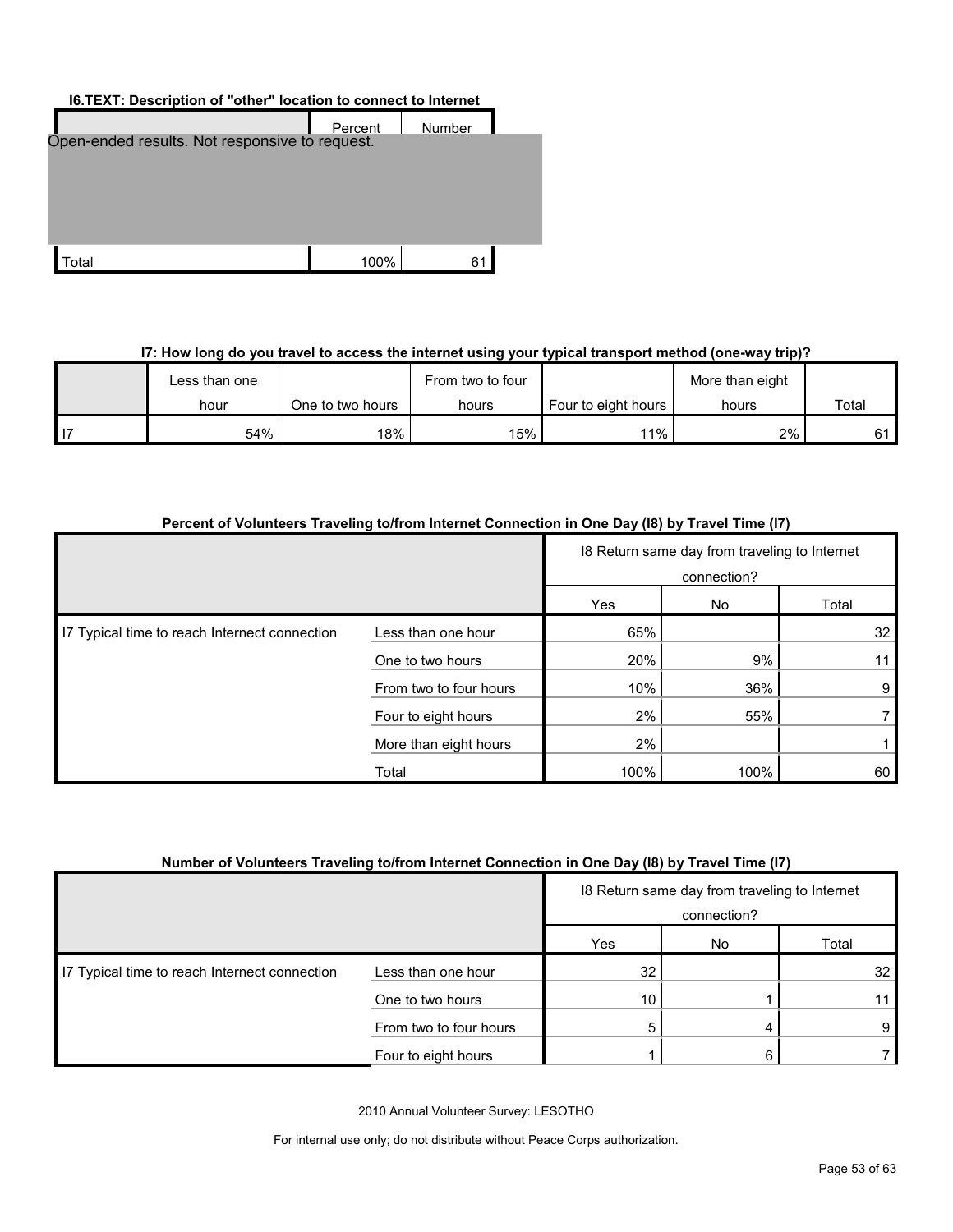| More than eight hours<br>ີ |    |    |
|----------------------------|----|----|
| Total                      | 49 | 60 |

# **I9: Have you participated in the Coverdell World Wise**

# **Schools/Correspondence Match (CWWS/CM)?**

|    | Yes - Please          | No - Please       |       |
|----|-----------------------|-------------------|-------|
|    | describe your         | describe your     |       |
|    | activities/interactio | reason(s) for not |       |
|    | n withCWWS/CM         | participating     | Total |
| 19 | 52%                   | 48%               |       |

NOTE: See the Open-Ended Responses Report for PCV descriptions

of participation and reasons for not participating.

| TIV. TO MINIC CALCHIC QU'INC TUNUMING UTUGU SHUSS ANGUL UNIUHUNG NUANN ISSAUS TUL JUAT |                      |           |            |              |
|----------------------------------------------------------------------------------------|----------------------|-----------|------------|--------------|
|                                                                                        |                      | Minimally | Moderately | Considerably |
|                                                                                        | Not at all stressful | stressful | stressful  | stressful    |
| Cultural issues                                                                        | 7%                   | 36%       | 36%        | 16%          |
| Dealing with violence in country                                                       | 25%                  | 48%       | 13%        | 10%          |
| Health/medical problems                                                                | 25%                  | 39%       | 23%        | 8%           |
| Issues including family, friends, loved ones in U.S.                                   | 15%                  | 33%       | 28%        | 15%          |
| Isolation/Ioneliness                                                                   | 18%                  | 33%       | 25%        | 11%          |
| Local language                                                                         | 11%                  | 49%       | 26%        | 11%          |
| Primary assignment                                                                     | 8%                   | 21%       | 34%        | 21%          |
| Romantic relationships in-country                                                      | 38%                  | 23%       | 20%        |              |
| Interactions with other Volunteers                                                     | 26%                  | 52%       | 11%        | 2%           |
| Interactions with PC Staff                                                             | 11%                  | 38%       | 30%        | 11%          |
| Safety and security                                                                    | 33%                  | 44%       | 18%        | 2%           |
| Other: Please specify below                                                            | 8%                   | 4%        | 4%         | 8%           |

# **I10: To what extent do the following create stress and/or emotional health issues for you?**

## **I10: To what extent do the following create stress and/or emotional health issues for you?**

|                                  | Exceptionally<br>stressful | <b>NA</b> | Total |
|----------------------------------|----------------------------|-----------|-------|
| Cultural issues                  | 5%                         |           |       |
| Dealing with violence in country | 3%                         | 2%        |       |
| Health/medical problems          | 3%                         | 2%        |       |

2010 Annual Volunteer Survey: LESOTHO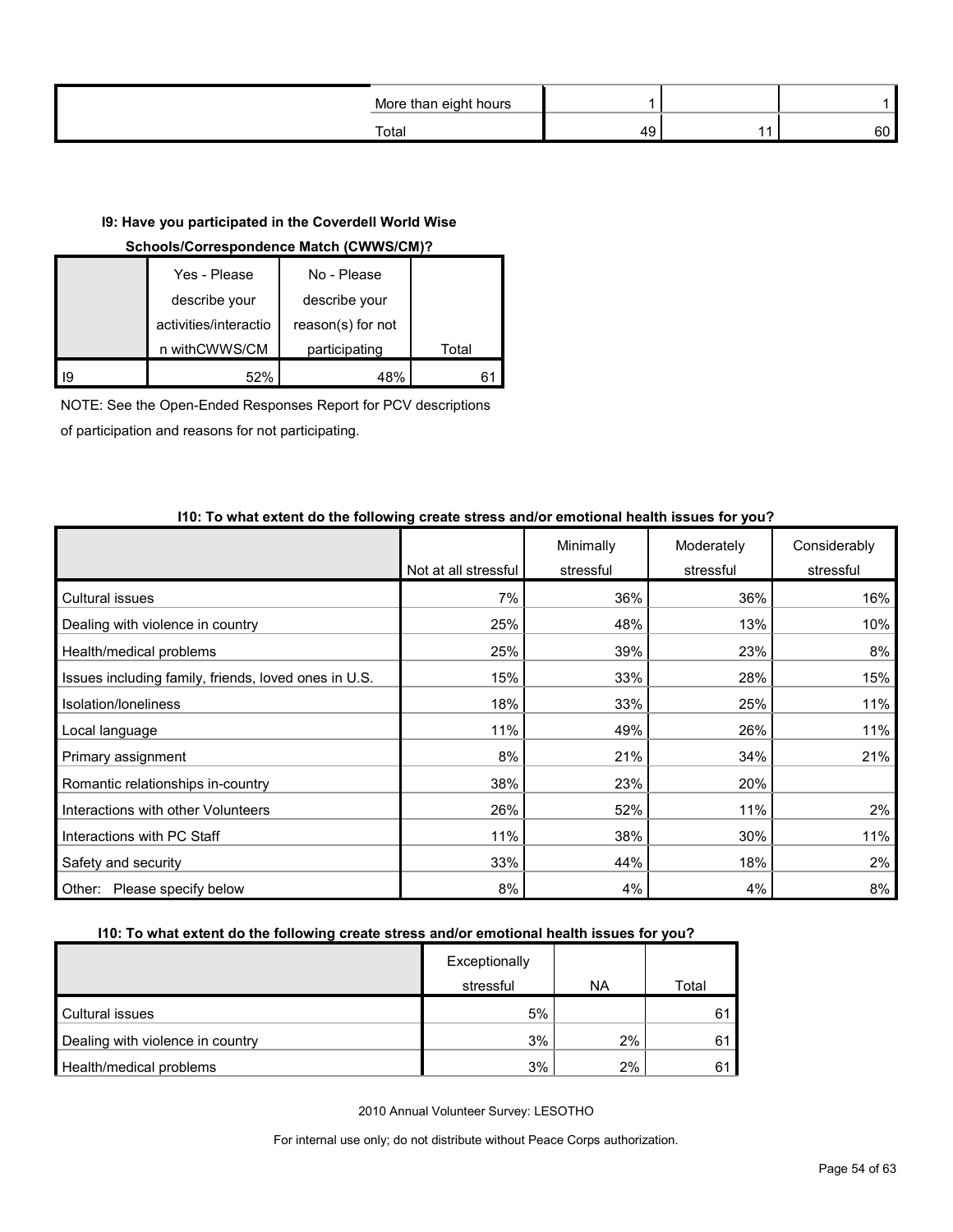| Issues including family, friends, loved ones in U.S. | 8%  | 2%  | 61 |
|------------------------------------------------------|-----|-----|----|
| Isolation/Ioneliness                                 | 11% | 2%  | 61 |
| Local language                                       | 2%  |     | 61 |
| Primary assignment                                   | 15% |     | 61 |
| Romantic relationships in-country                    | 2%  | 18% | 61 |
| Interactions with other Volunteers                   | 7%  | 2%  | 61 |
| Interactions with PC Staff                           | 10% |     | 61 |
| Safety and security                                  | 2%  | 2%  | 61 |
| Please specify below<br>Other:                       | 8%  | 67% | 24 |

#### **I10: To what extent do the following create stress and/or emotional health issues for you? (excluding "NA" responses)**

|                                         |                      |                     | Moderately | Considerably |
|-----------------------------------------|----------------------|---------------------|------------|--------------|
|                                         | Not at all stressful | Minimally stressful | stressful  | stressful    |
| Cultural issues                         | 7%                   | 36%                 | 36%        | 16%          |
| Dealing with violence in country        | 25%                  | 48%                 | 13%        | 10%          |
| Health/medical problems                 | 25%                  | 40%                 | 23%        | 8%           |
| Issues including family, friends, loved | 15%                  | 33%                 | 28%        | 15%          |
| ones in U.S.                            |                      |                     |            |              |
| Isolation/loneliness                    | 18%                  | 33%                 | 25%        | 12%          |
| Local language                          | 11%                  | 49%                 | 26%        | 11%          |
| Primary assignment                      | 8%                   | 21%                 | 34%        | 21%          |
| Romantic relationships in-country       | 46%                  | 28%                 | 24%        |              |
| Interactions with other Volunteers      | 27%                  | 53%                 | 12%        | 2%           |
| Interactions with PC Staff              | 11%                  | 38%                 | 30%        | 11%          |
| Safety and security                     | 33%                  | 45%                 | 18%        | 2%           |
| Other:<br>Please specify below          | 25%                  | 13%                 | 13%        | 25%          |

# **I10: To what extent do the following create stress and/or emotional**

# **health issues for you? (excluding "NA" responses)**

|                                         | Exceptionally |       |
|-----------------------------------------|---------------|-------|
|                                         | stressful     | Total |
| <b>Cultural issues</b>                  | 5%            | 61    |
| Dealing with violence in country        | 3%            | 60    |
| Health/medical problems                 | 3%            | 60    |
| Issues including family, friends, loved | 8%            | 60    |
| ones in U.S.                            |               |       |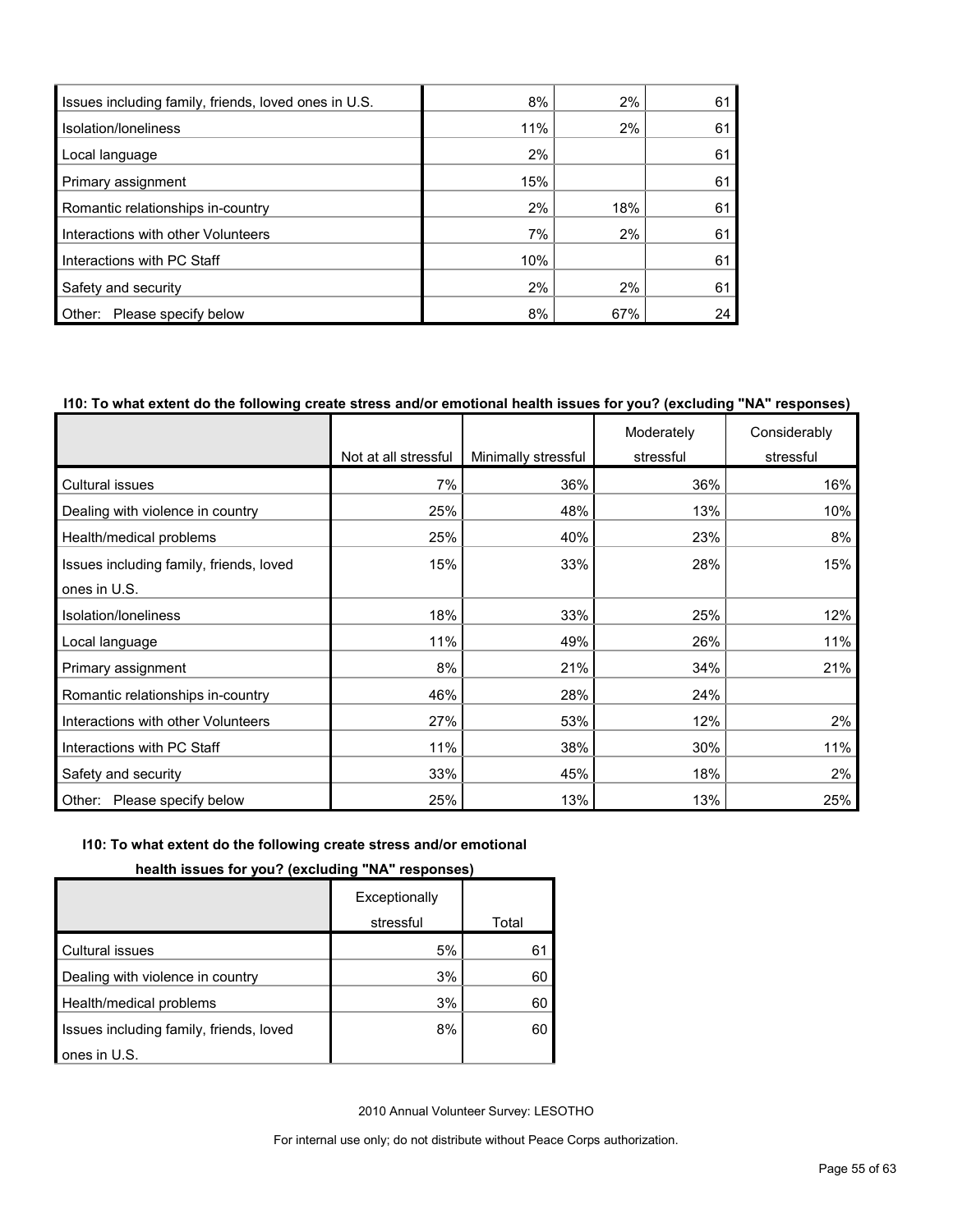| Isolation/Ioneliness               | 12% | 60 |
|------------------------------------|-----|----|
| Local language                     | 2%  | 61 |
| Primary assignment                 | 15% | 61 |
| Romantic relationships in-country  | 2%  | 50 |
| Interactions with other Volunteers | 7%  | 60 |
| Interactions with PC Staff         | 10% | 61 |
| Safety and security                | 2%  | 60 |
| Other: Please specify below        | 25% |    |

## **I10.TEXT: Description of "other" stress factor**

|                                                | Percent | Number |  |
|------------------------------------------------|---------|--------|--|
| Open-ended results. Not responsive to request. |         |        |  |
|                                                |         |        |  |
|                                                |         |        |  |
|                                                |         |        |  |
|                                                |         |        |  |
| Total                                          | 100%    | 61     |  |

NOTE: Long PCV descriptions of "other" factors may have be cut off in this table. The complete text is available upon request from OSIRP.

# **I11: Please mark all of the typical ways in which you cope with stress.**

|                                   |                      | % Using This          | <b>Total PCVs</b> |
|-----------------------------------|----------------------|-----------------------|-------------------|
|                                   | <b>PCV Responses</b> | <b>Stress Reducer</b> | Responding        |
| Friends/family in U.S.            | 52                   | 85%                   |                   |
| Pursue personal hobbies/interests | 48                   | 79%                   |                   |
| PCVs outside my community         | 41                   | 67%                   |                   |
| Participate in sports/exercise    | 41                   | 67%                   |                   |
| Leave community for a time        | 40                   | 66%                   |                   |
| PCVs in my community              | 35                   | 57%                   |                   |
| Co-workers/friends (not PCVs)     | 33                   | 54%                   |                   |
| Get involved in other projects    | 30                   | 49%                   |                   |
| Meditate                          | 21                   | 34%                   |                   |
| My host family                    | 14                   | 23%                   |                   |
| PC in-country staff               | 11                   | 18%                   |                   |
| Pray                              | 10                   | 16%                   |                   |

2010 Annual Volunteer Survey: LESOTHO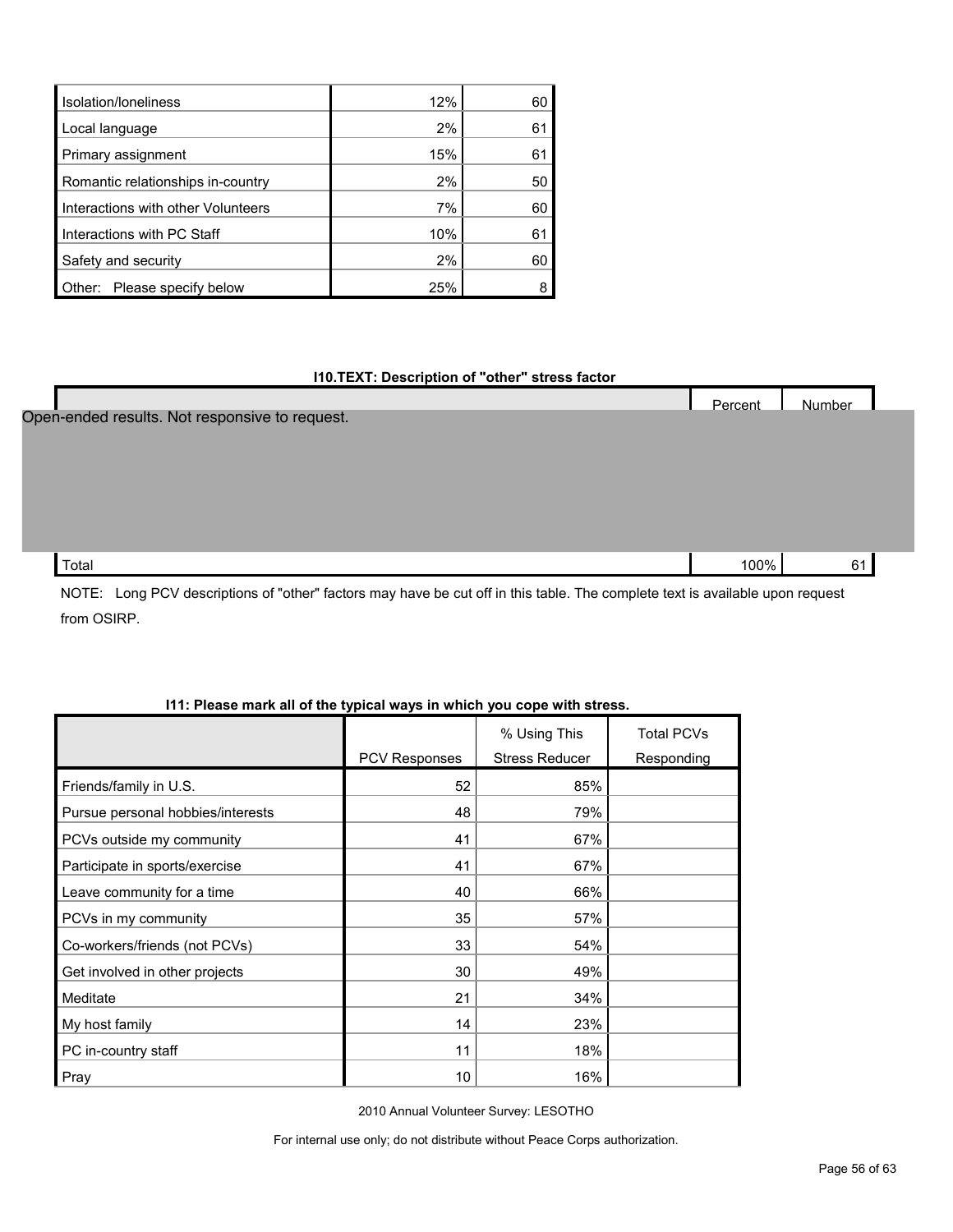| Peer Support Network               |         | 11% |    |
|------------------------------------|---------|-----|----|
| <b>Others</b>                      | 6       | 10% |    |
| Other activities                   | 5       | 8%  |    |
| <b>Office of Special Services</b>  | ົ<br>٠. | 5%  |    |
| Attend individual/group counseling |         | 2%  |    |
| Total                              |         |     | 61 |

\*Percents total to more than 100% since Volunteers were asked to "mark all that apply."

# **I11: Others I talk with to reduce stress** Percent Number Total 100% 61 Open-ended results. Not responsive to request.

# **I11: Other activities to reduce stress**

|                                                | Percent | Number |  |
|------------------------------------------------|---------|--------|--|
| Open-ended results. Not responsive to request. |         |        |  |
|                                                |         |        |  |
|                                                |         |        |  |
|                                                |         |        |  |
| Total                                          | 100%    | 61     |  |

# **I8: When asked about ways of coping with stress, Volunteers who answered "No stress"**

2010 Annual Volunteer Survey: LESOTHO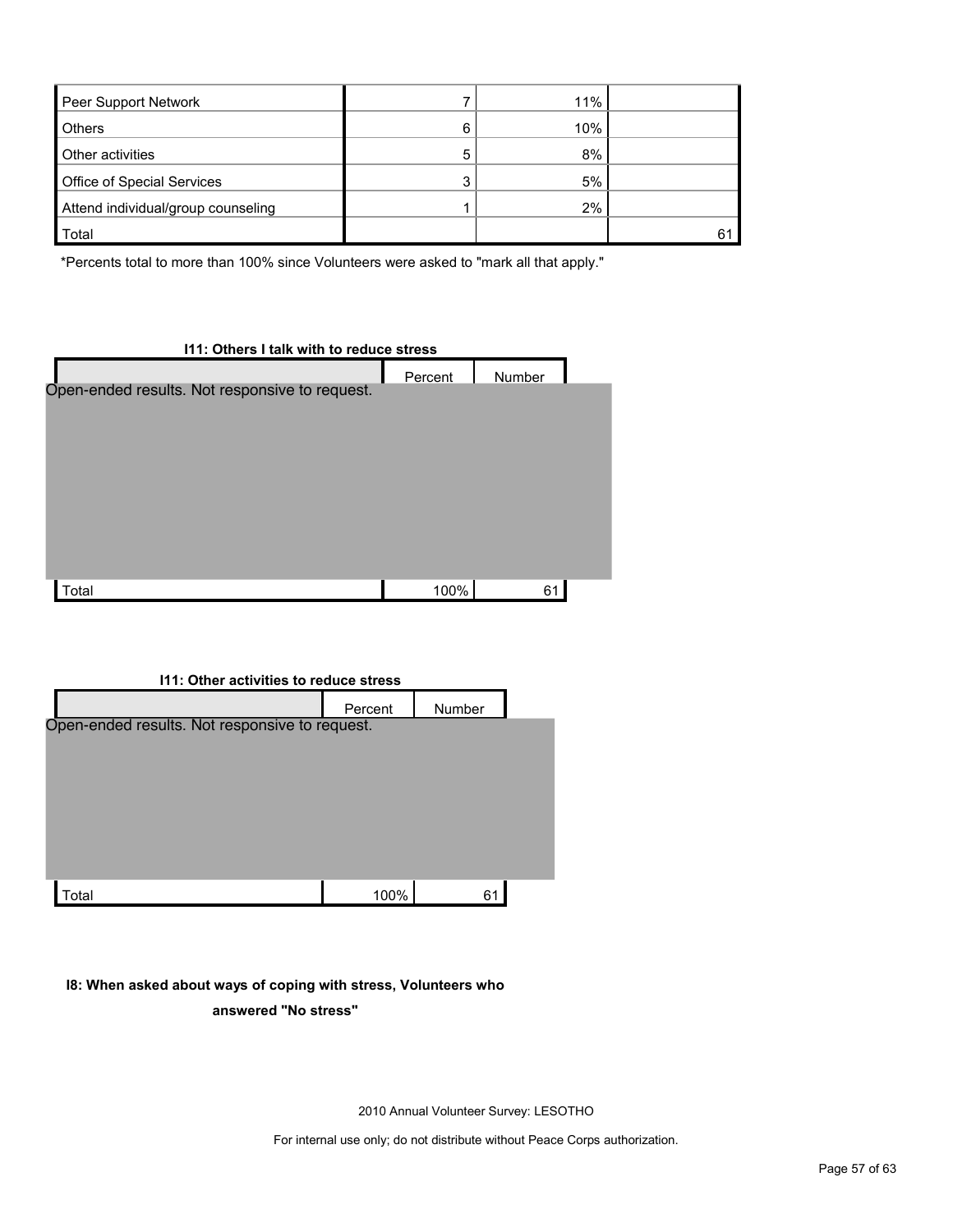|                       | NA   | Yes, I have no<br>stress | Total |
|-----------------------|------|--------------------------|-------|
| <b>I</b> I11.NOSTRESS | 100% |                          |       |

# <span id="page-57-0"></span>**J. Overall Assessment of Your Peace Corps Service**

This section reports Volunteers' level of satisfaction with their Peace Corps service and their expectations about completing their service.

|                                         | Not at all | Minimally | Adequately | Considerably | Exceptionally | Total |
|-----------------------------------------|------------|-----------|------------|--------------|---------------|-------|
| Overall Peace Corps service             | 2%         | 13%       | 20%        | 34%          | 31%           | 61    |
| Community involvement                   |            | 15%       | 39%        | 33%          | 13%           | 61    |
| <b>Experience with other Volunteers</b> | 3%         | 8%        | 31%        | 34%          | 23%           | 61    |
| Work with counterparts/community        | 5%         | 16%       | 36%        | 34%          | 8%            | 61    |
| partners                                |            |           |            |              |               |       |
| Experience with other host country      | 2%         | 8%        | 39%        | 39%          | 11%           | 61    |
| nationals                               |            |           |            |              |               |       |

# **J1: How personally rewarding do you find your--?**

NOTE: See the Open-Ended Responses Report for PCV comments on J7 "What has been the best aspect of your PC service?"

## **J2: Today, would you make the same decision to join the Peace Corps?**

|                        | No | Probably not | Possibly | Probably | <b>Definitelv</b>     | Total |
|------------------------|----|--------------|----------|----------|-----------------------|-------|
| $\overline{10}$<br>∣J∠ | 8% |              | 8%       | 26%      | 57%<br>$\mathcal{D}I$ | 61    |

#### **J3: Would you recommend Peace Corps service to others you think are qualified?**

|                         | No | Probably<br>not | Possibly | Probably | ⊃efinitelv | $\tau$ otal |
|-------------------------|----|-----------------|----------|----------|------------|-------------|
| $\overline{10}$<br>∎ J3 | 5% | 2%              | $1\%$    | 23%      | 59%        |             |

|      | No | Not sure | $\mathsf{v}_{\mathsf{es}}$ | Might extend     | Total   |
|------|----|----------|----------------------------|------------------|---------|
| I J4 | 2% | 2%       | 75%                        | 21%<br>$\sim$ 1. | ۵4<br>ັ |

2010 Annual Volunteer Survey: LESOTHO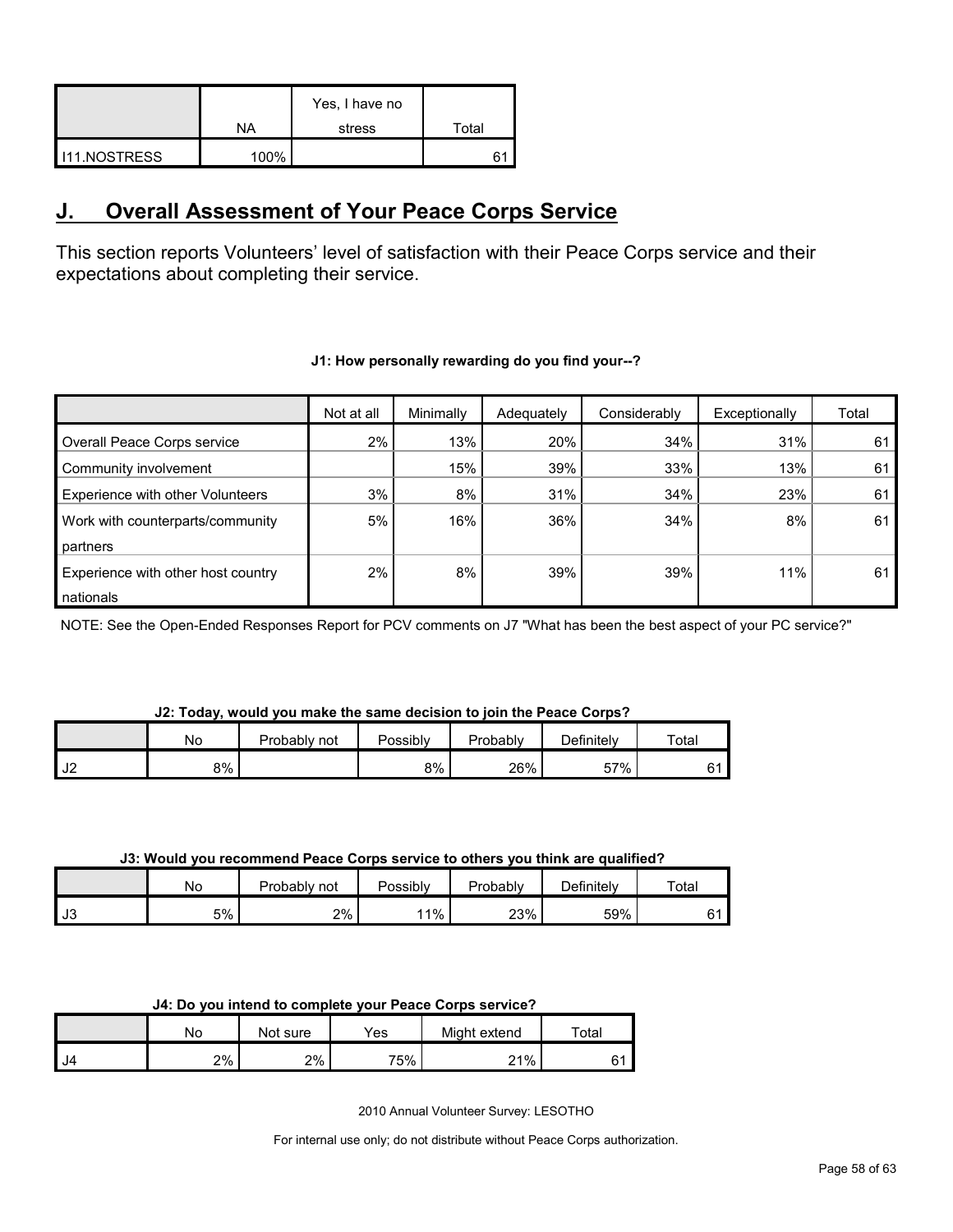|    | <u>oo. Would your host country benent most if the Feace oorps program was---:</u> |         |                   |                  |          |       |  |
|----|-----------------------------------------------------------------------------------|---------|-------------------|------------------|----------|-------|--|
|    |                                                                                   |         | Refocused/redesig |                  |          |       |  |
|    | Discontinued                                                                      | Reduced | ned               | Maintained as is | Expanded | Total |  |
| J5 | $10\%$                                                                            | 16%     | 57%               | 8%               | 8%       |       |  |

# **J5: Would your host country benefit most if the Peace Corps program was---?**

NOTE: See the Open-Ended Responses Report for PCV comments on J6 "How can the PC better address the needs of your host country?"

# <span id="page-58-0"></span>**K. Demographics and Factors Affecting Extensions**

This section reports on the age and gender of all respondents. It also reports on the importance Volunteers place on various factors that may influence their decision to extend or not extend their service beyond two years. Volunteers who answered that they either were considering an extension or were already serving beyond two years were asked to rate nine "motivating" factors and nine "challenging" factors. Volunteers could also write in any of their own motivating or challenging factors not included in the list.

# **K1: What is your age?**

|         | $20 - 29$ | $30 - 49$ | 50+ | $\tau$ otal |
|---------|-----------|-----------|-----|-------------|
| AGE3grp | 78%       | 7%        | 5%  | ου          |

**K2: What is your gender?**

|        | Female | Male | $\tau$ otal |
|--------|--------|------|-------------|
| GENDER | /0،0   | 200/ |             |

Other demographic tables are available upon request

# **K8: Are you considering a 3rd year extension?**

|                                              | Percent | Number |
|----------------------------------------------|---------|--------|
| l No                                         | 79%     |        |
| May extend beyond my original COS date       | 21%     |        |
| I am now serving beyond my original COS date |         |        |
| Total                                        | 100%    |        |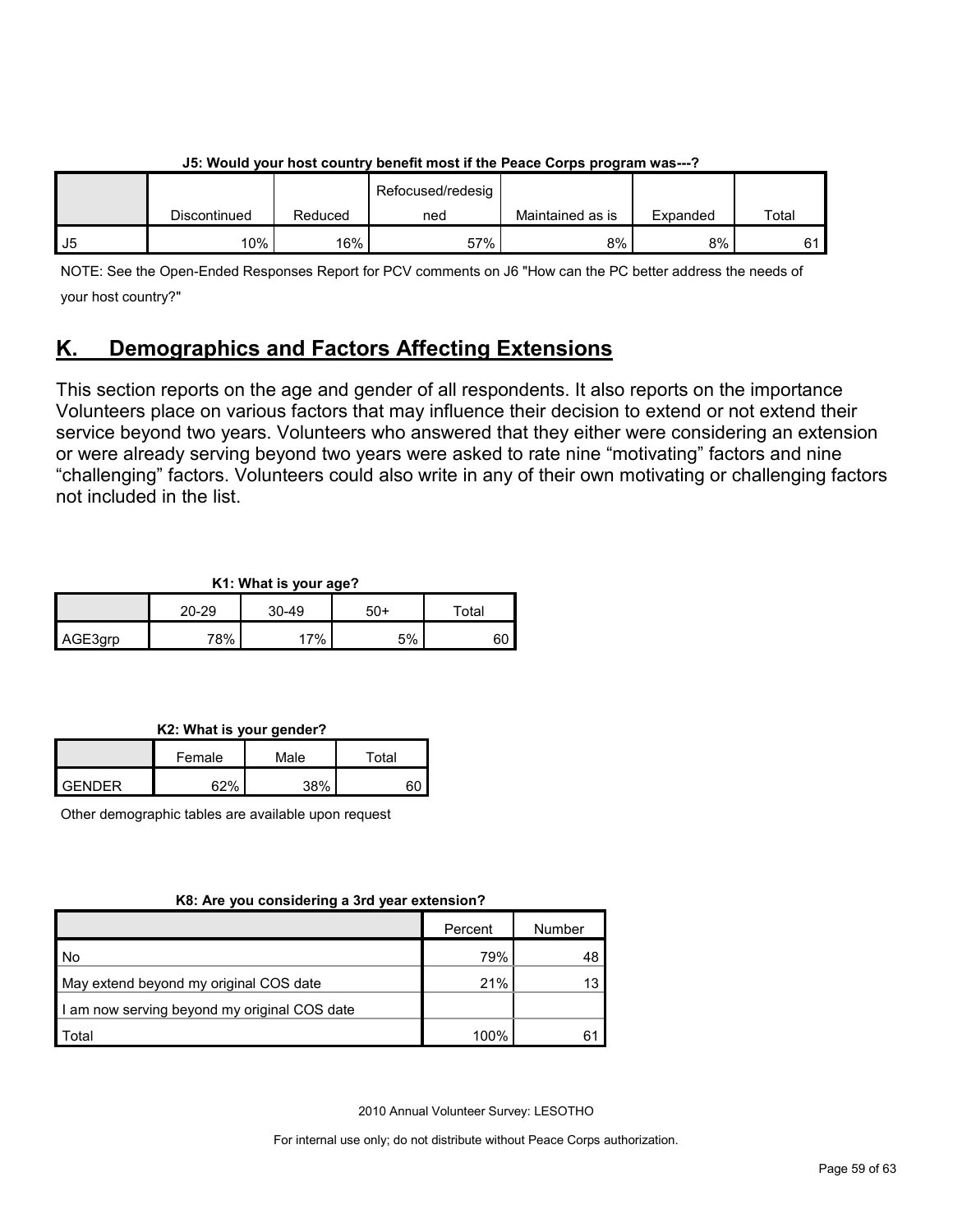|                                                                       | Not Important | Somewhat<br>important | Important | NA  | Total |
|-----------------------------------------------------------------------|---------------|-----------------------|-----------|-----|-------|
| Ability to partner with an NGO and/or government<br>counterpart       | 8%            | 38%                   | 54%       |     | 13    |
| Additional financial compensation (higher living<br>allowance, etc.)  | 46%           | 23%                   | 31%       |     | 13    |
| Flexibility to design my extension assignment                         |               | 8%                    | 92%       |     | 13    |
| Opportunity for more substantive work                                 |               | 8%                    | 92%       |     | 13    |
| Opportunity to finish or be more productive in my<br>project          | 23%           | 31%                   | 46%       |     | 13    |
| Opportunity to serve in a different site, country or<br>project       | 15%           | 8%                    | 77%       |     | 13    |
| Opportunity to take on additional responsibilities with<br>PC at post | 8%            | 38%                   | 54%       |     | 13    |
| Recognition of excellent performance                                  | 23%           | 38%                   | 38%       |     | 13    |
| Support from local Peace Corps staff                                  | 15%           | 31%                   | 54%       |     | 13    |
| Other: Please specify below                                           |               |                       | 29%       | 71% | 7     |

# **Ext Q1: Comparison of Reasons for Extending by Importance to PCVs Who May Extend Beyond COS**

NOTE: This table includes only PCVs who answered K8="May extend beyond my original COS date"

# **Ext Q1: Comparison of Reasons for Extending by Importance to PCVs Who May Extend and PCVs Serving an Extension (excluding all "NA" responses)**

|                                                              | Are you considering a 3rd year extension? |           |           |       |  |
|--------------------------------------------------------------|-------------------------------------------|-----------|-----------|-------|--|
|                                                              | May extend beyond my original COS date    |           |           |       |  |
|                                                              | Somewhat                                  |           |           |       |  |
|                                                              | Not Important                             | important | Important | Total |  |
| Ability to partner with an NGO and/or government             | 8%                                        | 38%       | 54%       | 13    |  |
| counterpart                                                  |                                           |           |           |       |  |
| Additional financial compensation (higher living             | 46%                                       | 23%       | 31%       | 13    |  |
| allowance, etc.)                                             |                                           |           |           |       |  |
| Flexibility to design my extension assignment                |                                           | 8%        | 92%       | 13    |  |
| Opportunity for more substantive work                        |                                           | 8%        | 92%       | 13    |  |
| Opportunity to finish or be more productive in my project    | 23%                                       | 31%       | 46%       | 13    |  |
| Opportunity to serve in a different site, country or project | 15%                                       | 8%        | 77%       | 13    |  |

2010 Annual Volunteer Survey: LESOTHO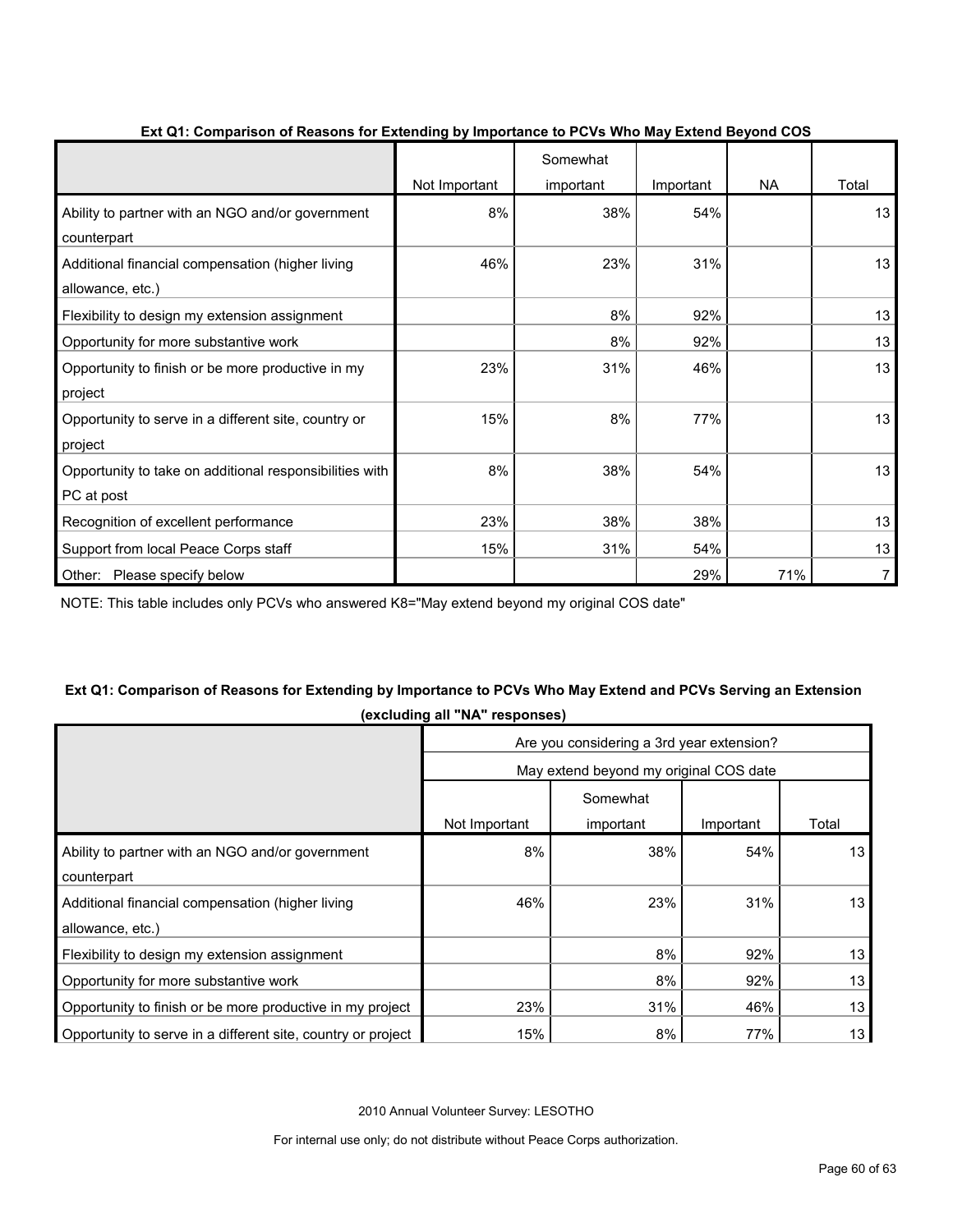| Opportunity to take on additional responsibilities with PC | 8%  | 38% | 54%  | 13 <sub>l</sub> |
|------------------------------------------------------------|-----|-----|------|-----------------|
| at post                                                    |     |     |      |                 |
| Recognition of excellent performance                       | 23% | 38% | 38%  | 13 <sub>h</sub> |
| Support from local Peace Corps staff                       | 15% | 31% | 54%  | 13              |
| Please specify below<br>Other:                             |     |     | 100% |                 |

NOTE: See Open-Ended Responses Report for "other" reasons for extending beyond COS

# **Ext Q1: Comparison of Reasons for Extending by Importance to PCVs Who May Extend and PCVs Serving an Extension**

|                                                              | (excluding all NA responses)              |                                            |           |       |  |
|--------------------------------------------------------------|-------------------------------------------|--------------------------------------------|-----------|-------|--|
|                                                              | Are you considering a 3rd year extension? |                                            |           |       |  |
|                                                              |                                           | am now serving beyond my original COS date |           |       |  |
|                                                              |                                           | Somewhat                                   |           |       |  |
|                                                              | Not Important                             | important                                  | Important | Total |  |
| Ability to partner with an NGO and/or government             |                                           |                                            |           |       |  |
| counterpart                                                  |                                           |                                            |           |       |  |
| Additional financial compensation (higher living             |                                           |                                            |           |       |  |
| allowance, etc.)                                             |                                           |                                            |           |       |  |
| Flexibility to design my extension assignment                |                                           |                                            |           |       |  |
| Opportunity for more substantive work                        |                                           |                                            |           |       |  |
| Opportunity to finish or be more productive in my project    |                                           |                                            |           |       |  |
| Opportunity to serve in a different site, country or project |                                           |                                            |           |       |  |
| Opportunity to take on additional responsibilities with PC   |                                           |                                            |           |       |  |
| at post                                                      |                                           |                                            |           |       |  |
| Recognition of excellent performance                         |                                           |                                            |           |       |  |
| Support from local Peace Corps staff                         |                                           |                                            |           |       |  |
| Other: Please specify below                                  |                                           |                                            |           |       |  |

**(excluding all "NA" responses)**

NOTE: See Open-Ended Responses Report for "other" reasons for extending beyond COS

|                                                  |               | Somewhat  |           |           |       |
|--------------------------------------------------|---------------|-----------|-----------|-----------|-------|
|                                                  | Not Important | important | Important | <b>NA</b> | Total |
| Adjustment to new country or site                | 62%           | 15%       | 15%       | 8%        | 13    |
| Bureaucratic challenges related to extension     | 46%           | 15%       | 31%       | 8%        | 13    |
| process                                          |               |           |           |           |       |
| Delaying the pursuit of professional/educational | 23%           | 38%       | 31%       | 8%        | 13    |
| opportunities                                    |               |           |           |           |       |
| Family and personal reasons                      | 8%            | 38%       | 46%       | 8%        | 13    |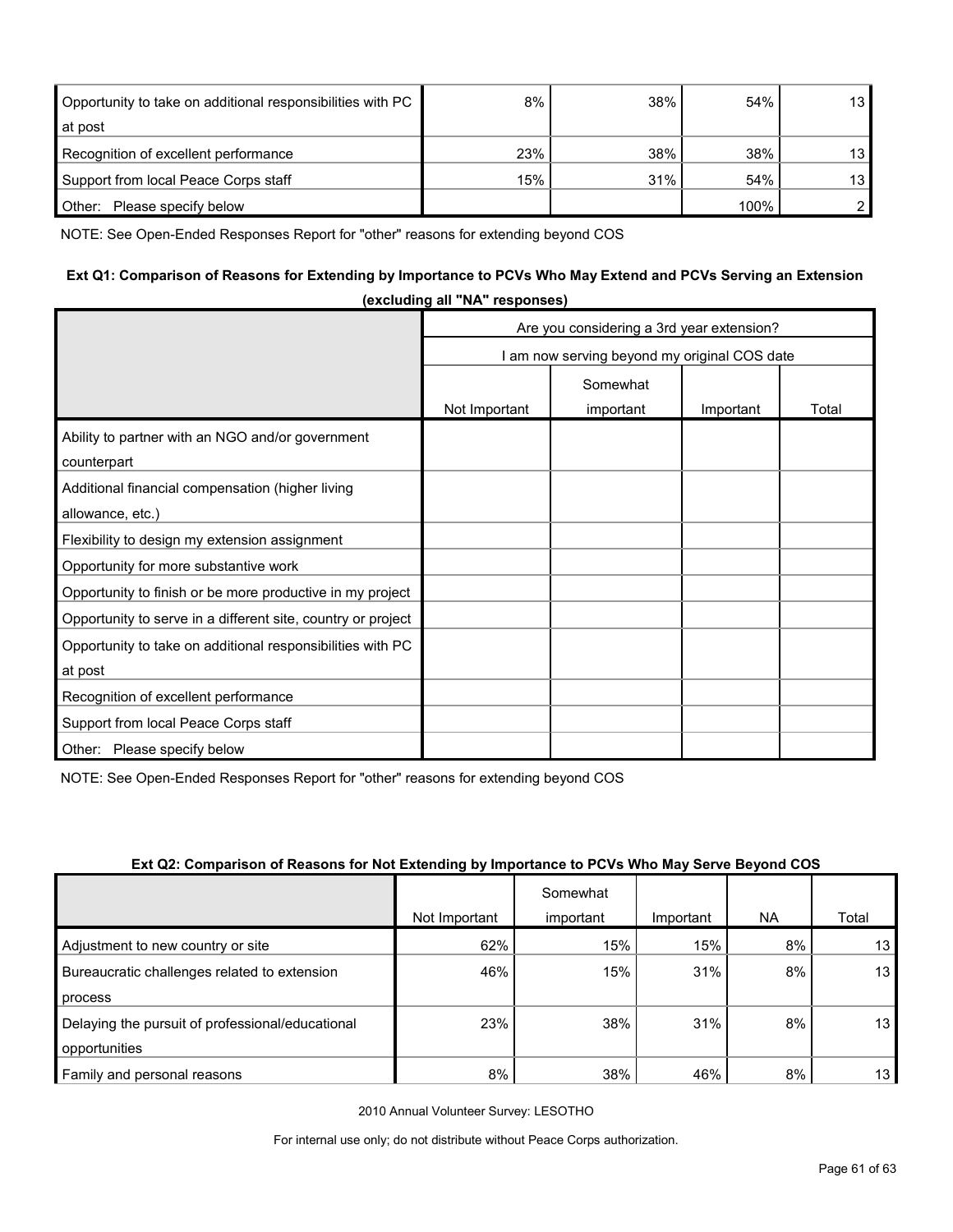| Feeling that I am ready to go home                    | 8%  | 31% | 54% | 8%   | 13              |
|-------------------------------------------------------|-----|-----|-----|------|-----------------|
| Fellow Volunteers are leaving/have left               | 62% | 23% | 8%  | 8%   | 13              |
| Lack of information about/difficulty defining the 3rd | 23% | 31% | 31% | 15%  | 13 <sub>1</sub> |
| vear extension role                                   |     |     |     |      |                 |
| Lack of professional development opportunities        | 38% | 31% | 15% | 15%  | 13              |
| Lack of support from Peace Corps staff                | 31% | 15% | 38% | 15%  | 13              |
| Other:<br>Please specify below                        |     |     |     | 100% | 5               |

NOTE: This table includes only PCVs who answered K8="May extend beyond my original COS date"

# **Ext Q2: Comparison of Reasons for Not Extending by Importance to PCVs Who May Extend and PCVs Serving an**

**Extension (excluding all "NA" responses)** Are you considering a 3rd year extension? May extend beyond my original COS date Not Important Somewhat important | Important | Total Adjustment to new country or site 12 to 12 minutes of the 17% 17% 17% 17% 17% 12 Bureaucratic challenges related to extension process 10 150% 17% 17% 33% 12 Delaying the pursuit of professional/educational opportunities 25% 42% 33% 12 Family and personal reasons and the second second second second second second second second second second second second second second second second second second second second second second second second second second seco Feeling that I am ready to go home  $8\%$  8% 33% 58% 12 Fellow Volunteers are leaving/have left 67% 25% 8% 12 Lack of information about/difficulty defining the 3rd year extension role 27% 36% 36% 11 Lack of professional development opportunities  $\overline{a}$  45%  $\overline{a}$  36% 18% 18% 11 Lack of support from Peace Corps staff 18% 18% 18% 18% 18% 18% 11 Other: Please specify below

NOTE: See Open-Ended Responses Report for "other" reasons for not extending beyond COS

# **Ext Q2: Comparison of Reasons for Not Extending by Importance to PCVs Who May Extend and PCVs Serving an**

**Extension (excluding all "NA" responses)**

|                                   | Are you considering a 3rd year extension?        |  |  |  |  |
|-----------------------------------|--------------------------------------------------|--|--|--|--|
|                                   | am now serving beyond my original COS date       |  |  |  |  |
|                                   | Somewhat                                         |  |  |  |  |
|                                   | Total<br>Not Important<br>important<br>Important |  |  |  |  |
| Adjustment to new country or site |                                                  |  |  |  |  |